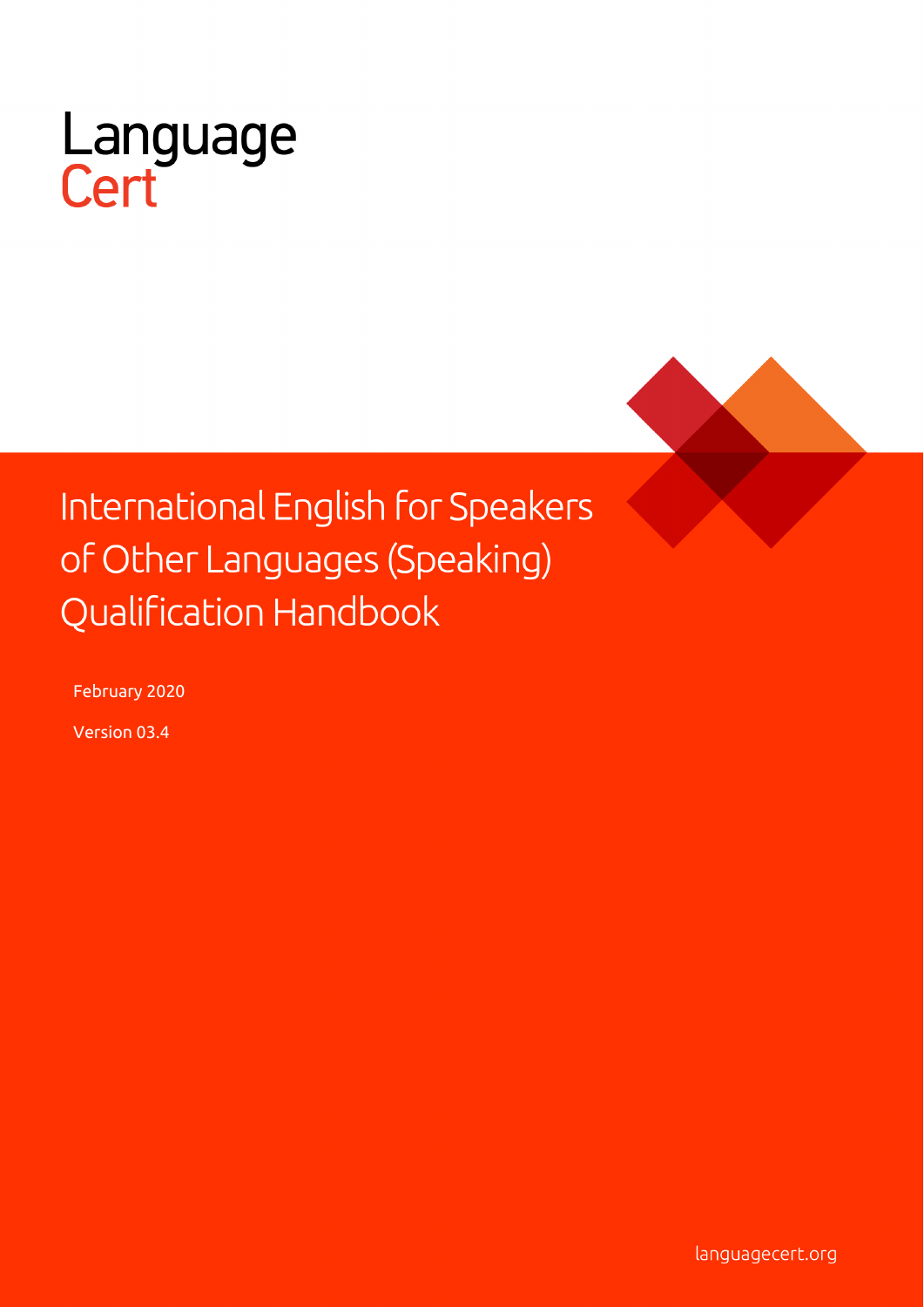# **Table of Contents**

| 1.1. |  |
|------|--|
| 1.2. |  |
| 1.3. |  |
| 1.4. |  |
| 1.5. |  |
| 1.6. |  |
| 1.7. |  |
| 1.8. |  |
| 1.9. |  |
|      |  |
|      |  |
| 2.1  |  |
| 2.2  |  |
| 2.3  |  |
| 2.4  |  |
| 2.5  |  |
| 2.6  |  |
| 2.7  |  |
|      |  |
| 3.1  |  |
| 3.2  |  |
|      |  |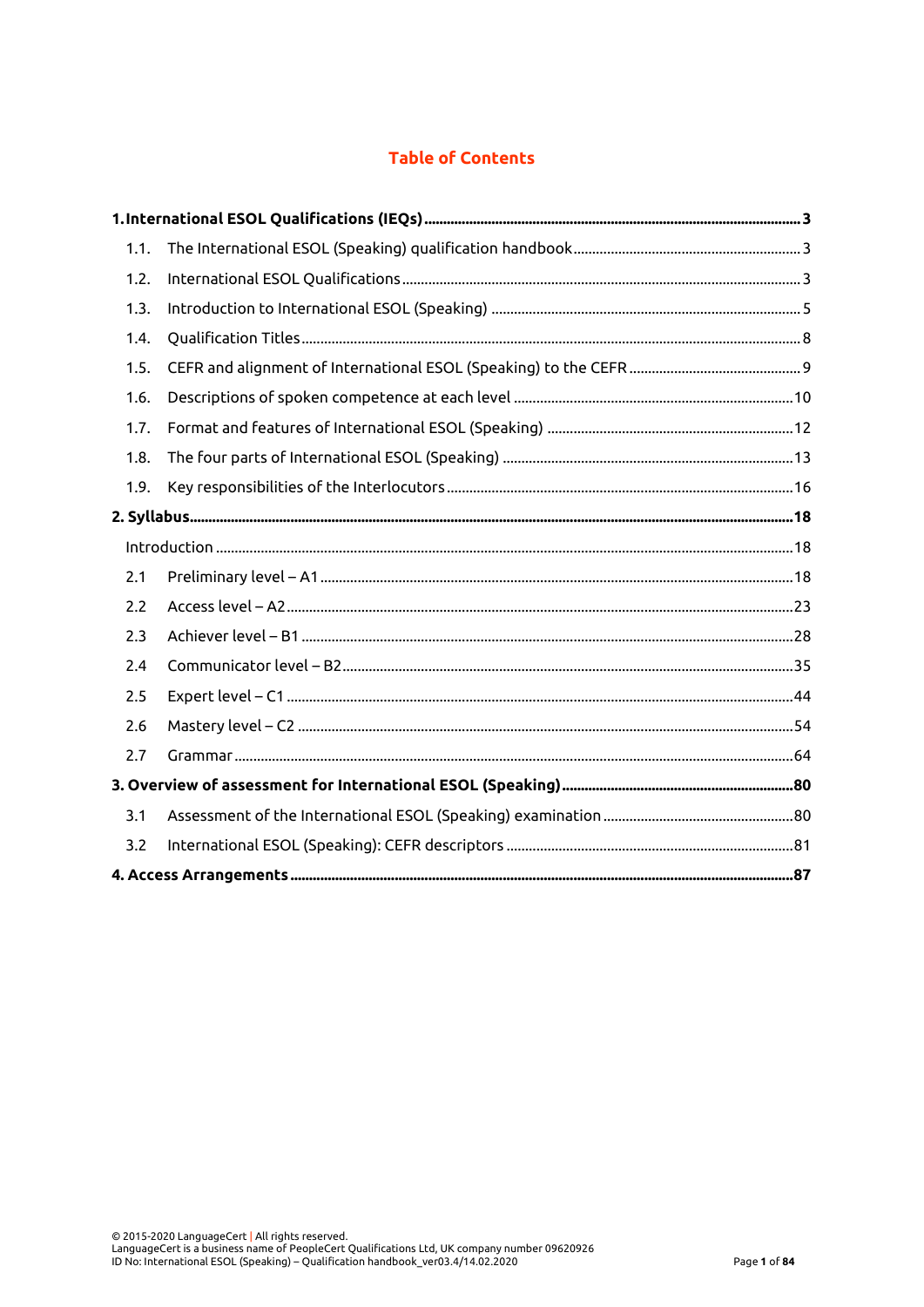## **About LanguageCert**

LanguageCert is an Ofqual recognised Awarding Organisation responsible for the development and award of language qualifications. LanguageCert's mission is to offer high quality language qualifications that are truly fit-for-purpose for the markets/candidates they serve.

<span id="page-2-0"></span>LanguageCert International ESOL Qualifications (Entry level, Level 1, Level 2, and Level 3, corresponding to CEFR levels A1 to C2) are regulated by Ofqual.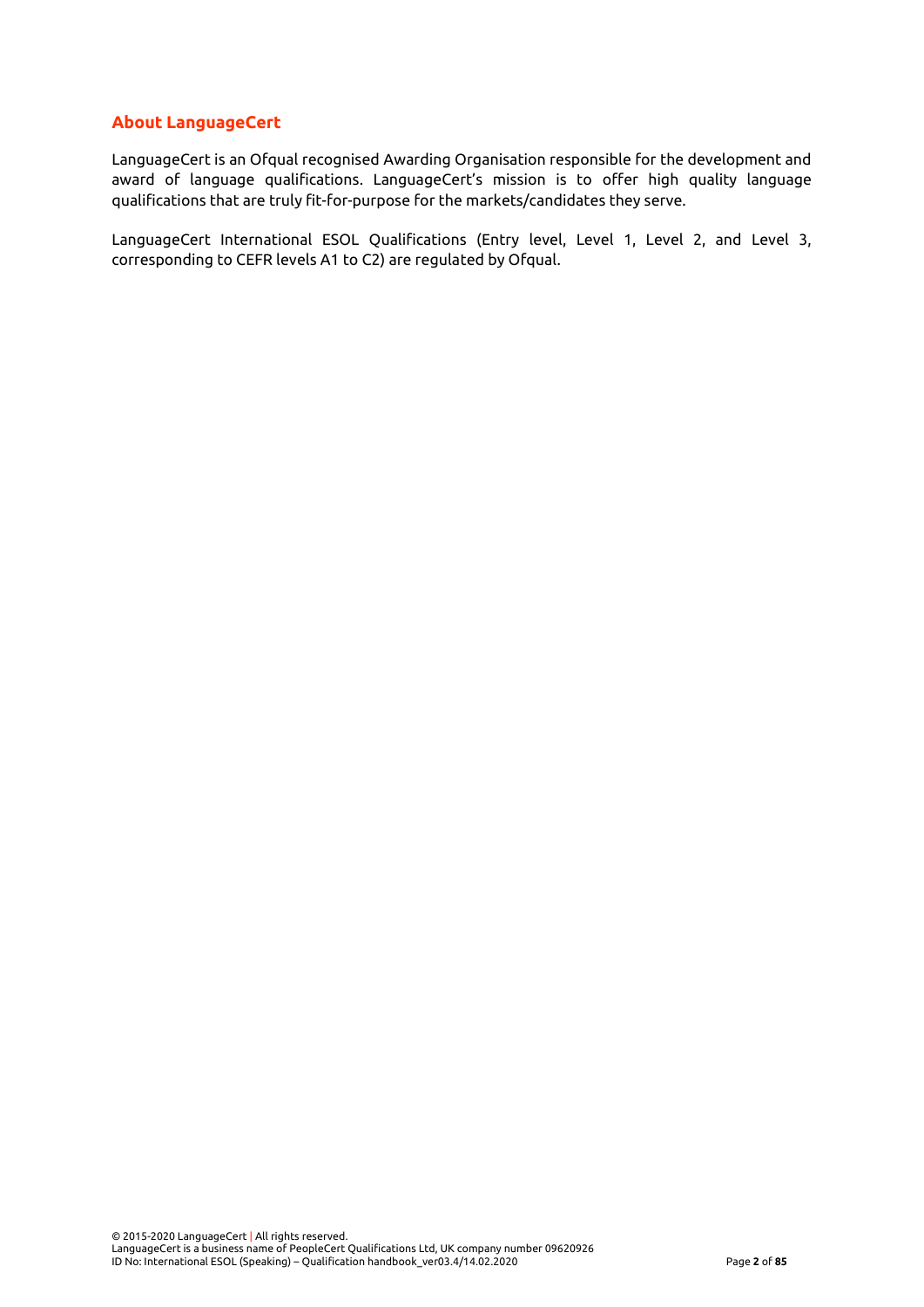## **1. International ESOL Qualifications**

ESOL International qualifications are designed for candidates who are not native speakers of English and who wish to achieve a high quality, internationally recognised qualification in English that is available and recognised worldwide and at the highest level (RQF level 3 / CEFR C2). They are suitable for candidates who are preparing for entry to higher education or professional employment in the UK or elsewhere, or for candidates who need to demonstrate that they have met the required level of English by passing a test with a Home Office approved Secure English Language testing (SELT) provider. ESOL International qualifications are designed to reference the descriptions of language proficiency in the Common European Framework of Reference for Languages (CEFR). The levels in the CEFR have been mapped to the levels in the Regulated Qualifications Framework for England, Wales and Northern Ireland (see *Pathways to Proficiency: the alignment of language proficiency scales for assessing competence in English Language* DFES / QCA, 2003).

## <span id="page-3-0"></span>**1.1.The International ESOL (Speaking) qualification handbook**

The LanguageCert International ESOL (Speaking) qualification handbook provides a comprehensive introduction to the LanguageCert suite of International ESOL (Speaking) (English for Speakers of Other Languages) qualifications and their associated examinations.

The aim of this handbook is to provide information and advice for users of LanguageCert's qualifications, inclusive of all existing and potential centres offering the LanguageCert International ESOL (Speaking) qualifications. This handbook also serves as a reference point for teachers who prepare their candidates for the LanguageCert International ESOL examinations.

Separate qualification handbooks have been produced for the International ESOL (Listening, Reading and Writing) qualifications, and for the International ESOL (Speaking & Listening) qualifications.

If required, for further advice and/or guidance that may be required, LanguageCert can be contacted using the LanguageCert "Contact us Guide".

## <span id="page-3-1"></span>**1.2.International ESOL Qualifications**

## **International ESOL (Speaking)**

This range of qualifications offers a communicative approach to the testing of Speaking at six levels. The names used for each level of the LanguageCert International ESOL qualifications and each level's correspondence to the Common European Framework of Reference (CEFR) and UK national levels are shown in the table below: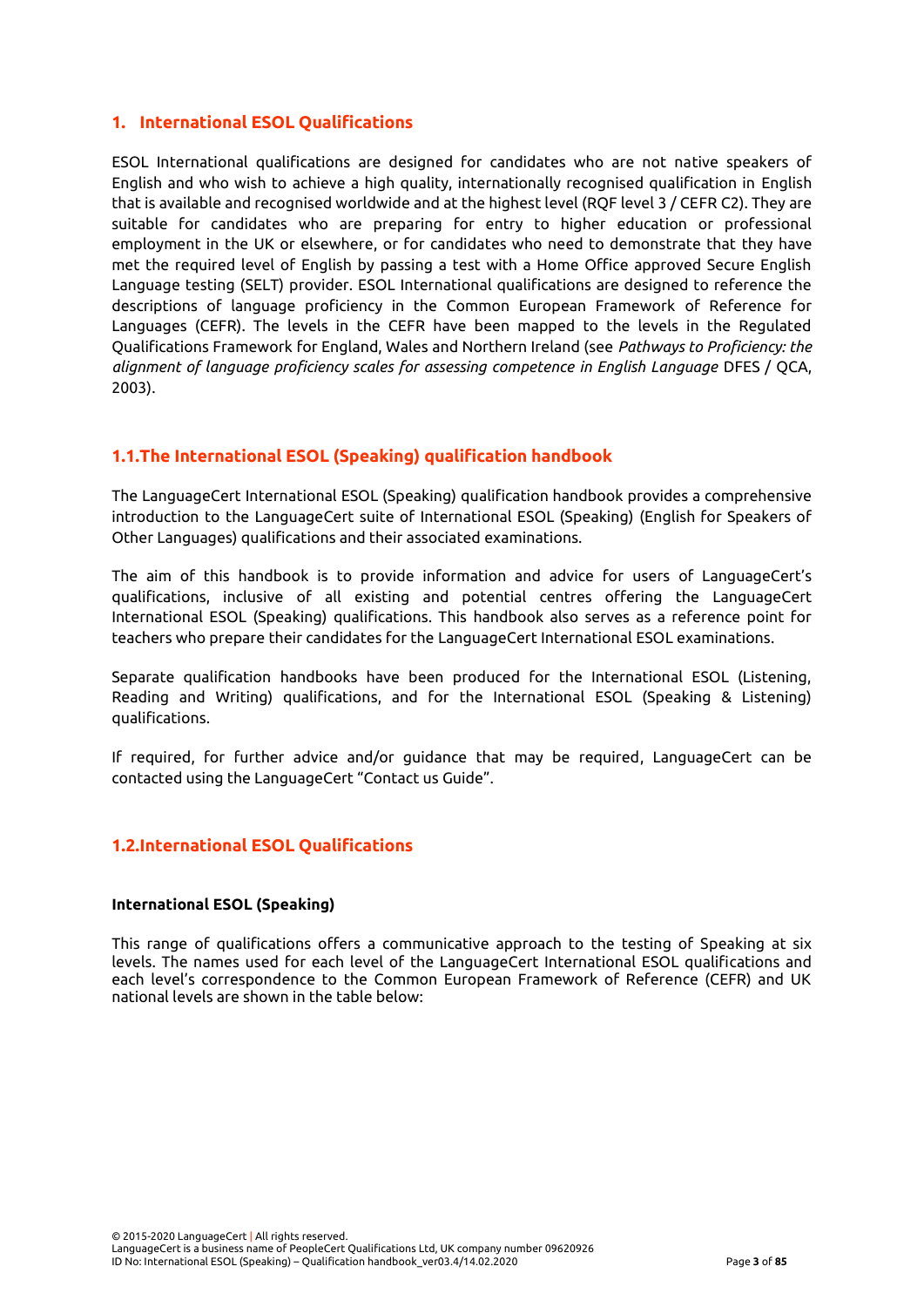| <b>LanguageCert</b><br><b>International ESOL</b><br><b>Qualification Levels</b> | <b>Corresponding CEFR Levels</b>     | <b>Equivalent UK (England and</b><br><b>Wales) national levels</b> |
|---------------------------------------------------------------------------------|--------------------------------------|--------------------------------------------------------------------|
| Preliminary                                                                     | A1 Breakthrough                      | Entry 1                                                            |
| <b>Access</b>                                                                   | A2 Waystage                          | Entry 2                                                            |
| Achiever                                                                        | <b>B1 Threshold</b>                  | Entry 3                                                            |
| Communicator                                                                    | B2 Vantage                           | Level 1                                                            |
| Expert                                                                          | C1 Effective Operational Proficiency | Level 2                                                            |
| Mastery                                                                         | C <sub>2</sub> Mastery               | Level 3                                                            |

# **Total Qualification Time (TQT) and Guided Learning Hours (GLH)**

The term 'Guided Learning Hours' is defined as the hours of guided learning under the immediate guidance or supervision of a lecturer, supervisor, tutor or other appropriate provider of education or training.

Total Qualification Time is the number of notional hours which represent an estimate of the total amount of time that could reasonably be expected to be required in order for a learner to achieve and demonstrate the achievement of the level of attainment necessary for the award of a qualification.

With regard to Guided Learning Hours, LanguageCert is consistent with CEFR references which assign approximate values to levels of ESOL qualifications. As highlighted by ALTE, as a learner advances up the levels, the number of hours to attain each level increases, this being evidence of the continual nature of language learning.

| <b>CEFR Level and</b><br>Corresponding<br><b>LanguageCert</b><br>and UK national<br><b>Levels (England</b><br>and Wales) | <b>Qualification Title</b>                                                                             | <b>Guided</b><br>Learning<br><b>Hours</b><br>(GLH) | <b>Total</b><br>Qualification<br>Time (TQT) |
|--------------------------------------------------------------------------------------------------------------------------|--------------------------------------------------------------------------------------------------------|----------------------------------------------------|---------------------------------------------|
| <b>Preliminary</b><br>$Level -$<br>$A1$ – Entry 1                                                                        | LanguageCert Entry Level Certificate in ESOL<br>International (Entry 1) (Speaking) (Preliminary<br>A1) | 95 hours                                           | 200 hours                                   |
| <b>Access Level -</b><br>A2 - Entry 2                                                                                    | LanguageCert Entry Level Certificate in ESOL<br>International (Entry 2) (Speaking) (Access A2)         | 95 hours                                           | 200 hours                                   |
| <b>Achiever Level</b><br>$B1 -$ Entry 3                                                                                  | LanguageCert Entry Level Certificate in ESOL<br>International (Entry 3) (Speaking) (Achiever B1)       | 180 hours                                          | 300 hours                                   |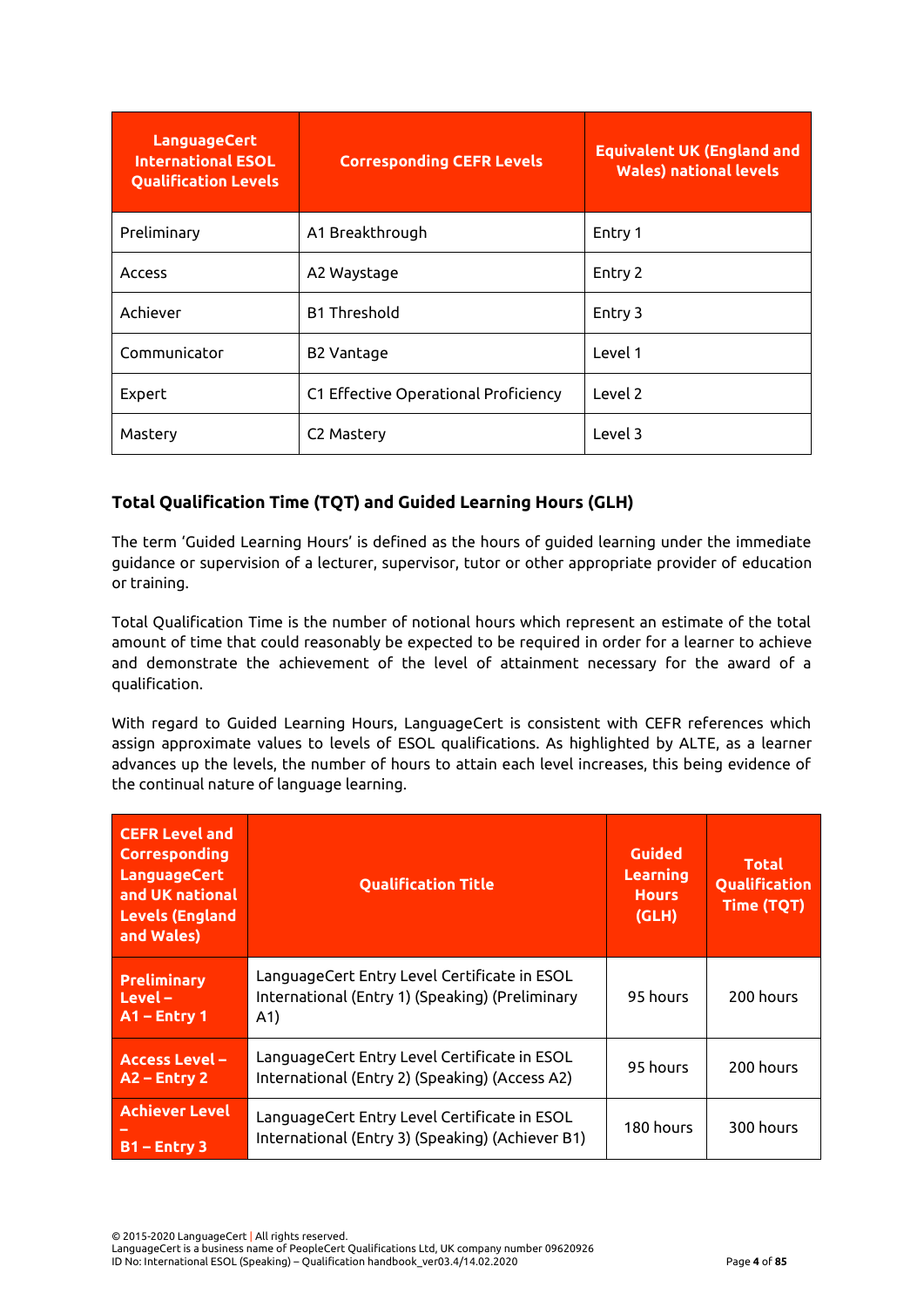| <b>Communicator</b><br>$Level - B2 -$<br>Level 1 | LanguageCert Level 1 Certificate in ESOL<br>International (Speaking) (Communicator B2) | 180 hours | 300 hours |
|--------------------------------------------------|----------------------------------------------------------------------------------------|-----------|-----------|
| <b>Expert Level -</b><br>$C1 - Level 2$          | LanguageCert Level 2 Certificate in ESOL<br>International (Speaking) (Expert C1)       | 200 hours | 350 hours |
| <b>Mastery Level -</b><br>$C2 - Level 3$         | LanguageCert Level 3 Certificate in ESOL<br>International (Speaking) (Mastery C2)      | 250 hours | 350 hours |

Please note that the above figures are estimates of numbers of hours a learner is reasonably likely to undertake in respect of each respective level of the qualification, not cumulative estimates across levels.

LanguageCert liaises with its centres and users to ensure that appropriate and consistent numbers of study hours are assigned to its qualifications.

Recognition of Prior Learning (RPL) is not applicable to the suite of International ESOL qualifications.

## <span id="page-5-0"></span>**1.3.Introduction to International ESOL (Speaking)**

The aim of the LanguageCert International ESOL qualifications is to demonstrate a candidate's ability to communicate using the English language across the CEFR levels from A1 (Entry 1) to C2 (Level 3).

The LanguageCert International ESOL (Speaking) qualifications offer a comprehensive test of spoken English. The tasks in the examinations are designed to test the use of English in real-life situations. The Spoken ESOL series of graded examinations provides 'steps up the ladder' of proficiency and can motivate candidates who are attending courses over a long period to continue their studies. They are also suitable for candidates attending short courses in English. The LanguageCert International ESOL (Speaking) qualifications are also suitable for those who need to demonstrate that they have met the required level of English by passing a test with a UK Home Office approved Secure English Language Testing (SELT) provider.

These examinations have been mapped to the levels of the Common European Framework of Reference for Languages (CEFR).

## **Who are the LanguageCert International ESOL qualifications intended for?**

The overall objective of the LanguageCert International ESOL qualifications is to provide candidates with a qualification that they can use where the ability to speak, write and understand verbal and written English is required. The qualifications are suitable for:

- non-native speakers of English worldwide
- young people or adults attending an English course either in the UK or overseas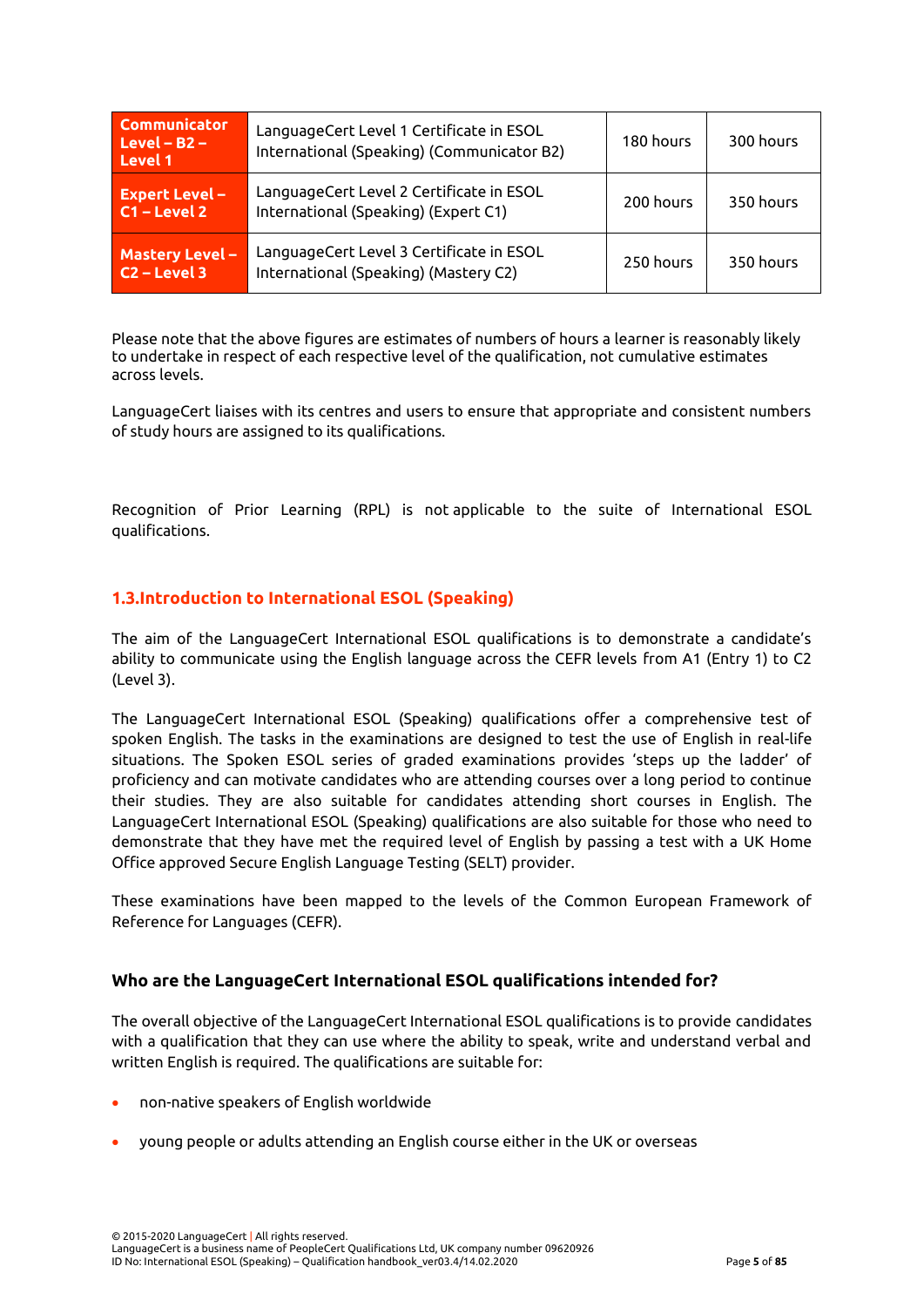- students learning English as part of their school or college curriculum
- people needing English for their everyday or working life
- learners who require externally recognised certification of their command of the English language
- those who are attending courses over a period and require a series of graded examinations which provide steps in the ladder of English Language proficiency
- learners attending short courses in English
- visa applicants who need to demonstrate that they have met the required level of English by passing a test with a UK Home Office approved Secure English Language Testing (SELT) provider.

Entry Requirements:

- There are no other qualifications that a candidate must achieve, prior to taking a LanguageCert International ESOL qualification.
- There are no prior learning requirements that candidates must achieve/have prior to taking the LanguageCert International ESOL qualifications, however it is important that centres offer candidates the most appropriate LanguageCert International ESOL qualification, dependent on each candidate's ability and needs.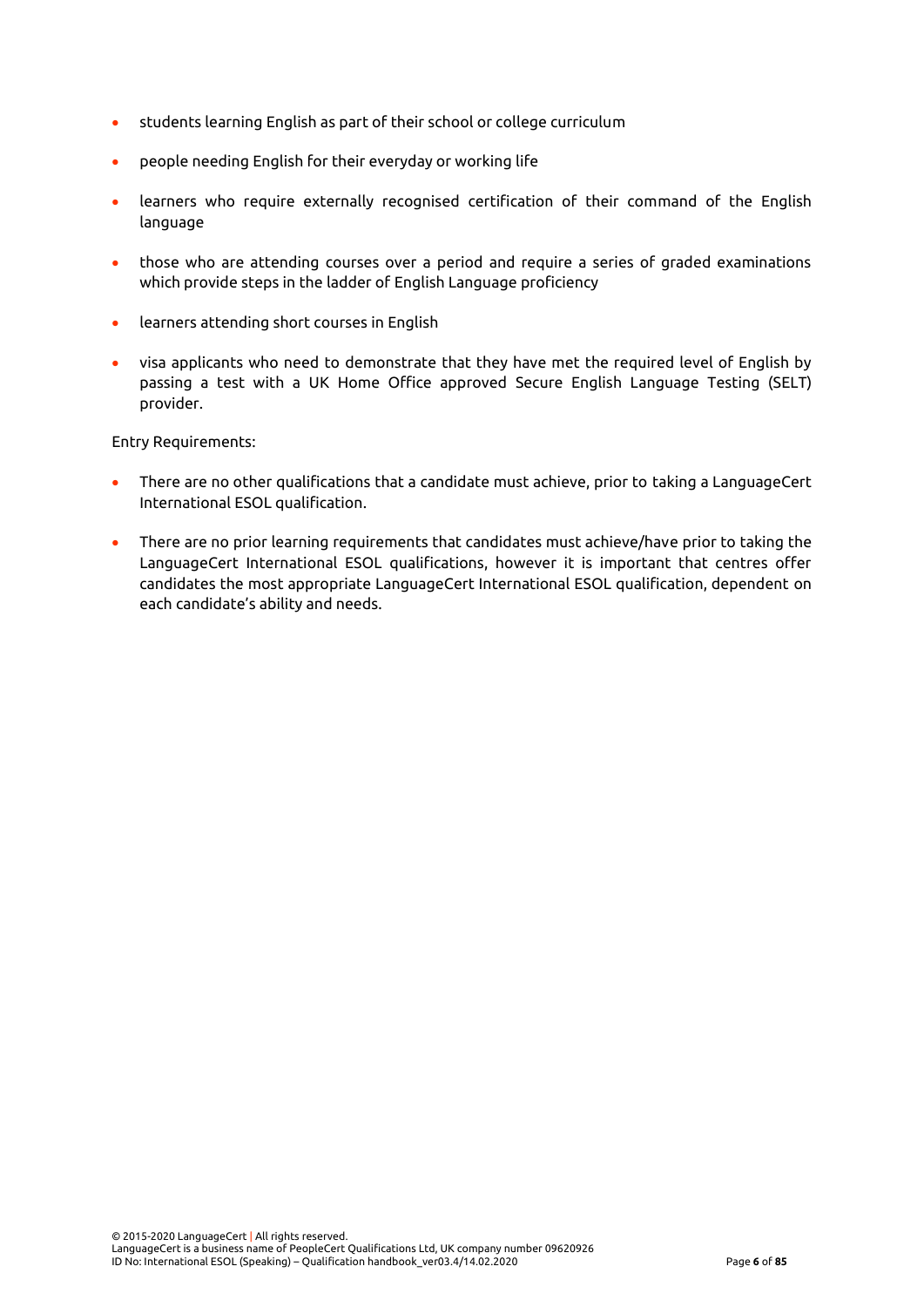## **Why take LanguageCert International ESOL qualifications?**

## *Flexible Examination Dates*

Centres, LanguageCert regional offices, and candidates are in control of scheduling the date and time of the examinations and can hold examinations whenever it is suitable for them.

## *Integrity of total external assessment*

All exams are externally set and are assessed by a closed group of markers at LanguageCert, regularly standardised through training to ensure consistency and objectivity of assessment that is benchmarked against the CEFR.

#### *Ofqual Recognition*

LanguageCert is an Awarding Organisation recognised and regulated by Ofqual. Ofqual is a nonministerial government department that regulates qualifications, exams and tests in England. Ofqual is independent of government and reports directly to Parliament.

#### *UK Home Office recognition*

LanguageCert is authorized by UK Visas and Immigration (UKVI), to deliver Home Office approved, Secure English Language Tests (SELTs) in the UK and globally. UKVI is the part of the Home Office which runs the UK's visa service. LanguageCert's SELTs are a secure, reliable, trusted and attractive choice for candidates applying for UK visas where English language ability must be demonstrated.

#### *International recognition*

LanguageCert International English Qualifications (IEQs) are quality English language exams recognised by employers, educational institutions and professional bodies worldwide for both academic progression and employment.

#### *Relevance*

The tasks are sufficiently universal to suit all language learning styles and preparation methods. Exam content authentically replicates real-life English in use. All efforts are made to minimise bias in the examination materials. This includes robust quality assurance in the qualifications/exams development process and extensive trialing of qualification/assessment materials before live use.

## **Levels and duration of the exam**

The levels chart below shows the six levels of the International ESOL (Speaking) qualifications and the duration of each associated examination. All examinations test Speaking skills.

| <b>Examination Levels</b>    | <b>Qualification Titles</b>                                                        | <b>Duration of</b><br><b>Speaking Test</b> |
|------------------------------|------------------------------------------------------------------------------------|--------------------------------------------|
| A1 – Preliminary – (Entry 1) | LanguageCert Entry Level Certificate in<br>ESOL International (Entry 1) (Speaking) | 6 minutes                                  |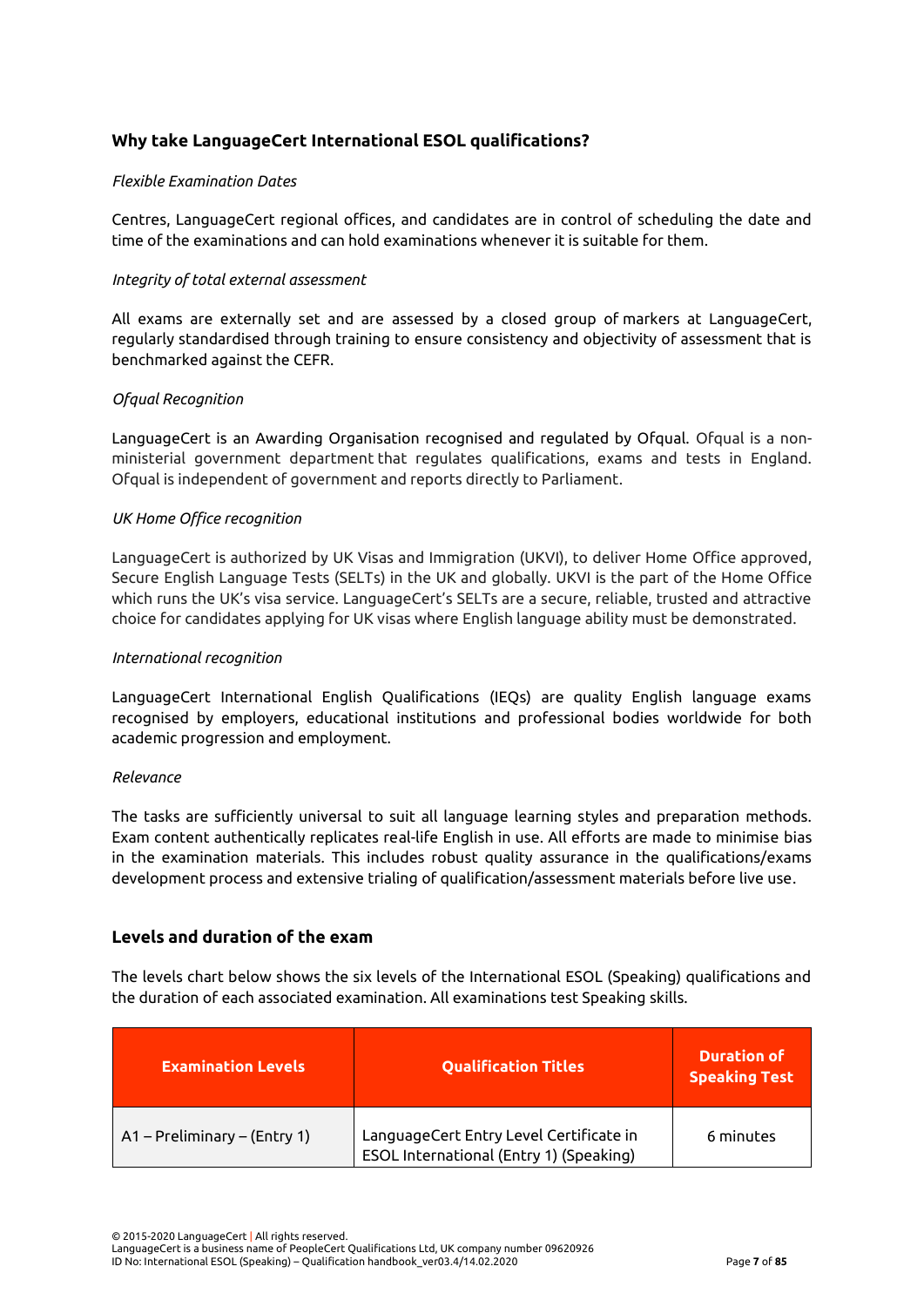|                               | (Preliminary A1)                                                                                    |            |
|-------------------------------|-----------------------------------------------------------------------------------------------------|------------|
| A2 - Access - (Entry 2)       | LanguageCert Entry Level Certificate in<br>ESOL International (Entry 2) (Speaking)<br>(Access A2)   | 9 minutes  |
| B1 - Achiever - (Entry 3)     | LanguageCert Entry Level Certificate in<br>ESOL International (Entry 3) (Speaking)<br>(Achiever B1) | 12 minutes |
| B2 - Communicator - (Level 1) | LanguageCert Level 1 Certificate in ESOL<br>International (Speaking) (Communicator<br>B2)           | 13 minutes |
| C1-Expert - (Level 2)         | LanguageCert Level 2 Certificate in ESOL<br>International (Speaking) (Expert C1)                    | 15 minutes |
| C2 - Mastery - (Level3)       | LanguageCert Level 3 Certificate in ESOL<br>International (Speaking) (Mastery C2)                   | 17 minutes |

# <span id="page-8-0"></span>**1.4.Qualification Titles**

The table below outlines the level names, full titles and qualification numbers for all levels of the International ESOL (Speaking) qualifications.

| <b>LanguageCert and</b><br><b>CEFR</b> levels | <b>Qualification Title</b>                                                                          | <b>Ofqual Qualification</b><br><b>Number</b> |
|-----------------------------------------------|-----------------------------------------------------------------------------------------------------|----------------------------------------------|
| Preliminary (A1)                              | LanguageCert Entry Level Certificate in ESOL<br>International (Entry 1) (Speaking) (Preliminary A1) | 603/1956/2                                   |
| Access (A2)                                   | LanguageCert Entry Level Certificate in ESOL<br>International (Entry 2) (Speaking) (Access A2)      | 603/1958/6                                   |
| Achiever (B1)                                 | LanguageCert Entry Level Certificate in ESOL<br>International (Entry 3) (Speaking) (Achiever B1)    | 603/1960/4                                   |
| Communicator (B2)                             | LanguageCert Level 1 Certificate in ESOL<br>International (Speaking) (Communicator B2)              | 603/1962/8                                   |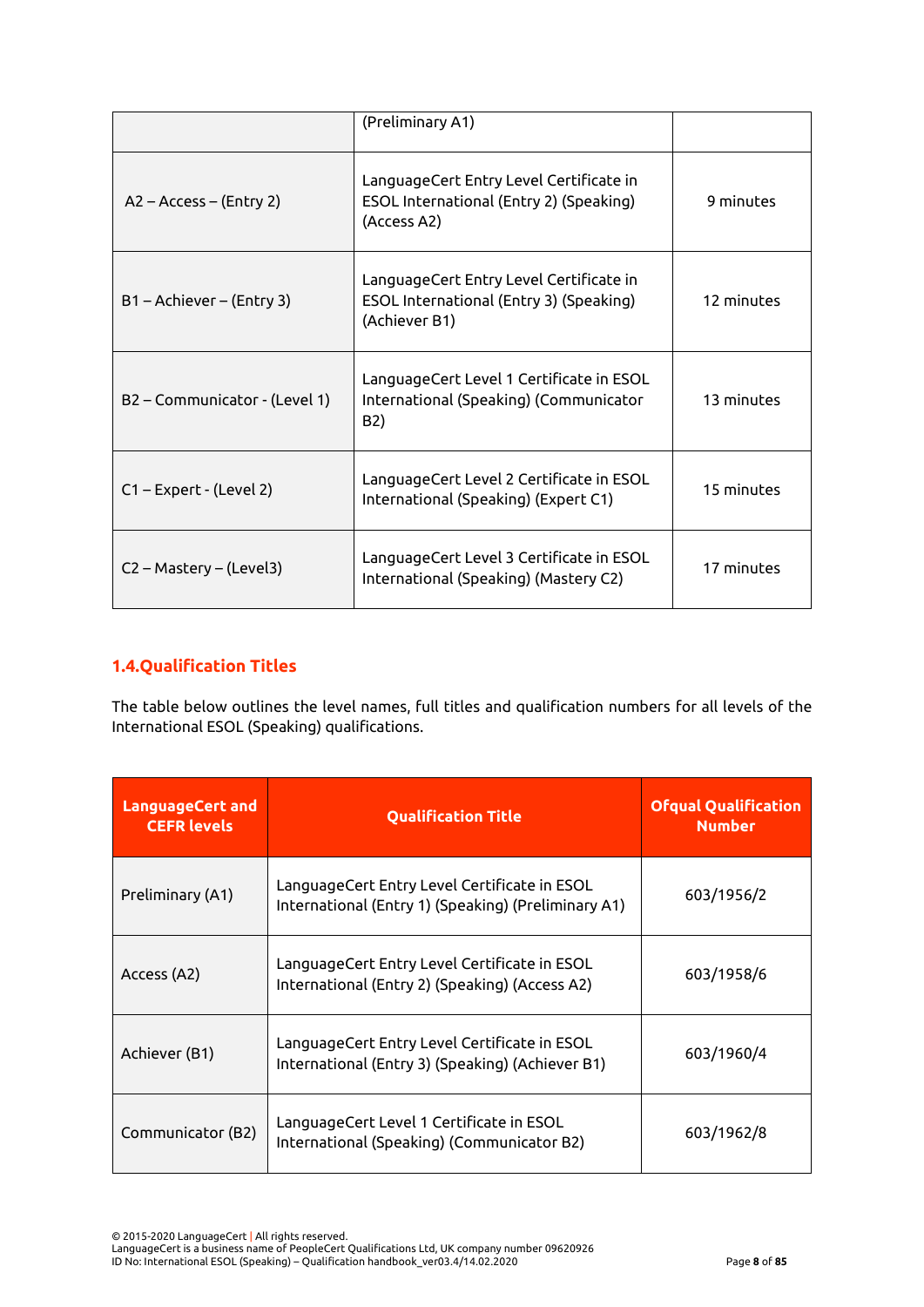| <b>LanguageCert and</b><br><b>CEFR levels</b> | <b>Qualification Title</b>                                                        | <b>Ofqual Qualification</b><br><b>Number</b> |
|-----------------------------------------------|-----------------------------------------------------------------------------------|----------------------------------------------|
| Expert (C1)                                   | LanguageCert Level 2 Certificate in ESOL<br>International (Speaking) (Expert C1)  | 603/1964/1                                   |
| Mastery (C2)                                  | LanguageCert Level 3 Certificate in ESOL<br>International (Speaking) (Mastery C2) | 603/1966/5                                   |

The full qualification titles identify the level of each qualification inclusive of the LanguageCert, CEFR, and England and Wales levels.

The name of each examination and appropriate CEFR Level appear below the title on each certificate.

## <span id="page-9-0"></span>**1.5. CEFR and alignment of International ESOL (Speaking) to the CEFR**

The six levels of the LanguageCert International ESOL (Speaking) qualifications are linked to those of the Common European Framework of Reference for Languages<sup>1</sup> developed by the Council of Europe. The comparative levels chart below shows how the levels relate to each other.

| <b>LanguageCert Levels</b> | <b>Common European Framework</b>              | <b>Equivalent UK</b><br>national levels (England and<br><b>Wales</b> ) |
|----------------------------|-----------------------------------------------|------------------------------------------------------------------------|
| A1 Preliminary             | A1 Breakthrough                               | Entry 1                                                                |
| A <sub>2</sub> Access      | A2 Waystage                                   | Entry 2                                                                |
| <b>B1 Achiever</b>         | <b>B1 Threshold</b>                           | Entry 3                                                                |
| <b>B2 Communicator</b>     | <b>B2 Vantage</b>                             | Level 1                                                                |
| C1 Expert                  | Effective<br>C1<br>Operational<br>Proficiency | Level 2                                                                |
| C2 Mastery                 | C2 Mastery                                    | Level 3                                                                |

<sup>1</sup>See 'Common European Framework of Reference for Languages: Learning, teaching, assessment' CUP 2001 ISBN 0521 005310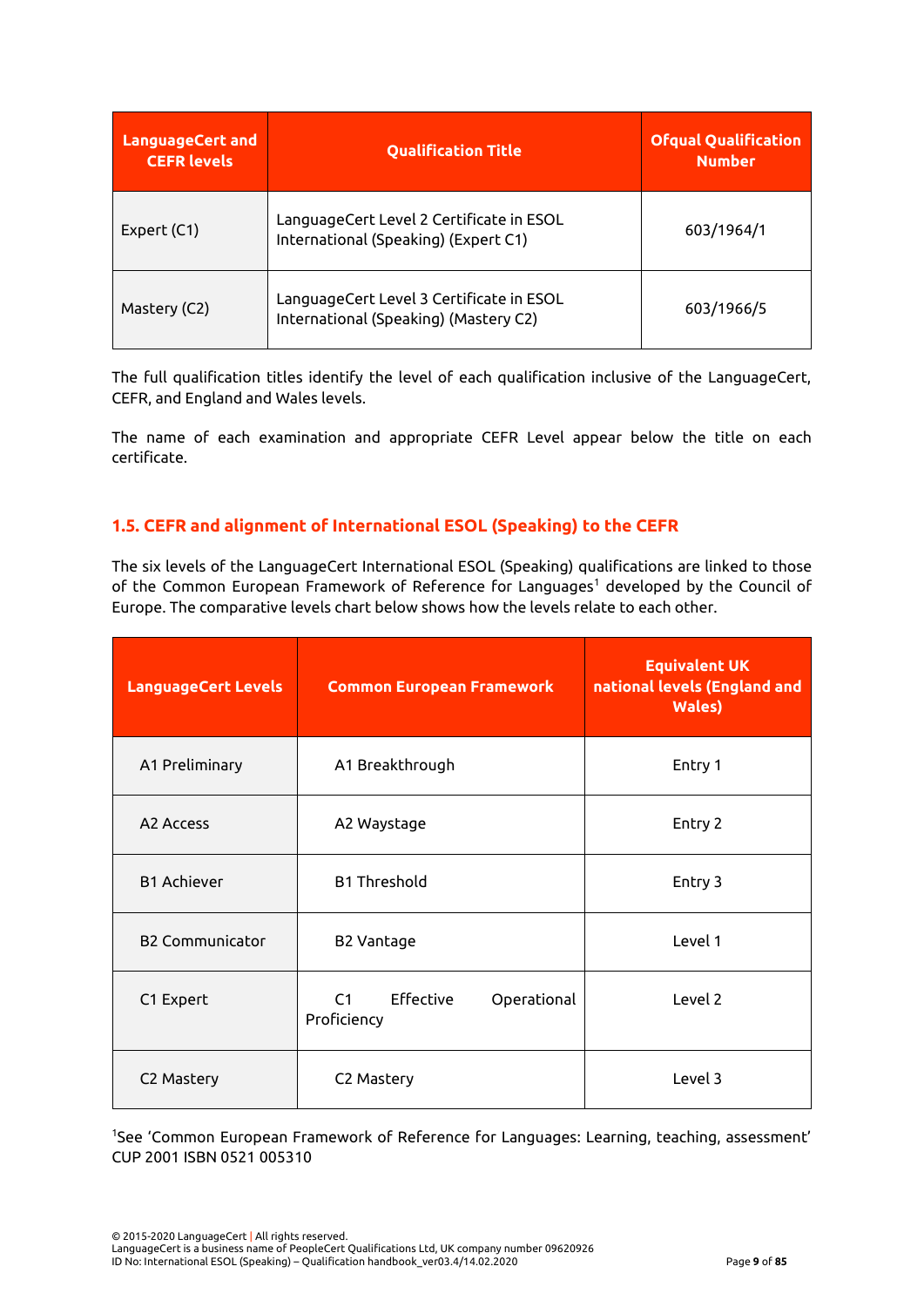# <span id="page-10-0"></span>**1.6.Descriptions of spoken competence at each level**

| <b>LanguageCert and</b><br><b>CEFR</b> qualification<br>level | <b>Descriptor</b>                                                                                                                                                                                                                            |
|---------------------------------------------------------------|----------------------------------------------------------------------------------------------------------------------------------------------------------------------------------------------------------------------------------------------|
| Preliminary (A1)                                              | . Can understand and use familiar everyday expressions and very basic<br>phrases satisfying practical needs in connection with education, training<br>and social roles.                                                                      |
|                                                               | • Can introduce him/herself and others and can ask and answer questions<br>about personal details such as possessions, address and people known.                                                                                             |
|                                                               | • Can interact in a simple way provided the other person talks slowly and<br>clearly and is prepared to help.                                                                                                                                |
| Access (A2)                                                   | . Can understand sentences and frequently-used expressions related to<br>areas of most immediate relevance such as basic personal and family<br>information, shopping, local geography, employment, education,<br>training and social roles. |
|                                                               | . Can communicate in simple and routine tasks requiring a direct<br>exchange of information, feelings and opinions on familiar and routine<br>matters.                                                                                       |
|                                                               | • Can engage in conversation to establish shared understanding about<br>familiar topics.                                                                                                                                                     |
| Achiever (B1)                                                 | • Can understand the main points of clear standard communication on<br>matters regularly encountered in social roles, work, school, leisure,<br>education and training.                                                                      |
|                                                               | • Can convey information, feelings and opinions on familiar topics, using<br>appropriate formality.                                                                                                                                          |
|                                                               | • Can engage in discussion in a familiar situation making relevant points<br>and responding to reach a shared understanding.                                                                                                                 |
|                                                               | • Can deal with most situations likely to arise whilst travelling in an area<br>where the language is spoken.                                                                                                                                |
|                                                               | • Can describe experiences and events, dreams, hopes and ambitions and<br>briefly give explanations for opinions and plans.                                                                                                                  |
| Communicator (B2)                                             | • Can understand the main ideas of complex communication on both<br>concrete and abstract topics, including technical discussions in his/her<br>field of specialisation.                                                                     |
|                                                               | • Can communicate with a degree of fluency and spontaneity that makes<br>interaction quite possible without strain for either party.                                                                                                         |
|                                                               | • Can adapt to take account of the listener(s), the context and the<br>medium.                                                                                                                                                               |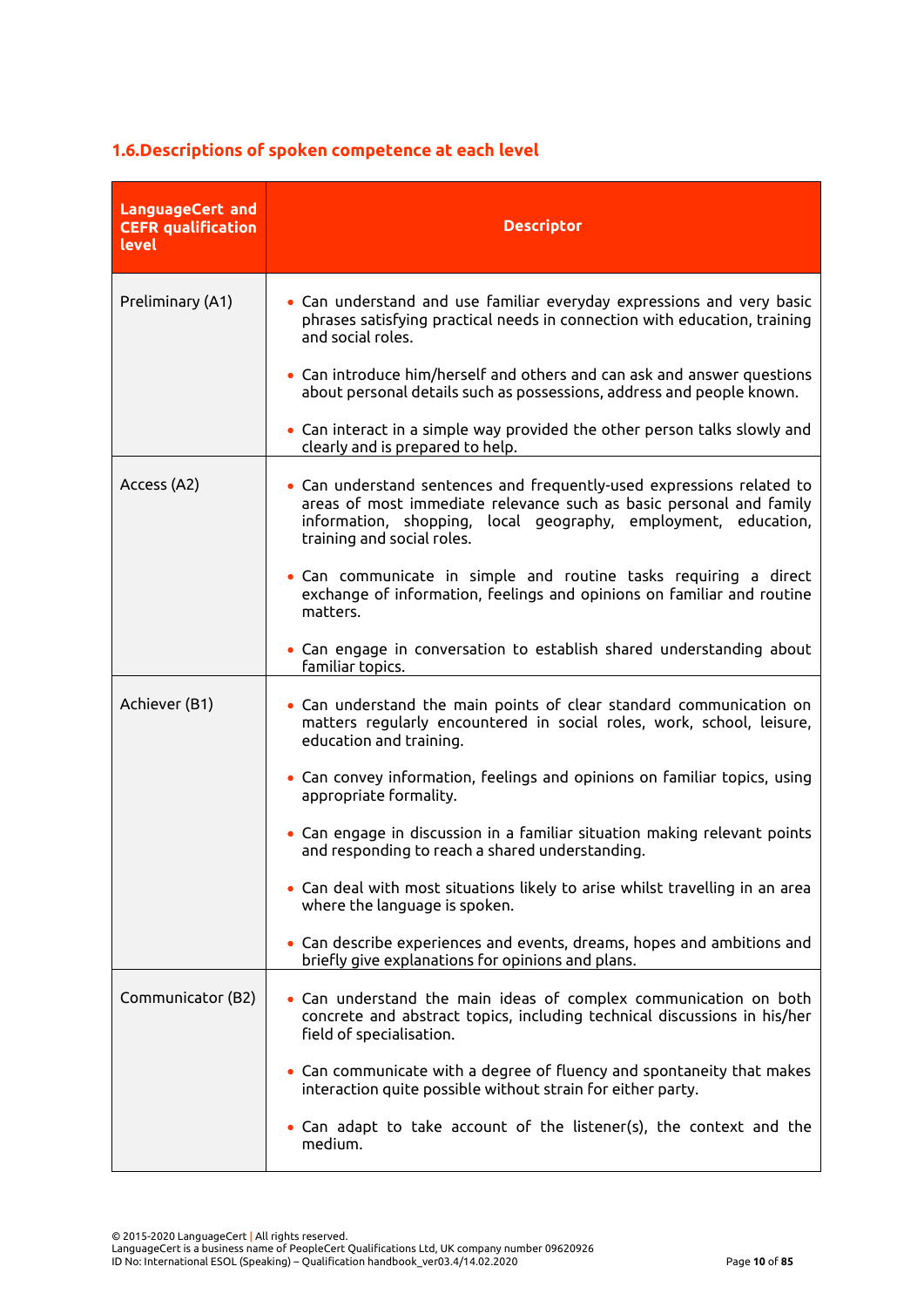| <b>LanguageCert</b> and<br><b>CEFR</b> qualification<br>level | <b>Descriptor</b>                                                                                                                                                                                                                                                                                                                                                                                                                                                                                                         |  |
|---------------------------------------------------------------|---------------------------------------------------------------------------------------------------------------------------------------------------------------------------------------------------------------------------------------------------------------------------------------------------------------------------------------------------------------------------------------------------------------------------------------------------------------------------------------------------------------------------|--|
|                                                               | • Can engage in discussion in familiar and unfamiliar situations making<br>clear and relevant contributions.<br>• Can communicate clearly and in detail on a wide range of subjects and<br>explain a viewpoint giving the advantages and disadvantages of various<br>options.                                                                                                                                                                                                                                             |  |
| Expert (C1)                                                   | • Can use the language fluently and spontaneously without much obvious<br>searching for expressions.<br>. Can respond to extended information and narratives, follow detailed<br>explanations and complex instructions, adapting response to audience,<br>medium and context.<br>• Can engage in discussion in a variety of situations making clear and<br>effective contributions.<br>• Can use language flexibly.<br>• Can communicate ideas and opinions effectively, appropriate to<br>purpose, content and audience. |  |
| Mastery (C2)                                                  | • Can express him/herself spontaneously, very fluently and precisely,<br>differentiating finer shades of meaning even in more complex<br>situations.                                                                                                                                                                                                                                                                                                                                                                      |  |

The above descriptors have been adapted from the global description of the Common European Framework of Reference for Languages.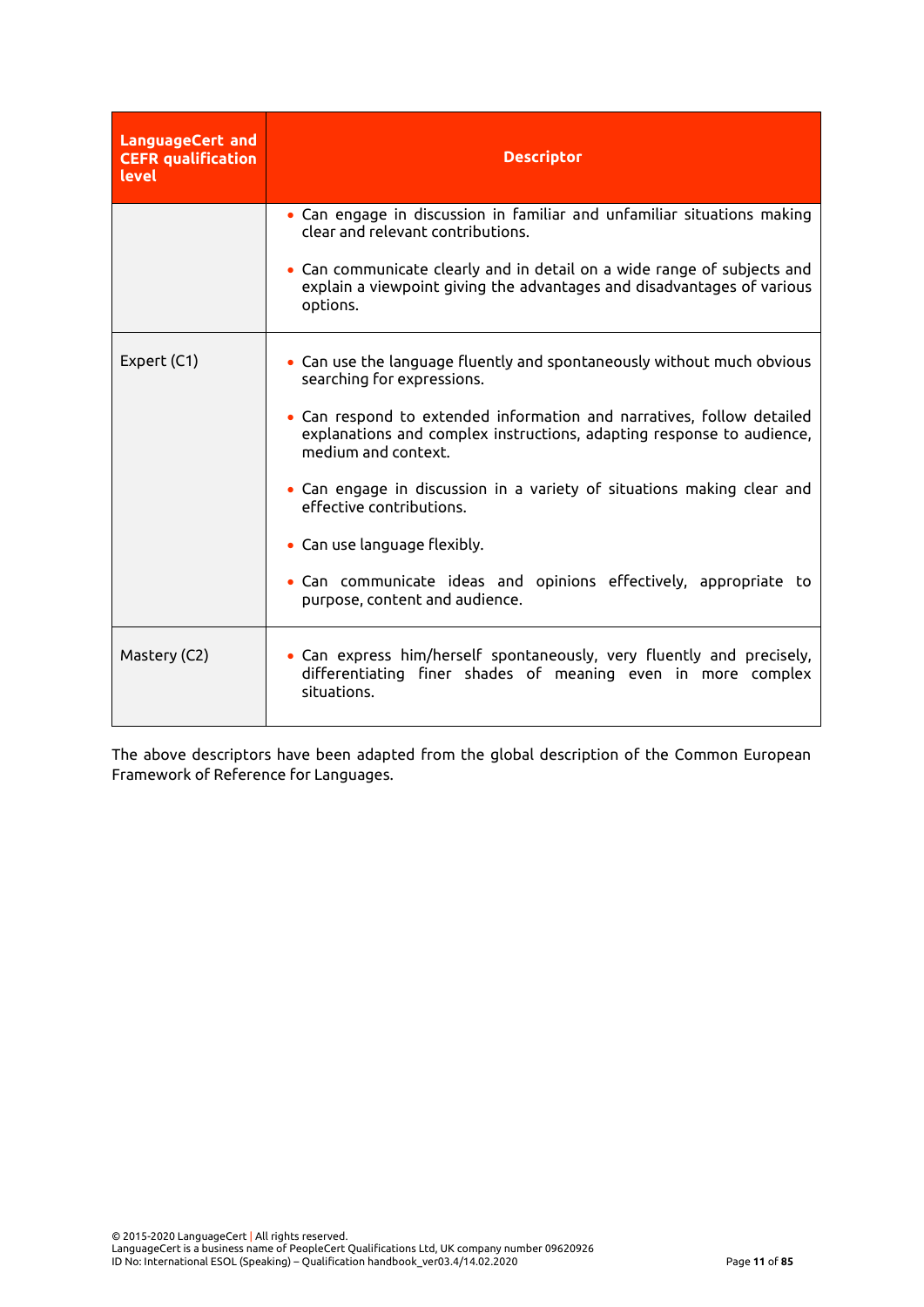# <span id="page-12-0"></span>**1.7.Format and features of International ESOL (Speaking)**

| <b>Skill &amp; Focus</b>                                                                                                                                                                                                                                                                                                                                      | <b>Task</b>                                                                                                                                                                                                                                                                                                                             |
|---------------------------------------------------------------------------------------------------------------------------------------------------------------------------------------------------------------------------------------------------------------------------------------------------------------------------------------------------------------|-----------------------------------------------------------------------------------------------------------------------------------------------------------------------------------------------------------------------------------------------------------------------------------------------------------------------------------------|
| Speaking Part 1 - to communicate personal<br>information                                                                                                                                                                                                                                                                                                      |                                                                                                                                                                                                                                                                                                                                         |
| <b>Preliminary and Access:</b> to give personal information<br>Achiever and Communicator: also to express opinions<br>and ideas<br>Expert and Mastery: to communicate opinions and<br>ideas on a variety of topics and to give personal<br>opinions on contemporary issues                                                                                    | • Give and spell name<br>• Give country of origin<br>• Answer up to five questions                                                                                                                                                                                                                                                      |
| Speaking Part 2 - to communicate appropriately in<br>social situations<br>All levels: to communicate in real-life situations using<br>a range of functional language to elicit or respond as<br>appropriate<br><b>Expert and Mastery:</b> to also show the ability to use a<br>wide range of language functions and use of register                           | • Two or more situations are presented<br>by the interlocutor at each level and<br>candidates are required to respond<br>to and initiate interactions.                                                                                                                                                                                  |
| Speaking Part 3 - to exchange information and<br>opinions<br>Preliminary and Access: to exchange information to<br>complete a simple task<br>Achiever and Communicator: to co-operate to reach<br>agreement/decision<br><b>Expert and Mastery:</b> to engage in discussion and to<br>justify, challenge and persuade when expressing and<br>eliciting opinion | • Exchange information to identify<br>similarities<br>and<br>differences<br>in.<br>pictures of familiar situations at<br>Preliminary and Access levels<br>· Hold a short discussion to make a<br>plan, arrange or decide something<br>using visual prompts at Achiever, and<br>written text as the prompt at the<br>three higher levels |
| Speaking Part 4 - to present a topic<br><b>Preliminary and Access:</b> to demonstrate the ability to<br>use sentences and produce a piece of connected<br>spoken English<br>Achiever and Communicator: to narrate, describe                                                                                                                                   | • After 30 seconds of preparation time,<br>talk about a topic provided by the<br>interlocutor and answer follow-up<br>questions<br>Preliminary - half a minute<br>$Access - 1$ minute<br>Achiever - 1 and a half minutes                                                                                                                |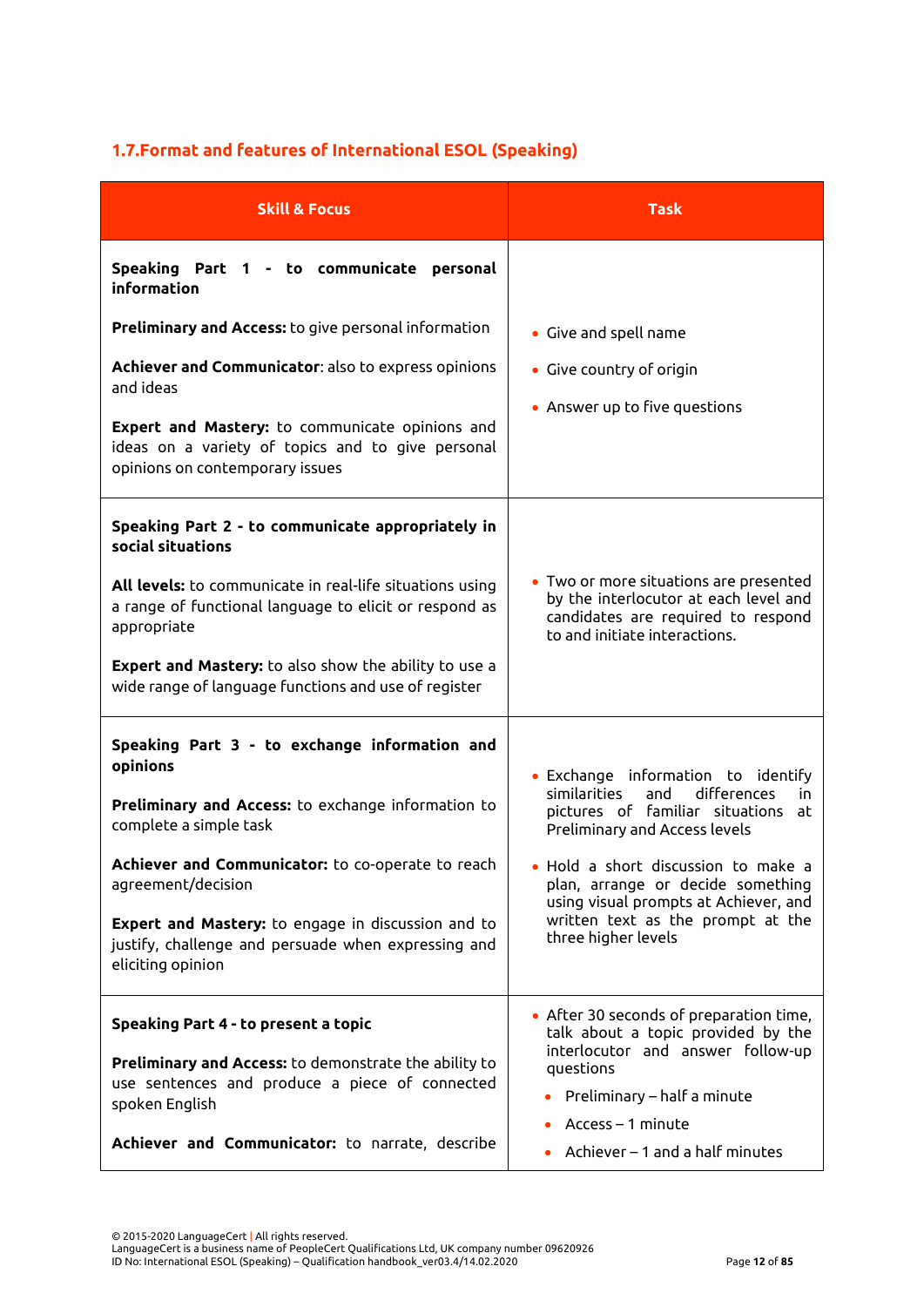| <b>Skill &amp; Focus</b>                                                                                 | Task                                          |
|----------------------------------------------------------------------------------------------------------|-----------------------------------------------|
| communicate ideas and express opinions                                                                   | Communicator $-2$ minutes                     |
| Expert and Mastery: to speak in depth on one topic<br>from a wide range of abstract and complex subjects | $Expert - 2 minutes$<br>$Mastery - 3 minutes$ |

# <span id="page-13-0"></span>**1.8.The four parts of International ESOL (Speaking)**

## **Part 1 – communicating personal information and opinions**

The aim of this part is to settle the candidate and to elicit personal and everyday information. The interlocutor first asks for the spelling of their family name and then asks for the candidate's country of origin. It is not necessary for any information to be written down. The interlocutor then selects further questions from the list provided.

From **Access** to **Mastery** levels, the questions are given under five topic headings. The questions allow the candidate to respond by giving personal information, ideas and opinions on a range of topics and should produce a natural interaction in the time allowed.

Questions range from very simple, e.g. *How old are you?* **(Preliminary)** to complex, e.g. *Which aspects of your education so far have been the most beneficial for you?* **(Mastery)**. The interlocutor may expand the questioning, particularly at the higher levels, to help the candidate produce sufficient language.

## **Part 2 – communicating appropriately in social situations**

The aim of this part is to test the candidate's use of functional language in a range of real-life situations. The interlocutor and candidate enact at least two situations. The Interlocutor may need to assume a different persona, but the candidate is never required to do so.

At the lower levels, the dialogue will usually involve four exchanges (up to two short turns each). At the higher levels, the given situations will require the candidate to enter into exchanges of greater length and complexity. The interlocutor reads aloud the exact words given for the chosen situation which signals the start of the dialogue.

The interlocutor first chooses one from four given situations, to which the candidate responds.

| At <b>Preliminary</b> level, a typical situation | <b>Interlocutor:</b> We are strangers. I start.                                                                                   |
|--------------------------------------------------|-----------------------------------------------------------------------------------------------------------------------------------|
| might be:                                        | 'Excuse me, I'm looking for the bus stop.'                                                                                        |
| might be:                                        | At Achiever level, a typical situation Interlocutor: I'm your friend. You look tired. I start.<br>'Why don't you take a holiday?' |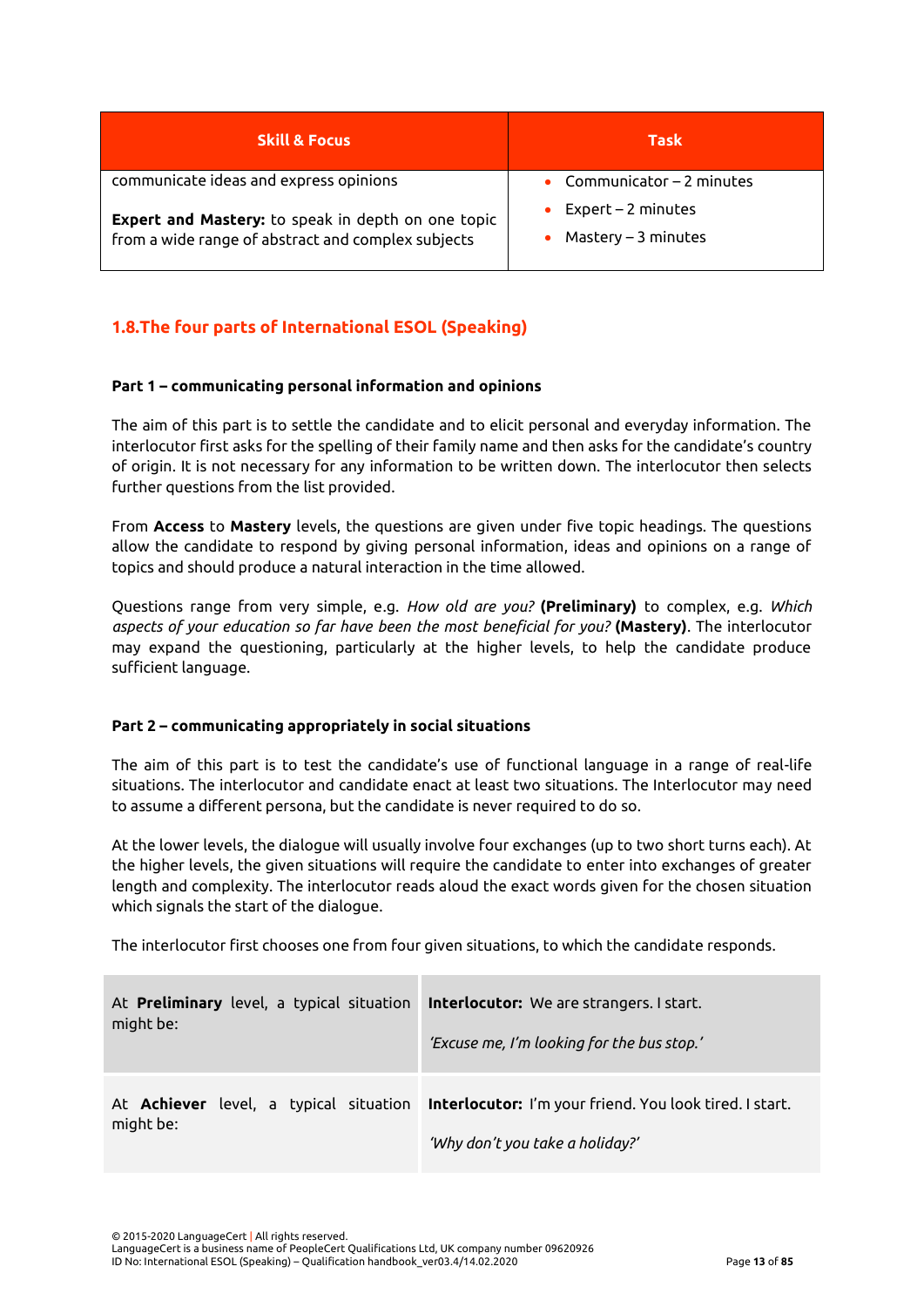| At <b>Mastery</b> level, a typical situation might<br>be: | <b>Interlocutor:</b> I'm your boss. I start.<br>'Some of your colleagues have been complaining that<br>you're not really pulling your weight, I'm afraid.' |
|-----------------------------------------------------------|------------------------------------------------------------------------------------------------------------------------------------------------------------|

The interlocutor then chooses one from four given situations which require the candidate to initiate the interaction.

| At Preliminary level, a typical situation          | Interlocutor: I'm your friend. You can't do your                                                                                      |
|----------------------------------------------------|---------------------------------------------------------------------------------------------------------------------------------------|
| might be:                                          | homework. You start.                                                                                                                  |
| At <b>Achiever</b> level, a typical situation      | <b>Interlocutor:</b> I'm waiting for you outside the cinema.                                                                          |
| might be:                                          | You're very late. You start.                                                                                                          |
| At Mastery level, a typical situation might<br>be: | <b>Interlocutor:</b> I'm your boss at a 24-hour store. You<br>would like to be excused from working on the night<br>shift. You start. |

At **Preliminary** and **Access** levels the interlocutor guides the interaction and supports the candidate. At the higher levels, especially **Expert** and **Mastery,** the interlocutor allows the candidate to guide and maintain the interaction. At the higher levels the candidate's contribution is expected to demonstrate an awareness of the tone and register appropriate to the situations. For example, when making a complaint it is necessary to consider how direct the language should be and which tone of voice should be used. Further guidance for interlocutors can be found in the LanguageCert *Guide for Interlocutors.*

## **Part 3 – exchanging information and opinions**

The aim of this part is to test the candidate's ability to use English to give and receive information in order to perform a communicative task. The task topics do not require the candidate to have specialist knowledge but at **Expert** and **Mastery** levels candidates are required to have an awareness of and opinions about social and contemporary issues. The interlocutor and candidate exchange information to perform a task.

It is the language used in the interaction that is most important, not the ability to complete the task in the given time. However, the interaction should move towards achievement of the task set.

At **Preliminary** and **Access** levels, the candidate needs to give and ask for information to spot the similarities and the differences between two pictures.

At **Achiever,** an attempt at agreement after a discussion based on visual prompts is expected.

At **Communicator** level, a plan or arrangement is attempted after a discussion based on one written prompts.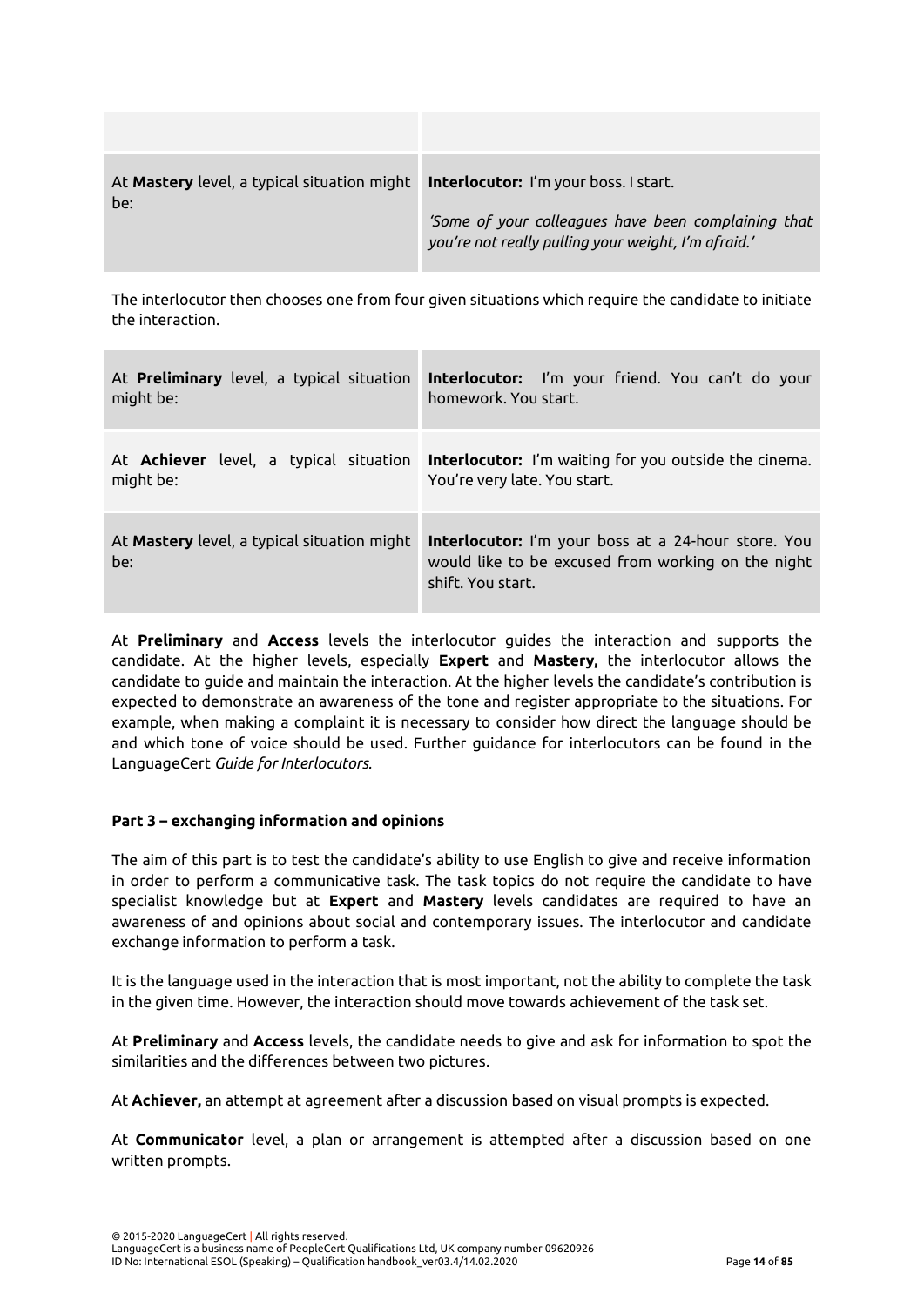At **Expert** and **Mastery** levels, the task takes the form of a discussion or negotiation based on written prompts. The candidate is asked to rank or prioritise, analyse, eliminate or hypothesise. Candidates at these levels will be required to expand and exemplify, justify, challenge and ask the interlocutor for clarification.

| A typical discursive<br>task at Mastery level<br>is: | <b>Interlocutor:</b> Here is a list of some of the factors which might be<br>important for job satisfaction. Let's discuss the different factors and<br>decide the most and least important ones for us. Let's also consider<br>which jobs involve the different factors. |         |                  |  |               |
|------------------------------------------------------|---------------------------------------------------------------------------------------------------------------------------------------------------------------------------------------------------------------------------------------------------------------------------|---------|------------------|--|---------------|
|                                                      | social status                                                                                                                                                                                                                                                             | variety | lack of pressure |  | being praised |
|                                                      | exercising power                                                                                                                                                                                                                                                          | freedom | meeting people   |  |               |
|                                                      |                                                                                                                                                                                                                                                                           |         | anything else?   |  |               |

## **Part 4 – presenting a topic**

The aim of this part is to test a candidate's ability to speak at greater length with minimum participation from the interlocutor. This part of the test gives candidates the opportunity to demonstrate their range and fluency in English. The interlocutor chooses one of three given topics and asks the candidate to talk about it. The candidate is given pen/pencil and paper to make notes during the 30 seconds of preparation time. The Interlocutor ensures that the chosen topic is not one which has already been touched on in the previous three parts of the test.

| At Preliminary level, a typical topic might be: | What you watch on television.                            |
|-------------------------------------------------|----------------------------------------------------------|
| At Achiever level, a typical topic might be:    | An exciting experience.                                  |
| At Mastery level, a typical topic might be:     | The qualities you regard as essential for<br>leadership. |

The candidate may be asked to answer follow-up questions to their presentation or may be interrupted with questions from the interlocutor.

LanguageCert offers a comprehensive range of candidate practice papers and specimen assessment materials for its International ESOL qualifications which can be downloaded via the LanguageCert website.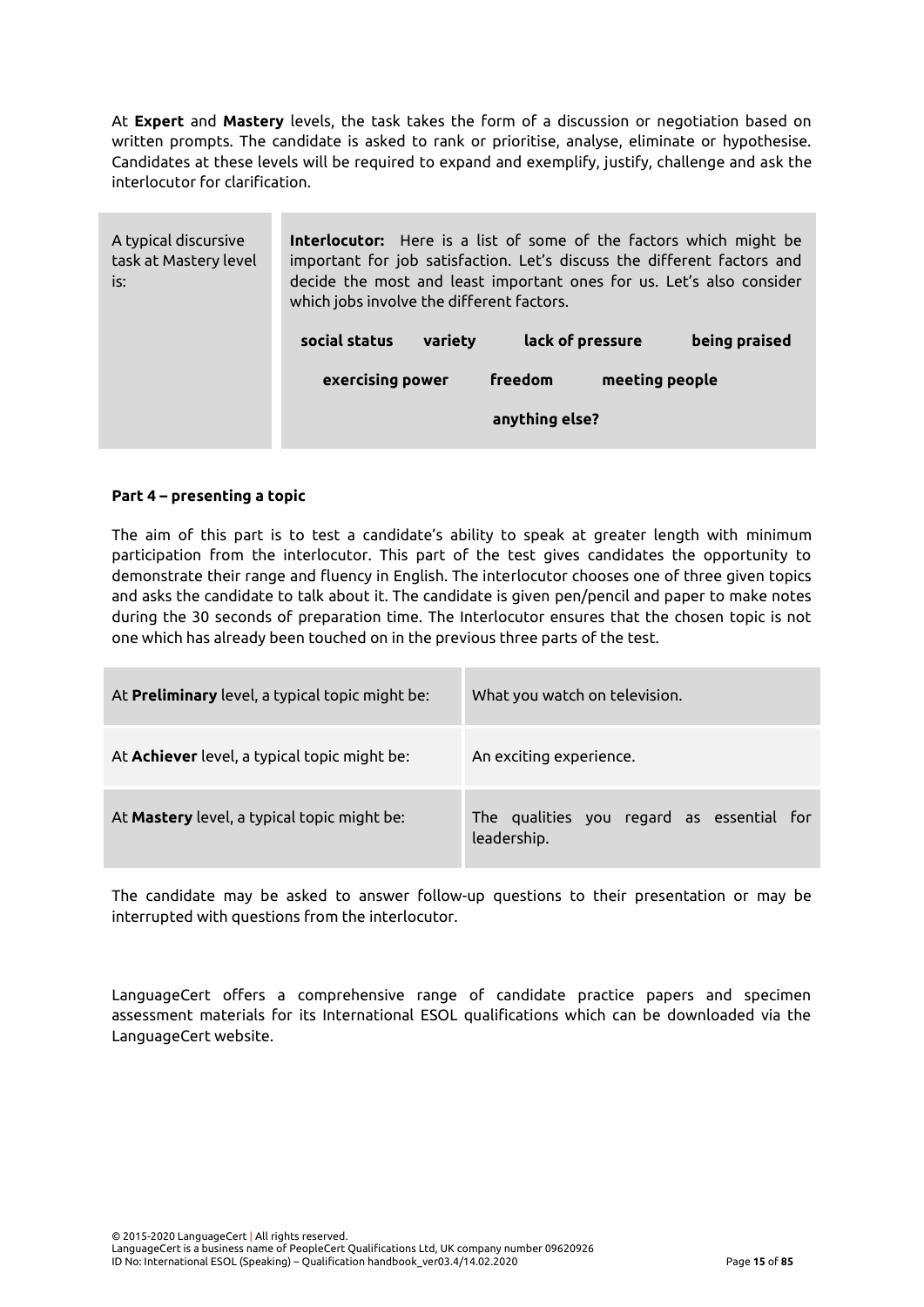## <span id="page-16-0"></span>**1.9.Key responsibilities of the Interlocutors and Invigilators**

The Interlocutor is responsible for conducting LanguageCert International ESOL (Speaking) examinations. S/he elicits the spoken performance of the candidate by asking questions or setting up speaking tasks using the scripted Interlocutor Framework.

The Interlocutor must be:

- fluent in spoken English
- suitably qualified and experienced in the Teaching of English as a Foreign Language
- fully familiar with the six levels of the Common European Framework (CEFR)
- able to adjust their language to reflect the six levels of the CEFR
- highly skilled at eliciting

The Interlocutor may be a native-speaker or non-native speaker of English. They must have an excellent command of English, and be able to use the language to high degrees of skill in order to elicit language at an appropriate level from the candidate. A wide range of spoken skills are tested: long turns, short turns, interactional and transactional language.

All recorded live exams are sent directly to LanguageCert where they are marked centrally by LanguageCert Marking examiners who do not know the candidates.

To ensure all candidates have an equal chance of giving their best performance, the examinations must be conducted fairly and consistently and in accordance with the rules and regulations laid down by LanguageCert.

Interlocutors do not assess the candidate's performance. The Interlocutor must:

- be fully familiar with the contents of:
	- The Guide for Interlocutors
	- The International ESOL (Speaking) Handbook
	- The regulations for the conduct of examinations
- manage the interaction in the test and facilitate the candidate's performance
- be able to attend training prior to administering a live exam
- help set up the examination room
- be completely familiar with the scripted Interlocutor Framework for each level of the International ESOL (Speaking) exams and deliver it as accurately as possible
- read each exam paper thoroughly before using it in a live exam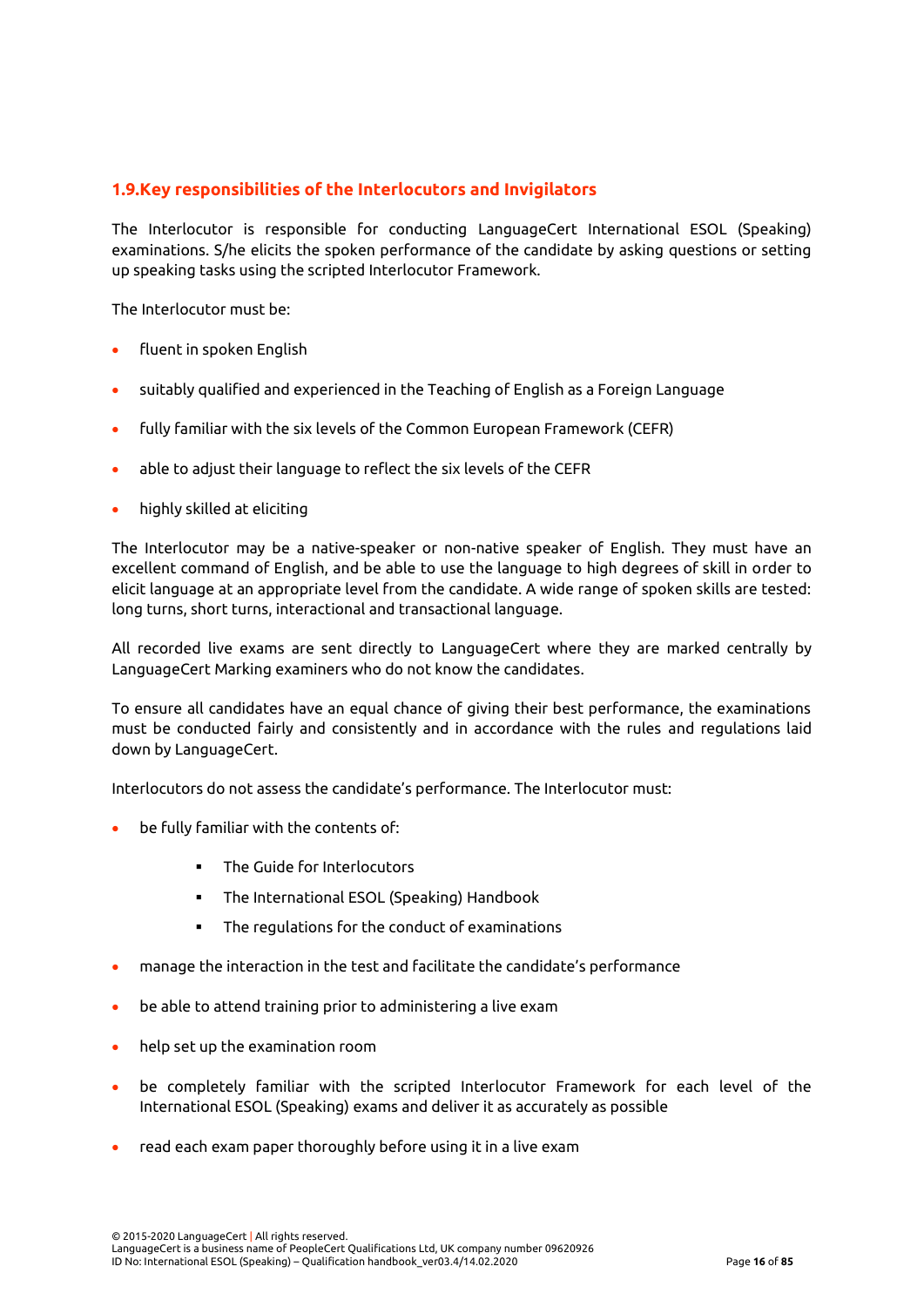- adjust own use of English and speed of delivery as is appropriate for the level of the exam
- keep to the prescribed timings for all parts of the exam
- ensure that all candidates are treated fairly and given an equal opportunity to speak
- conduct the exam in accordance with LanguageCert's Regulations for the conduct of examinations
- ensure the security of examination material at all times
- record spoken examinations in digital format
- ensure the examinations are recorded live with the candidate in the same room
- ensure that all the administration connected with the live exam recordings is accurately carried out.
- ensure all necessary procedures are in place to prevent malpractice during the examination
- ensure that all examination scripts are collected immediately after the examination and handed to the person responsible for despatching them
- undertake to offer the services set out above within the specified times and in accordance with LanguageCert' procedures.

Further guidance for interlocutors can be found in the LanguageCert *Guide for Interlocutors.*

During each examination, an Invigilator is available for all aspects of the examination outside the Exam Room. (In OLP exams, an online proctor or the interlocutor takes on the role of the invigilator.) The **Invigilator** is responsible for:

- checking the identity of each candidate prior to the exam
- ensuring that candidates wait in a designated area prior to their exam taking place
- showing candidates into the Exam Room at the appropriate time
- ensuring that candidates who have completed their exam do not mix with those who are still waiting to go into the Exam Room
- ensuring that timings are adhered to as accurately as possible, if necessary by pointing out to the Interlocutor between candidates that each exam is taking too long or not long enough
- ensuring that candidates do not bring unauthorised material into the exam room
- ensuring that people moving around in the vicinity of the Exam Room remain quiet.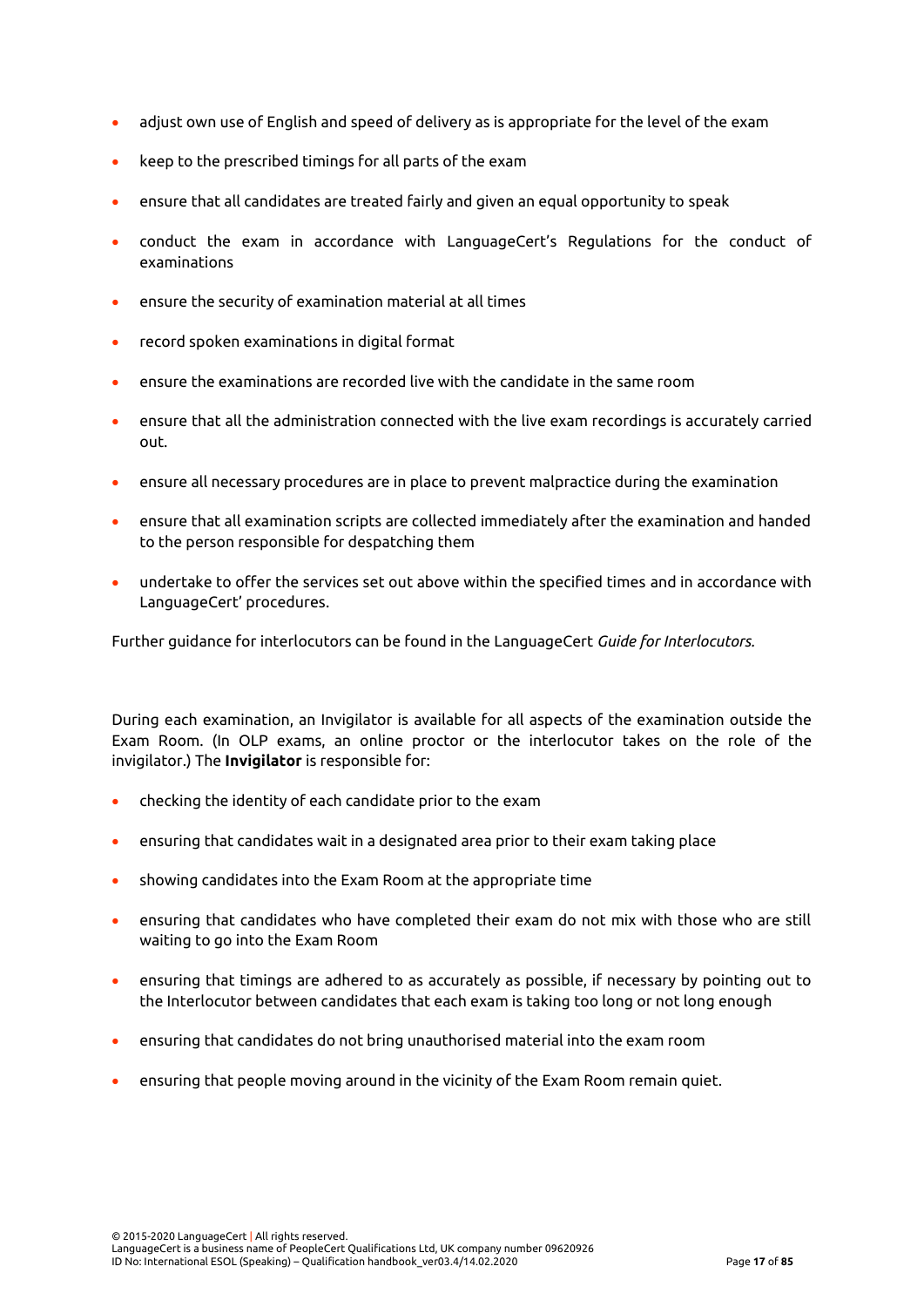## <span id="page-18-1"></span><span id="page-18-0"></span>**Introduction**

The syllabus shows the standards which a learner must achieve to gain a pass in each of the six levels of the examination. The standards must be read in conjunction with the sections showing the grammar tested at each level and the functions and topics used and tested at each level. These follow each set of standards.

The standards set out in the following pages are cumulative. That is, an A2 candidate, for example, will be able to carry out the standards set out for A1 and A2. Similarly, a C2 candidate will be able to meet the standards of all lower levels (A1-C1) in addition to the C2 standards.

## <span id="page-18-2"></span>**2.1 Preliminary level – A1**

## **Speaking**

The candidate will be able to:

- interact in a simple way provided the other person is prepared to repeat or rephrase things at a slower rate of speech
- initiate and respond to simple statements about personal details, in areas of immediate need or on very familiar topics
- communicate in a very limited range of social situations using a basic range of functional language
- exchange information to perform a task
- describe and explain familiar topics and simple routines
- give single-step instructions and directions in familiar contexts
- ask and answer simple questions
- produce simple phrases to express likes, dislikes and preferences in relation to familiar topics
- contribute points to a discussion, provided the other speakers are co-operative.

#### **Pronunciation**

The candidate will be able to:

• pronounce with sufficient clarity a limited repertoire of words and phrases so they can be understood by a sympathetic listener.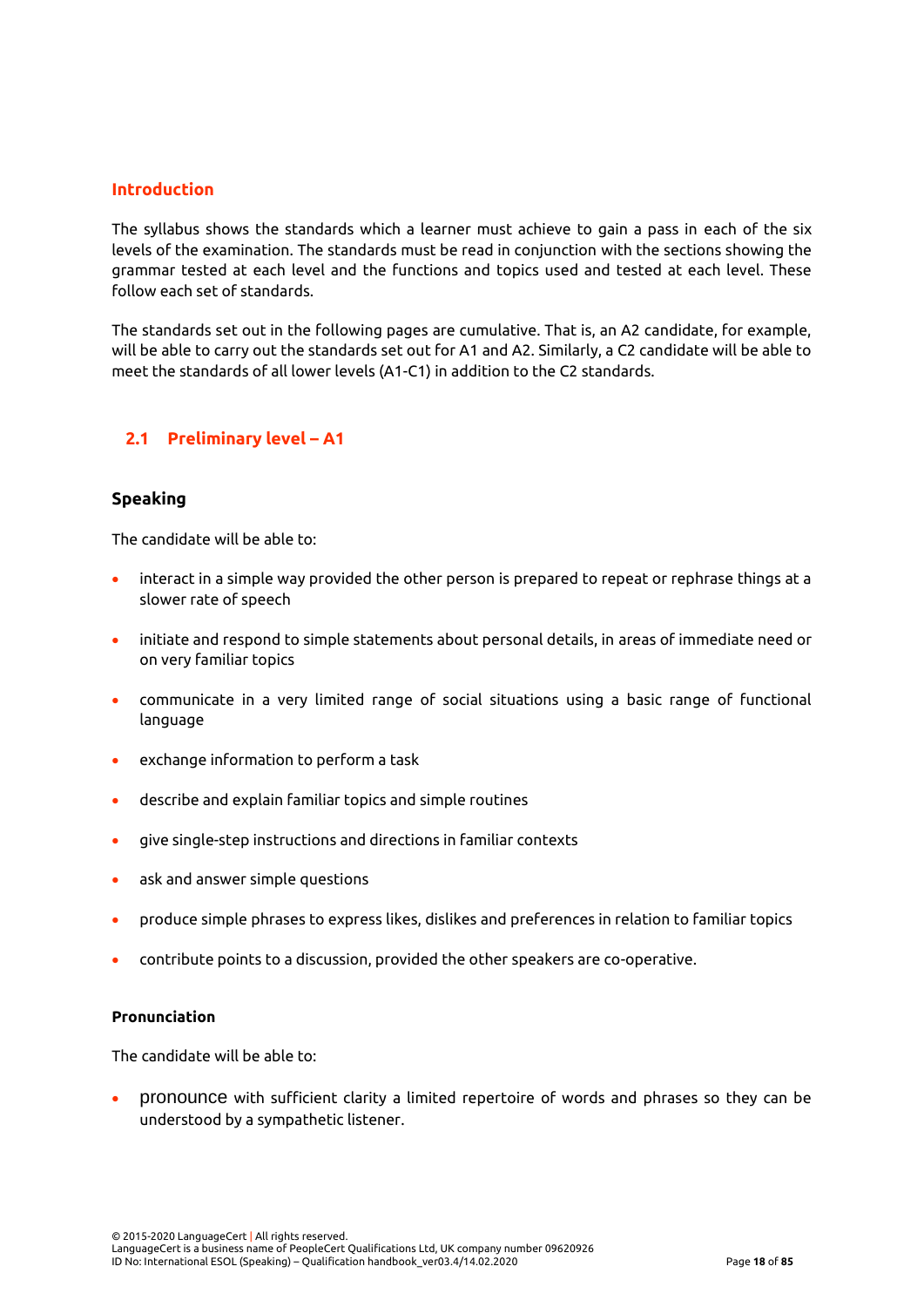## **Accuracy**

The candidate will be able to:

• display a limited control of very basic grammatical structures.

#### **Range**

The candidate will be able to:

• produce simple phrases and sentences to give basic information about and descriptions of familiar people and places, feelings and opinions.

## **Register**

The candidate will be able to:

• cope appropriately, with support from the other person, in a limited range of familiar social situations.

#### **Fluency**

The candidate will be able to:

- manage the conventions of turn taking in very simple interactions
- use a very limited range of connectors to link utterances.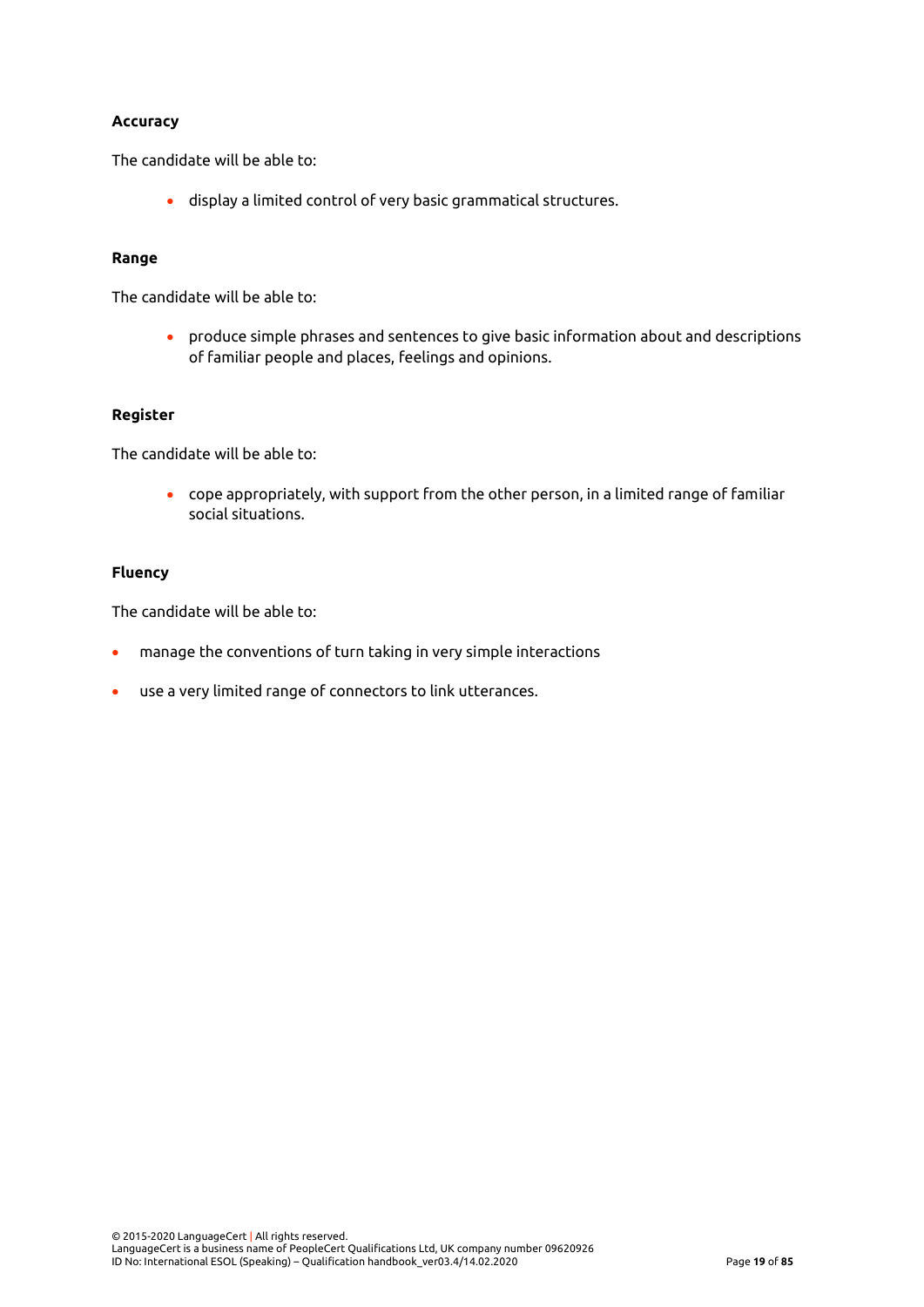## **Topics - Preliminary Level – A1**

The candidate will be able to engage in spoken interaction on the following topics.

## **PERSONAL IDENTIFICATION**

- name
- address
- date and place of birth
- age
- sex
- marital status
- nationality
- origin
- occupation
- family
- likes and dislikes
- physical appearance
- title
- first language

#### **HOUSE AND HOME, ENVI**R**ONMENT**

- accommodation, rooms
- furniture, furnishing
- services
- amenities
- region
- flora and fauna

## **DAILY LIFE**

- at home
- at work

#### **FREE TIME, ENTERTAINMENT**

- leisure
- hobbies and interests
- TV, radio, computer etc
- cinema, theatre
- intellectual pursuits
- sports
- press
- internet
- music
- holidays

#### **TRAVEL**

- public transport
- private transport
- traffic
- holiday accommodation
- luggage
- travel documents
- signs and notices

## **LANGUAGE**

- foreign language ability
- spelling and the alphabet

#### **RELATIONS WITH OTHER PEOPLE**

- relationships
- correspondence
- behaviour
- friends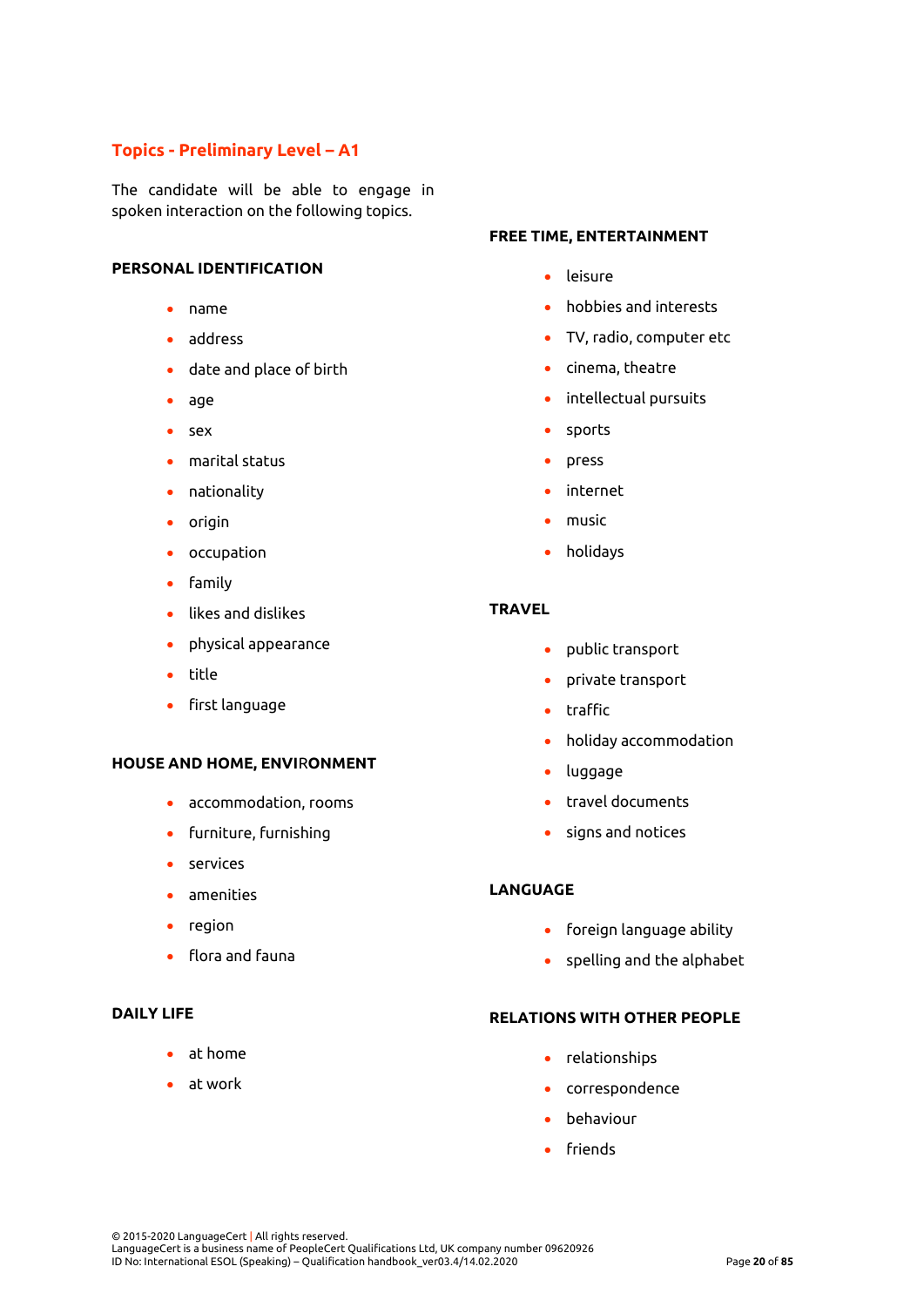- asking the way and giving directions
- location

#### **HEALTH AND BODYCARE**

- parts of the body
- personal comfort
- hygiene
- ailments, accidents
- medical services

## **SHOPPING**

- shopping facilities
- foodstuffs
- clothes, fashion
- household articles
- prices

## **FOOD AND DRINK**

- types of food and drink
- eating and drinking out

#### **SERVICES**

- post
- telephone
- banking
- police
- hospital, surgery
- garage
- petrol station
- emergency

## **PLACES**

#### **WEATHER**

- giving information about the climate and weather
- climate and weather

#### **MEASURES AND SHAPES**

- digits and cardinal numbers up to 31
- telephone numbers
- height, length, weight, capacity, temperature
- dates, times, days
- shape

## **EDUCATION**

- schooling
- subjects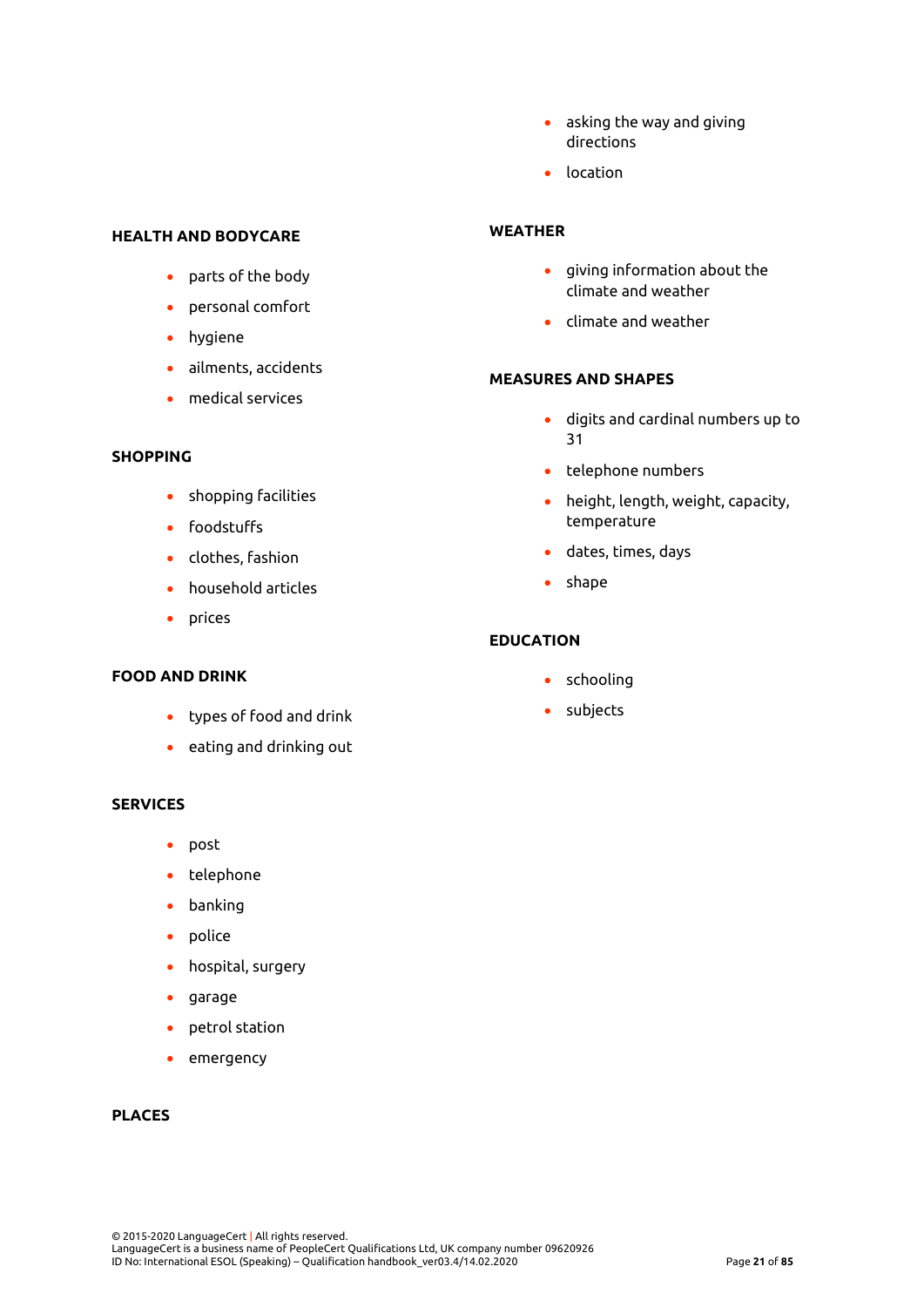## **Functions - Preliminary Level – A1**

(see topics list for contexts)

## **Personal environment**

- asking for and giving personal information
- describing where one lives (accommodation, area, etc)
- asking and answering questions for confirmation, information, identification
- describing familiar people, places and things
- correcting information
- explaining daily routines.

#### **Expressing thoughts and feelings**

- expressing agreement or disagreement
- stating knowledge or ignorance of something or someone
- stating and asking about ability or inability to do something
- seeking, granting or denying permission
- expressing wishes
- expressing a preference
- expressing likes and dislikes
- offering and accepting an apology.

#### **Making things happen**

- responding to a request
- requesting something or requesting someone to do something
- inviting someone to do something
- accepting or declining an offer or invitation
- giving single-step instructions
- counting and using numbers.

## **Social contact**

- getting someone's attention
- greeting people and responding to greetings
- expressing thanks
- addressing somebody
- introducing oneself, family and close friends
- opening, closing a conversation
- indicating lack of understanding
- asking someone to clarify something
- asking for and giving the spelling and meaning of words
- asking for and telling people the time, day, date
- taking leave.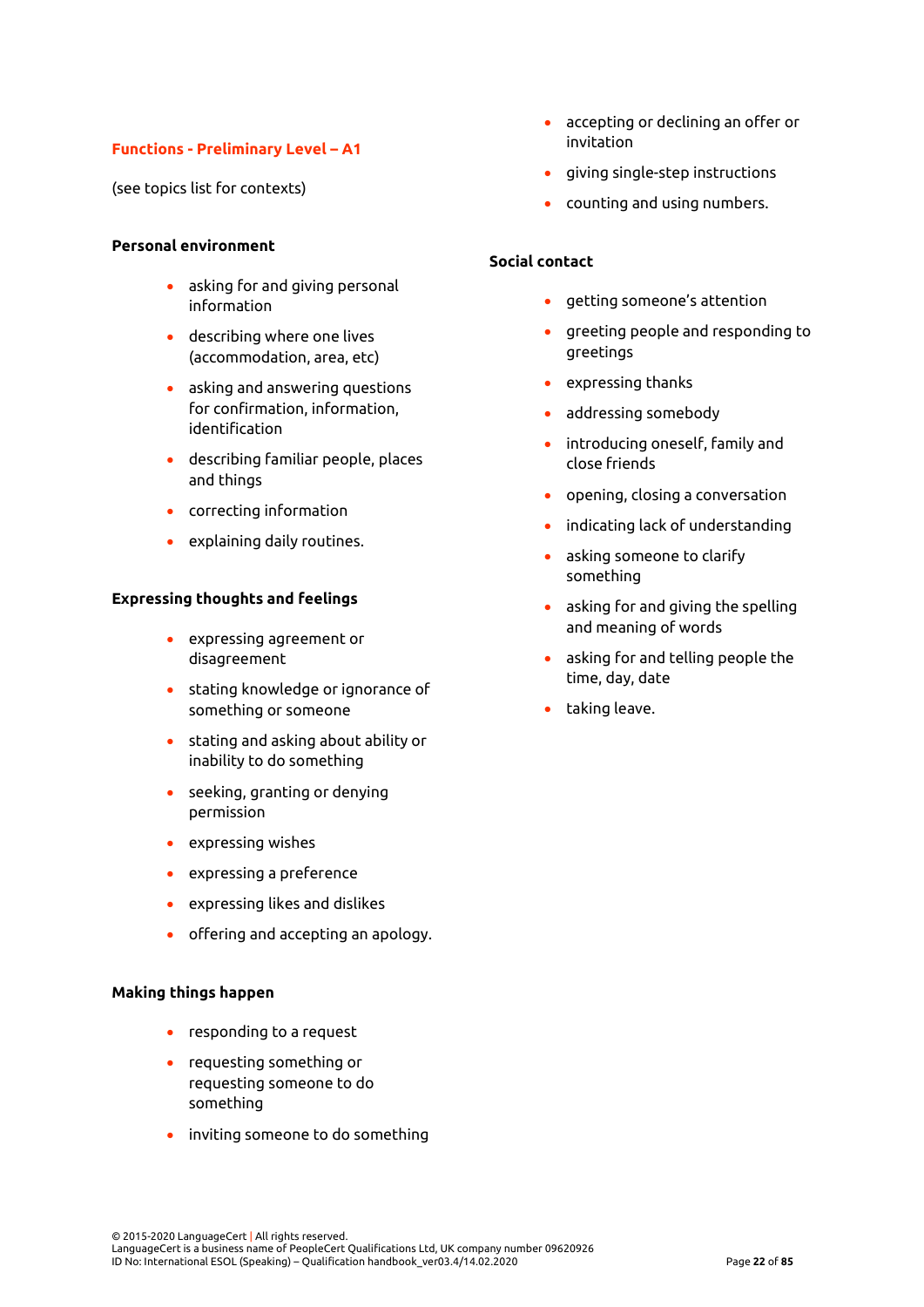# <span id="page-23-0"></span>**2.2 Access level – A2**

**Speaking**

The candidate will be able to:

- speak with reasonable ease in structured situations and short conversations on familiar topics, although from time to time will be asked to repeat or clarify
- communicate personal information to give simple descriptions of family, other people, living or working conditions, habits and daily routines, education background and/or job
- communicate in a limited number of social situations using a range of functional language
- exchange information to perform a task
- give simple directions, instructions and explanations
- ask and answer questions
- give a short description or tell a simple story using simple and compound sentences
- express simple feelings and opinions and establish a shared understanding.

## **Pronunciation**

The candidate will be able to:

• pronounce the sounds of English sufficiently clearly to be generally understood.

## **Accuracy**

The candidate will be able to:

• display some control of basic grammatical structures.

## **Range**

The candidate will be able to:

• display an adequate range of vocabulary to communicate on familiar topics and perform simple tasks.

## **Register**

The candidate will be able to:

• adjust language to suit context in straightforward situations.

## **Fluency**

The candidate will be able to:

- manage the conventions of turn taking in short social exchanges, using simple techniques to start, maintain, and end a conversation
- use a limited number of common discourse markers.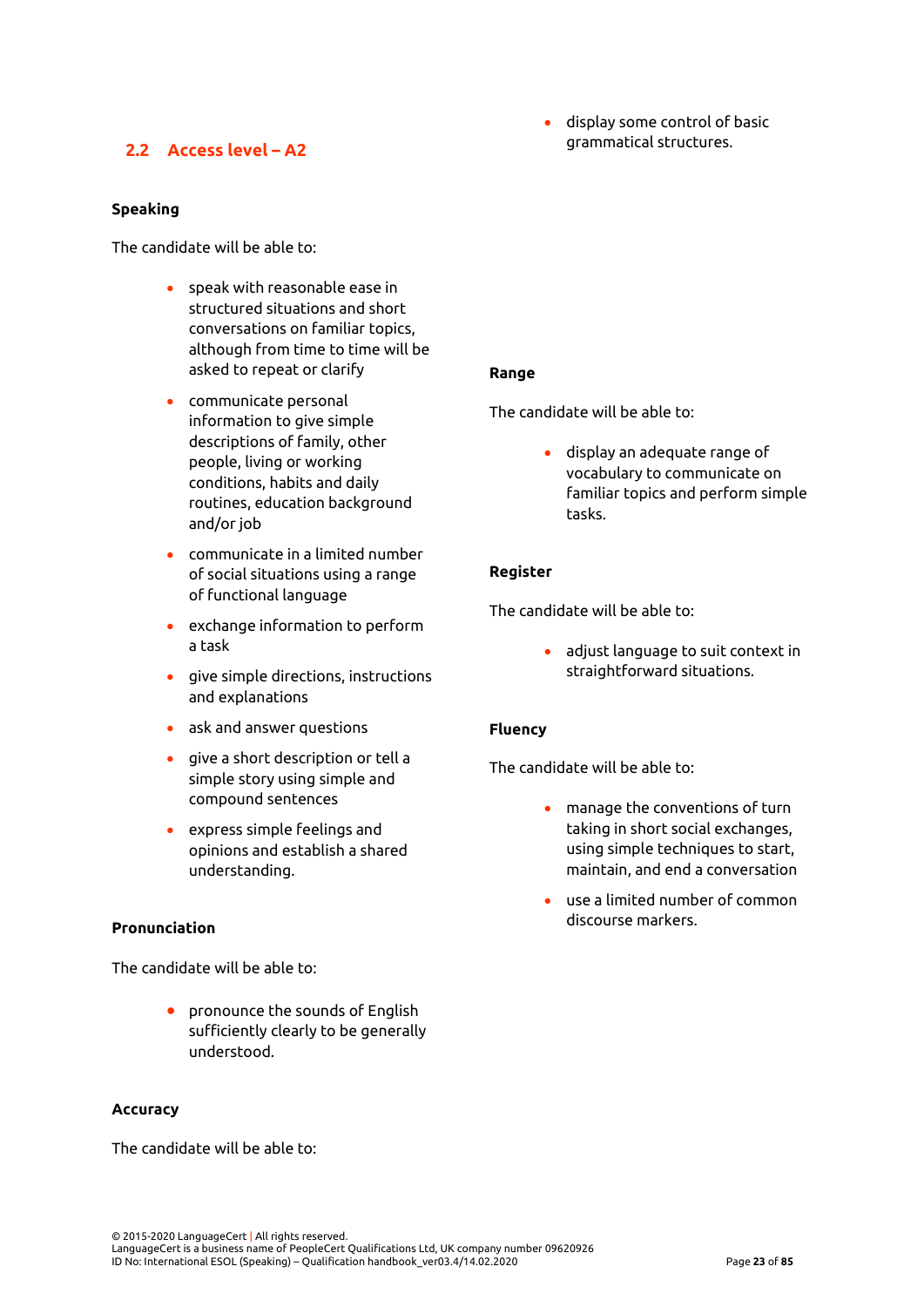## **Topics – Access Level – A2**

#### **PERSONAL IDENTIFICATION**

- name
- address
- date and place of birth
- age
- sex
- marital status
- nationality
- origin
- occupation
- family
- likes and dislikes
- physical appearance
- title
- first language

#### **HOUSE AND HOME, ENVIRONMENT**

- accommodation, rooms
- furniture, furnishing
- services
- amenities
- region
- flora and fauna

## **DAILY LIFE**

- at home
- at work

#### **FREE TIME, ENTERTAINMENT**

- leisure
- hobbies and interests
- TV, radio, computer etc
- cinema, theatre
- intellectual pursuits
- sports
- press
- internet
- music
- holidays

## **TRAVEL**

- public transport
- private transport
- traffic
- holiday accommodation
- luggage
- travel documents
- signs and notices

## **RELATIONS WITH OTHER PEOPLE**

- relationship
- correspondence
- behaviour
- invitations
- friends

#### **HEALTH AND BODYCARE**

- parts of the body
- personal comfort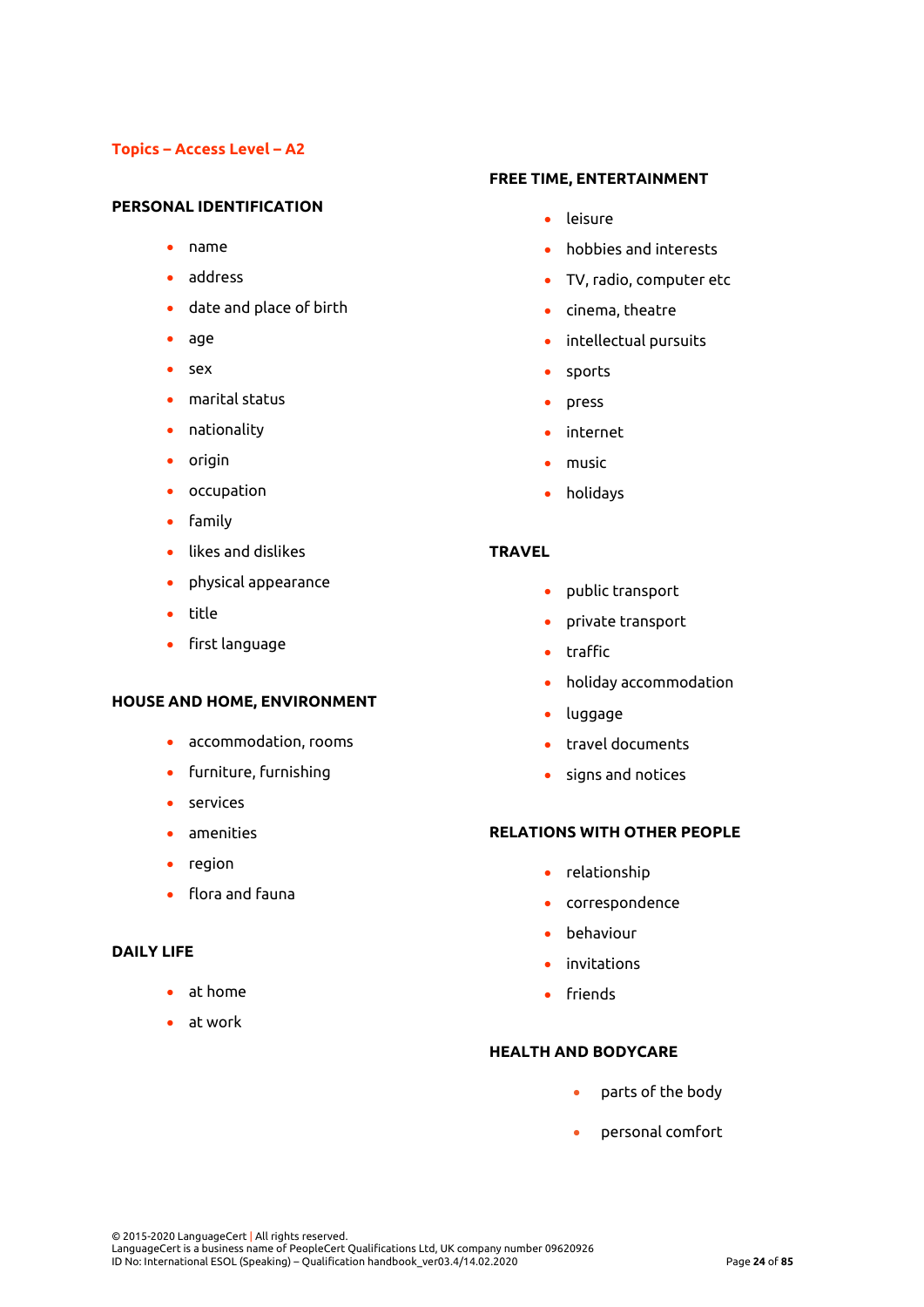- hygiene
- ailments, accidents
- medical services

## **SHOPPING**

- shopping facilities
- foodstuffs
- clothes, fashion
- household articles
- prices
- •

## **FOOD AND DRINK**

- types of food and drink
- eating and drinking out

## **SERVICES**

- post
- telephone
- banking
- police
- hospital, surgery
- garage
- petrol station
- emergency

## **PLACES**

- asking the way and giving directions
- location

## **LANGUAGE**

• foreign language ability

• spelling and the alphabet

## **WEATHER**

• providing limited information about the climate and weather

## **MEASURES AND SHAPES**

- digits and cardinal numbers up to 100 and multiples of 100
- telephone numbers, process
- height, length, weight, capacity, temperature
- dates, times, days
- shape

## **EDUCATION**

- schooling
- subjects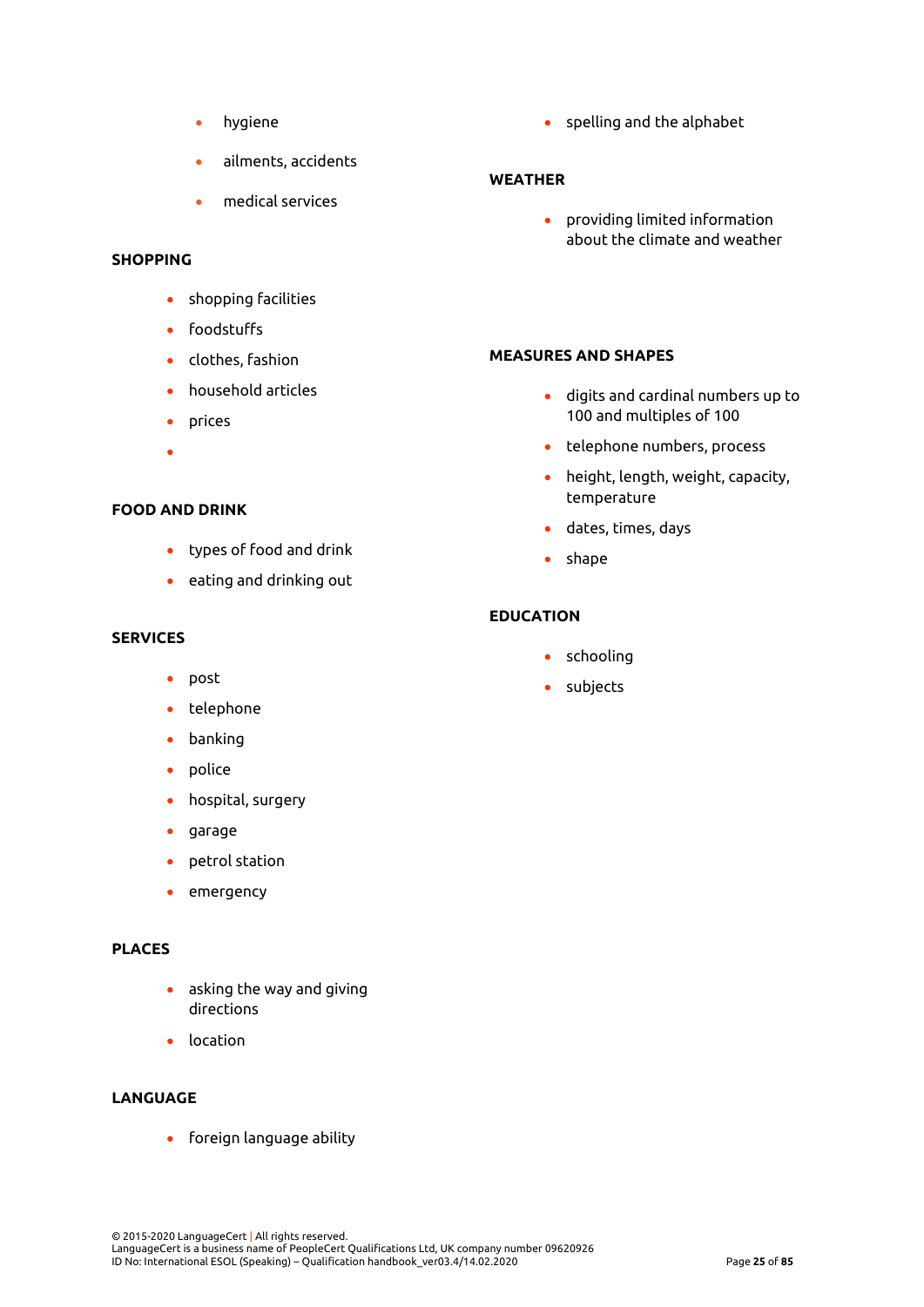## **Functions - Access Level – A2**

(See topics list for contexts)

#### **Personal environment**

- asking for and giving personal information
- describing where one lives (accommodation, area, etc)
- asking and answering questions for confirmation, information, identification
- describing people, places and things
- correcting information
- explaining daily routines
- describing past events
- comparing things, people

#### **Expressing thoughts and feelings**

- expressing agreement or disagreement
- denying something
- expressing views and feelings with reasons
- stating and asking about knowledge or ignorance of something or someone
- stating and asking about ability or inability to do something
- stating and asking about certainty or uncertainty of something
- seeking, granting or denying permission
- expressing and asking about wishes and hopes
- expressing and asking about wants, desires, needs
- stating and asking about intention
- stating a preference
- expressing and asking about likes and dislikes, with reasons
- expressing and asking about (dis)pleasure, (un)happiness
- expressing gratitude
- offering and accepting an apology
- expressing approval or appreciation
- expressing regret

#### **Making things happen**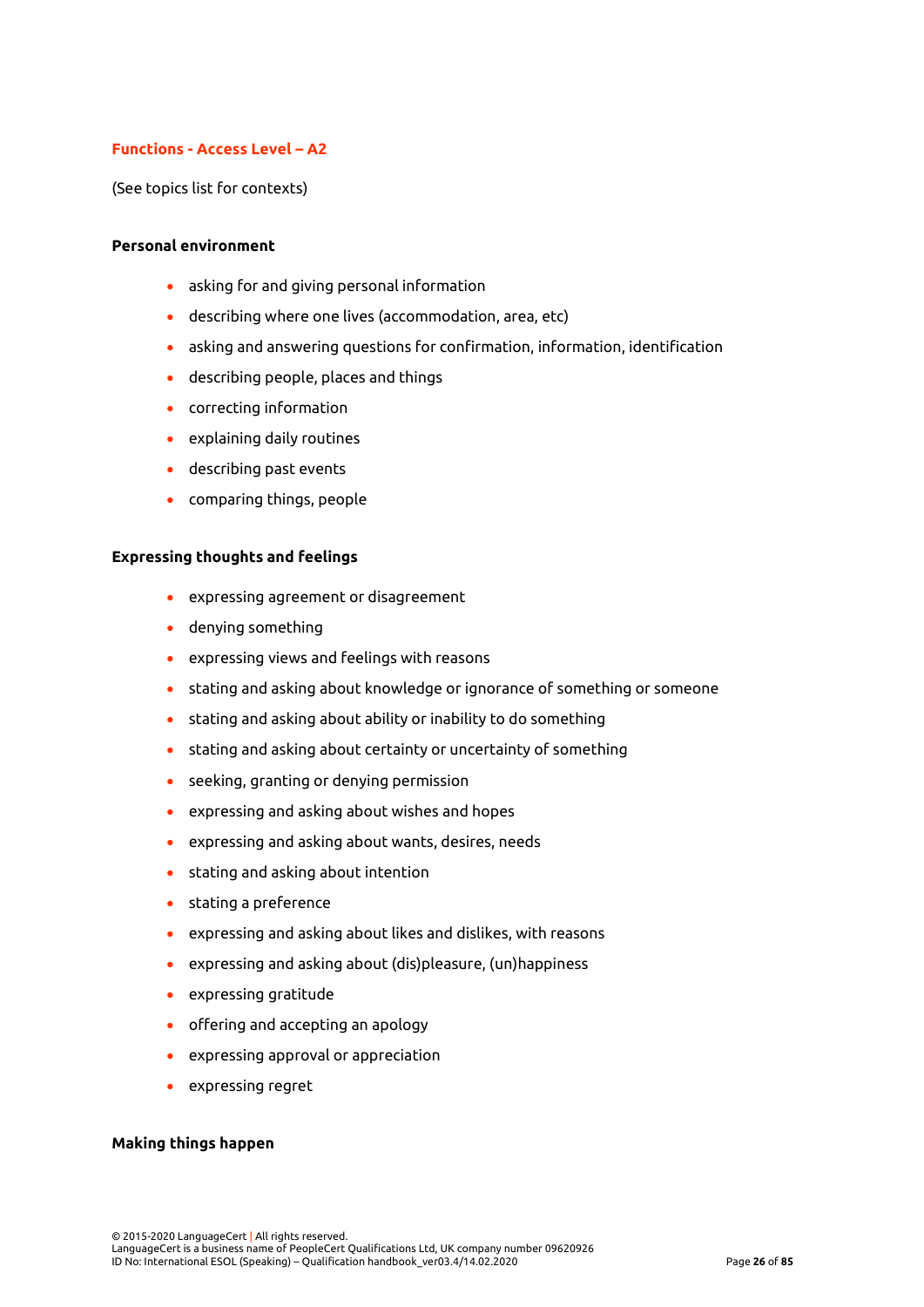- responding to a request
- requesting something or requesting someone to do something
- inviting someone to do something
- accepting or declining an offer or invitation
- giving instructions
- giving advice
- warning others to be careful or to stop doing something
- offering and requesting assistance
- suggesting a course of action

#### **Social contact**

- getting someone's attention
- greeting people and responding to greetings
- expressing thanks
- addressing somebody
- introducing oneself, family and close friends
- opening, closing a conversation
- congratulating someone
- indicating lack of understanding
- asking someone to clarify or explain something
- asking someone to repeat all or part of something
- asking someone to speak more slowly
- asking for help in finding words or phrases
- asking for and giving the spelling and meaning of words
- counting and using numbers
- asking for and telling people the time, day, date
- interrupting politely
- summing up
- taking leave
- observing telephone conventions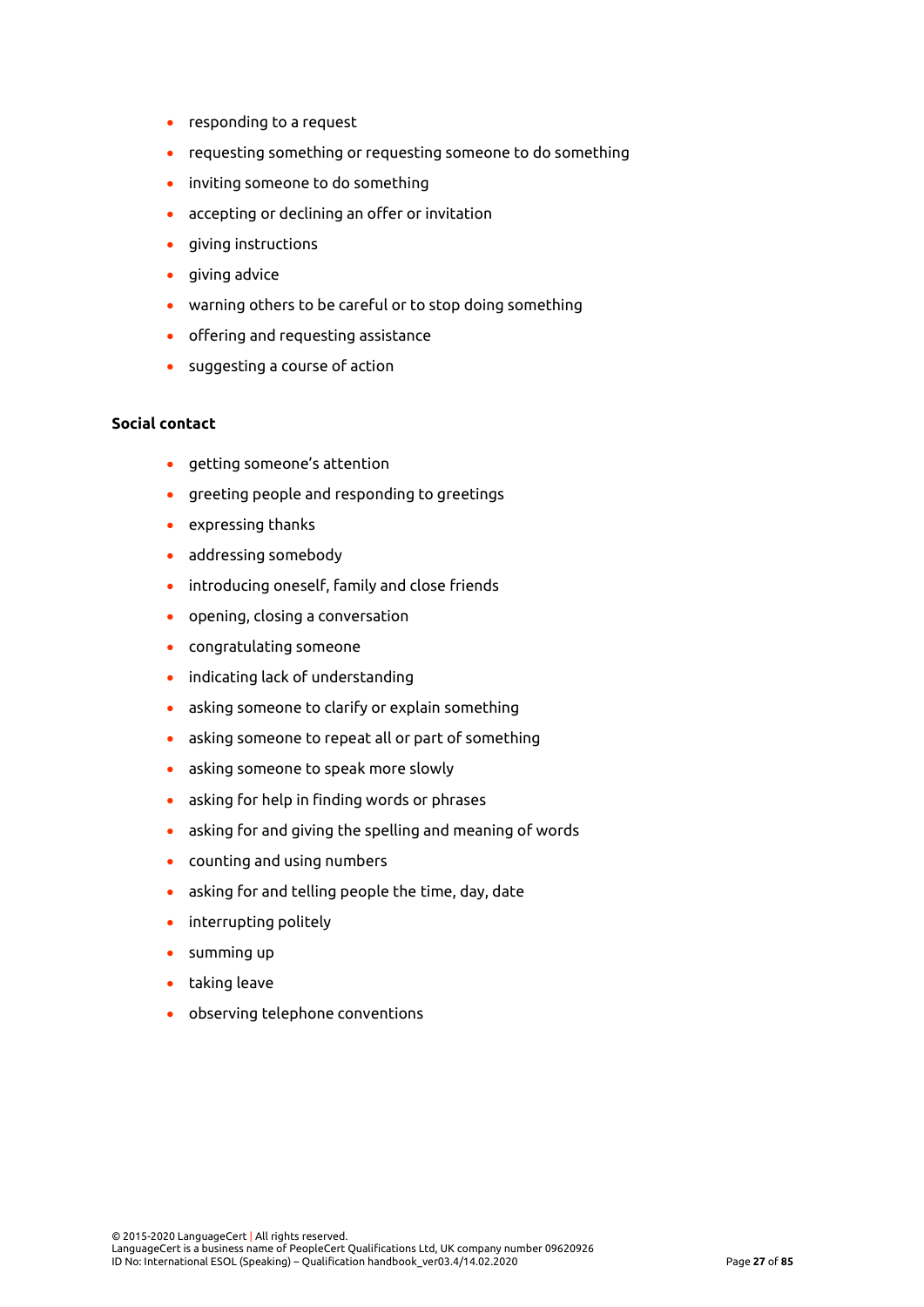# <span id="page-28-0"></span>**2.3 Achiever level – B1**

## **Speaking**

The candidate will be able to:

- interact competently if not always accurately in everyday situation
- communicate personal information, opinions and ideas and respond to those of others
- communicate in a variety of social situations using an appropriate range of functional language
- exchange information, feelings and opinions to perform a task
- narrate, describe, explain and express opinions in extended speech related to familiar contexts
- contribute points to a simple discussion.

## **Pronunciation**

The candidate will be able to:

• pronounce the sounds of English sufficiently well to be generally understood and show a fair control of stress and intonation patterns.

## **Accuracy**

The candidate will be able to:

• display a good control of basic grammatical structures without impeding errors when dealing with familiar topics.

#### **Range**

The candidate will be able to:

- display an adequate range of vocabulary and expression to deal with familiar situations and topics
- narrate using past tenses.

#### **Register**

The candidate will be able to:

- adopt a degree of formality appropriate to familiar circumstances
- use appropriate phrases in familiar situations such as greeting and leave-taking.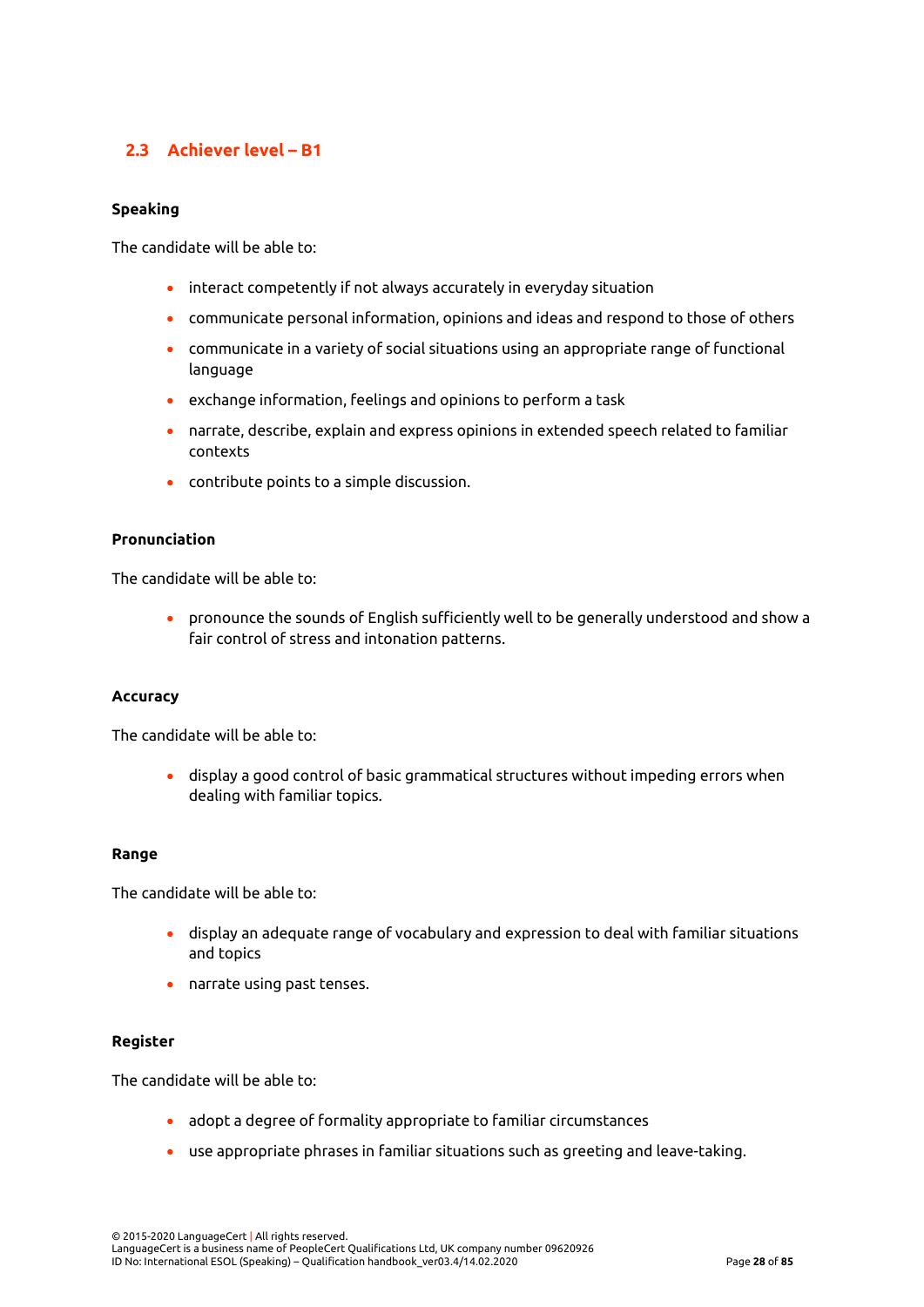## **Fluency**

The candidate will be able to:

- initiate and follow the norms of turn-taking, prompt and manage the discourse with a degree of independence
- connect descriptions, narratives and descriptions in simple ways
- speak without undue hesitation unless searching for information, vocabulary or when reformulating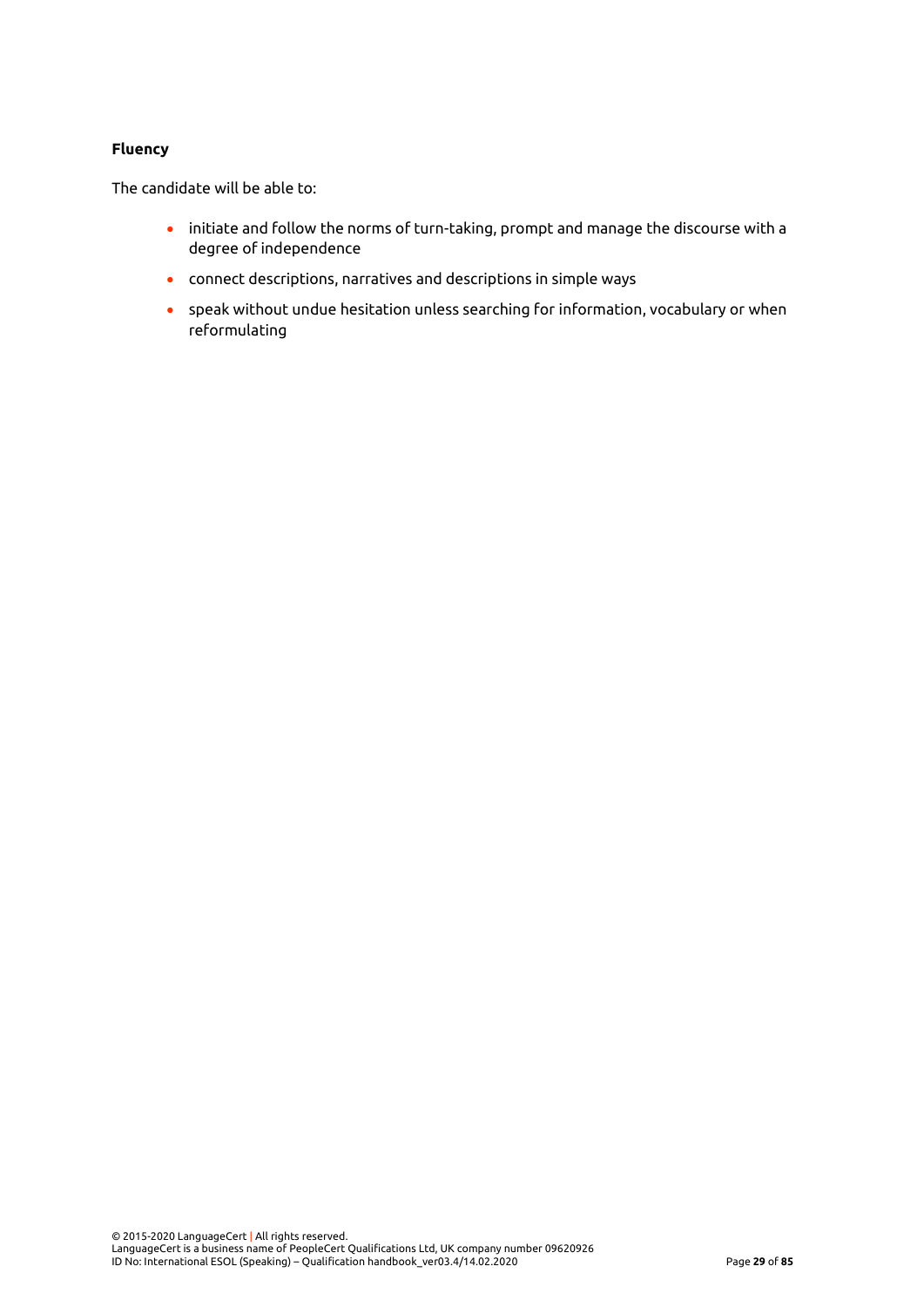## **Topics - Achiever Level – B1**

#### **PERSONAL IDENTIFICATION**

- name
- address
- date and place of birth
- age
- sex
- marital status
- nationality
- origin
- occupation
- family
- likes and dislikes
- physical appearance
- title
- first language
- character, disposition

#### **HOUSE AND HOME, ENVIRONMENT**

- accommodation, rooms
- furniture, bedclothes
- services
- amenities
- region
- flora and fauna
- types of accommodation
- cost

## **DAILY LIFE**

- at home
- at work
- income

• prospects

## **FREE TIME, ENTERTAINMENT**

- leisure
- hobbies and interests
- TV, radio, computer etc
- cinema, theatre
- intellectual pursuits
- sports
- press
- internet
- music
- holidays
- exhibitions, museums
- artistic pursuits

#### **PLACES**

- asking the way and giving directions
- location

## **MEASUR**E**S AND SHAPES**

- all digits and cardinal numbers
- telephone numbers
- height, length, weight, capacity, temperature
- dates, times, days
- shape

## **TRAVEL**

- public transport
- private transport
- traffic
- holiday accommodation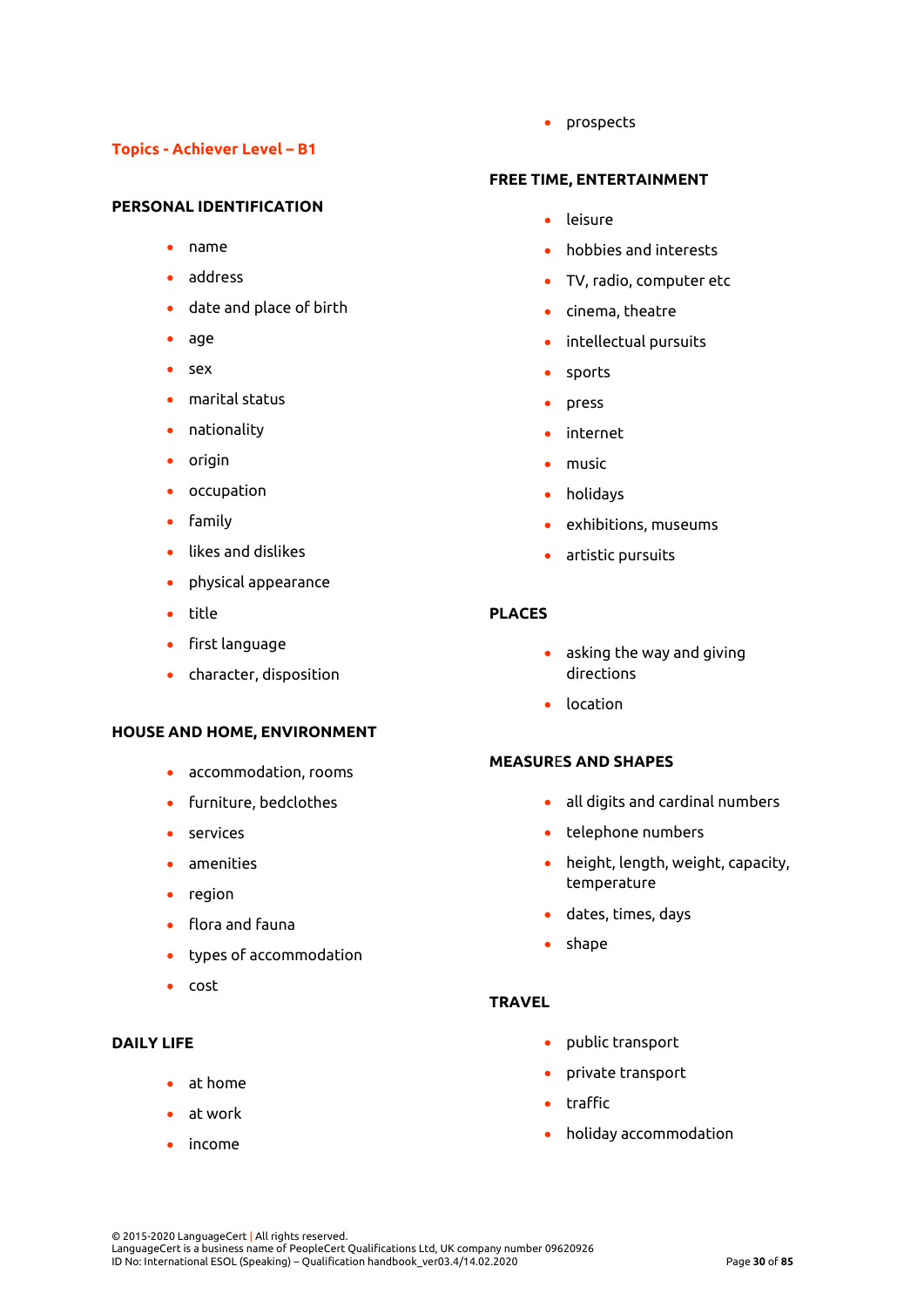- luggage
- travel documents
- signs and notices
- entering and leaving a country

## **RELATIONS WITH OTHER PEOPLE**

- relationships
- correspondence
- behaviour
- invitations
- club membership
- government and politics
- crime and justice
- social affairs
- friends

## **HEALTH AND BODYCARE**

- parts of the body
- personal comfort
- hygiene
- ailments, accidents
- medical services

#### **SHOPPING**

- shopping facilities
- foodstuffs
- clothes, fashion
- household articles
- prices

## **FOOD AND DRINK**

• types of food and drink

• eating and drinking out

#### **SERVICES**

- post
- telephone
- banking
- police
- hospital, surgery
- garage
- petrol station
- emergency

## **LANGUAGE**

- foreign language ability
- understanding, expression
- spelling and the alphabet

#### **WEATHER**

• give information about the climate and weather

## **EDUCATION**

- schooling
- subjects
- qualifications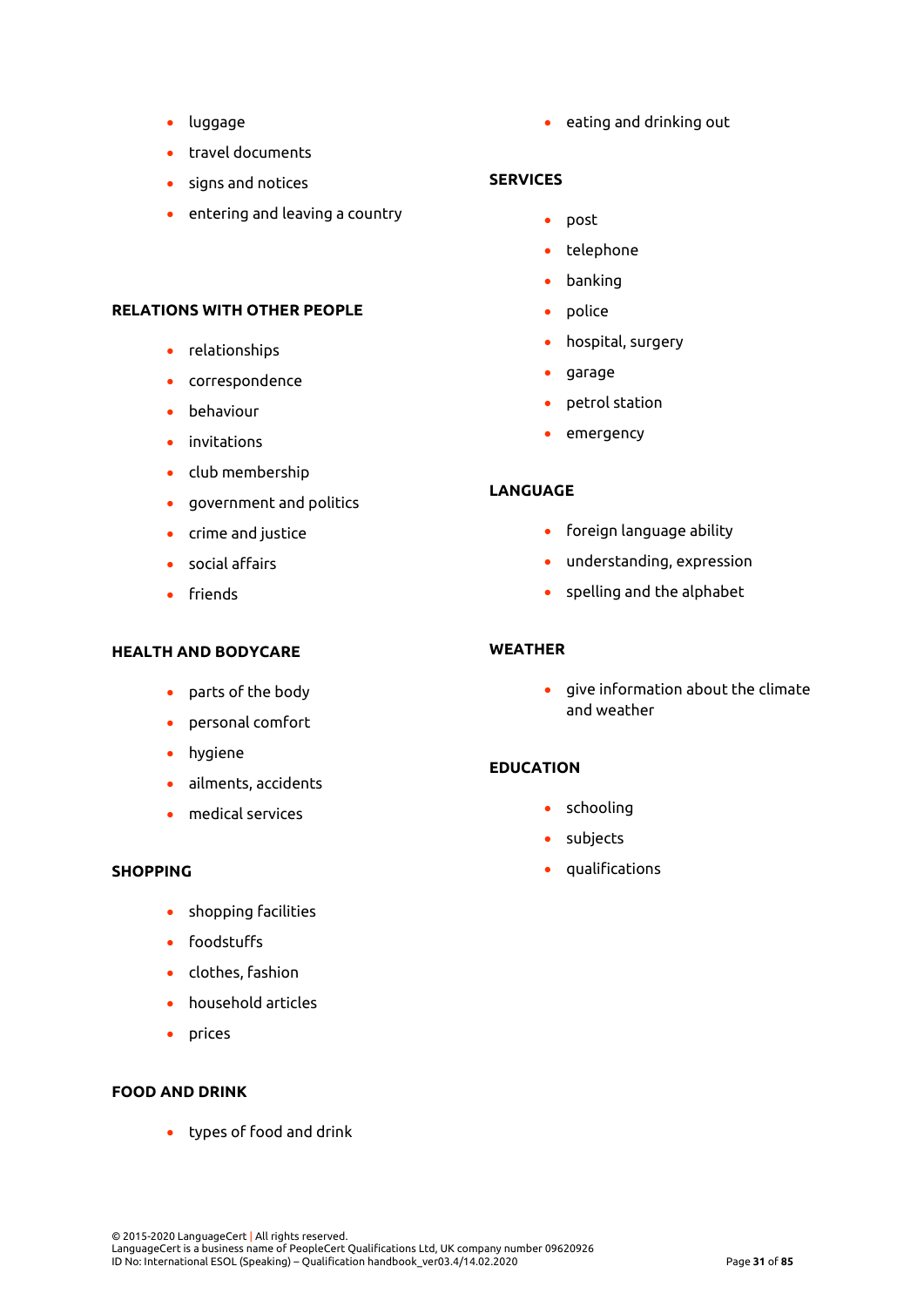## **Functions – Achiever Level – B1**

(see topics list for contexts)

#### **Personal environment**

- asking for and giving personal information
- describing where one lives (accommodation, area etc)
- asking and answering questions for confirmation, information, identification
- describing people, places, things
- correcting information
- explaining daily routines
- narrating and describing past, present and future events
- comparing things, people
- reporting facts, actions.

#### **Expressing thoughts, feelings and attitudes**

- expressing and asking about agreement or disagreement
- denying something
- expressing views and feelings with reasons
- stating and asking about knowledge or ignorance of something or someone
- stating whether a person, thing or action is remembered or forgotten
- enquiring of someone else whether a person, thing or action is remembered or forgotten
- stating and asking about degrees of probability
- expressing, denying or asking about necessity (including logical deduction)
- stating and asking about one's certainty or uncertainty of something
- stating and asking about one's ability or inability to do something
- stating and enquiring about one's obligation (or lack of) to do something
- seeking, granting or denying permission
- stating and asking about the permissibility of doing something
- expressing and asking about wishes and hopes
- expressing and asking about wants, desires, needs
- stating and asking about intention
- stating, responding to and asking about preference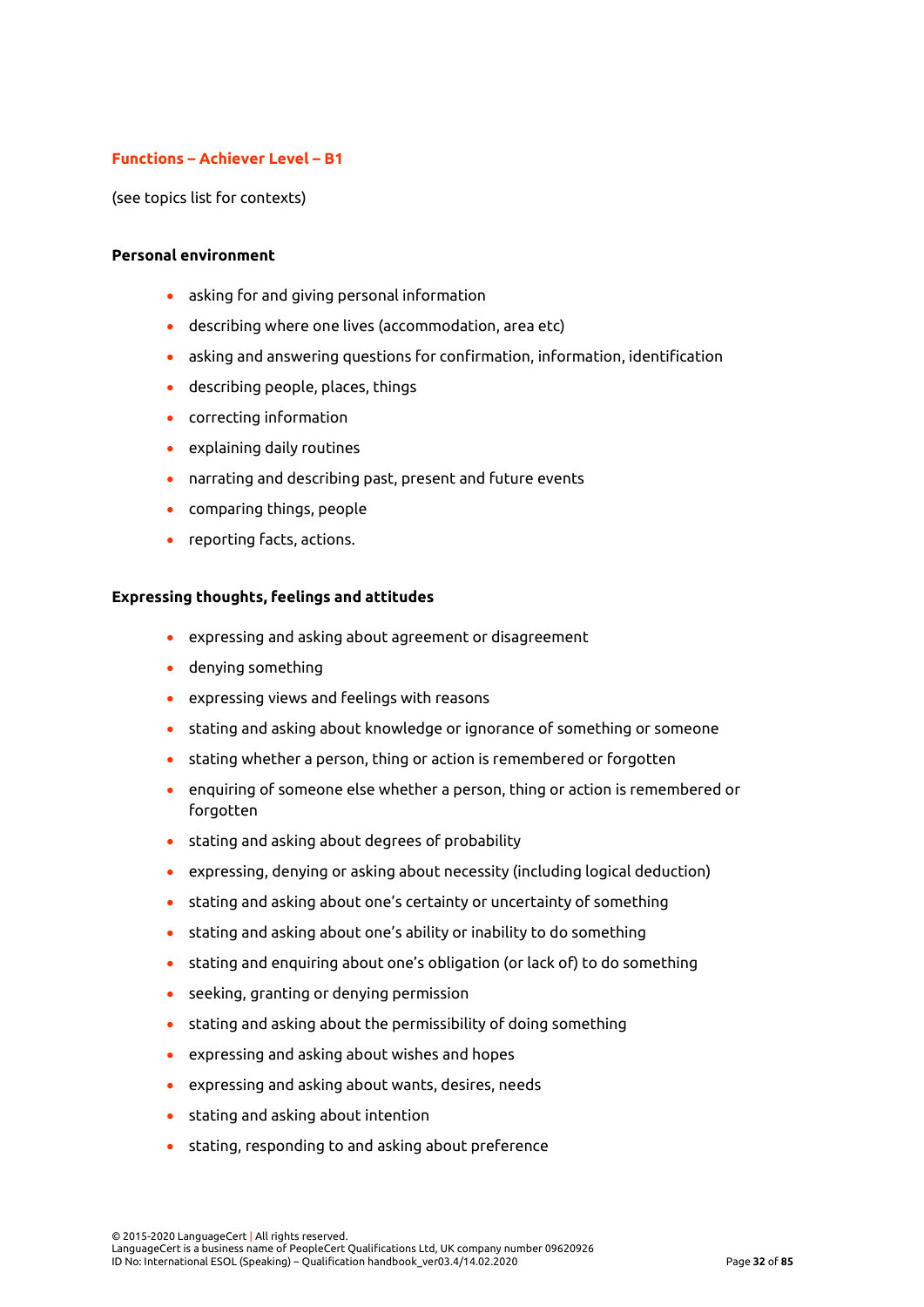- expressing and asking about likes and dislikes, with reasons
- expressing and asking about (dis)pleasure, (un)happiness
- expressing and asking about satisfaction or dissatisfaction
- expressing disappointment
- expressing gratitude
- expressing and asking about interest or lack of it
- expressing surprise or lack of it
- expressing and asking about fear or worry
- giving reassurance
- expressing regret, sympathy
- offering and accepting an apology
- granting forgiveness
- expressing approval or appreciation
- expressing regret
- expressing indifference
- expressing and asking about approval or disapproval
- expressing moral obligation

#### **Making things happen**

- responding to a request
- requesting something or requesting someone to do something
- inviting someone to do something
- accepting or declining an offer or invitation
- giving instructions
- giving and asking for advice
- responding to or rejecting advice, with reasons
- warning others to be careful or to stop doing something
- offering and requesting assistance
- insisting politely
- persuading someone to do something
- suggesting a course of action
- asking for, responding to or rejecting suggestions with reason/alternative
- encouraging someone to do something
- making and agreeing plans and arrangements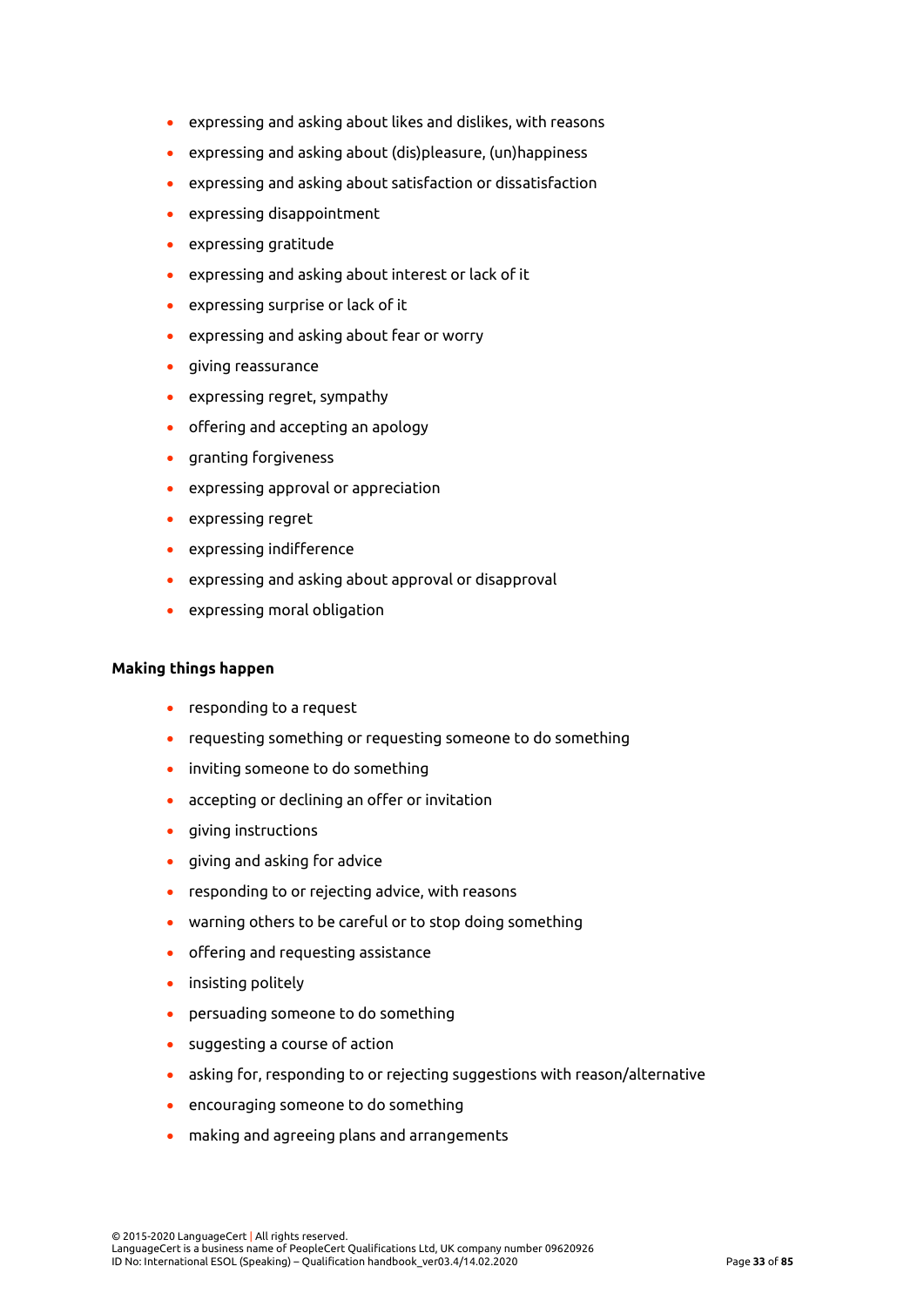- reaching a compromise
- prohibiting someone from doing something
- making a complaint
- Social contact
- getting someone's attention
- greeting people and responding to greetings
- expressing thanks
- addressing somebody
- making and responding to introductions
- opening, closing a conversation
- congratulating someone
- praising someone
- paying a compliment
- asking someone's opinion
- indicating lack of understanding
- giving and asking for clarification or explanation of something
- confirming one's own or another's understanding
- asking someone to repeat a word, phrase or sentence
- asking someone to speak more slowly
- asking for help in finding words or phrases
- asking for and giving the spelling and meaning of words
- counting and using numbers
- asking for and telling people the time, day, date
- interrupting politely
- exemplifying or emphasising a point
- encouraging another speaker to continue
- indicating a wish to continue or finish speaking
- summing up
- taking leave
- observing telephone conventions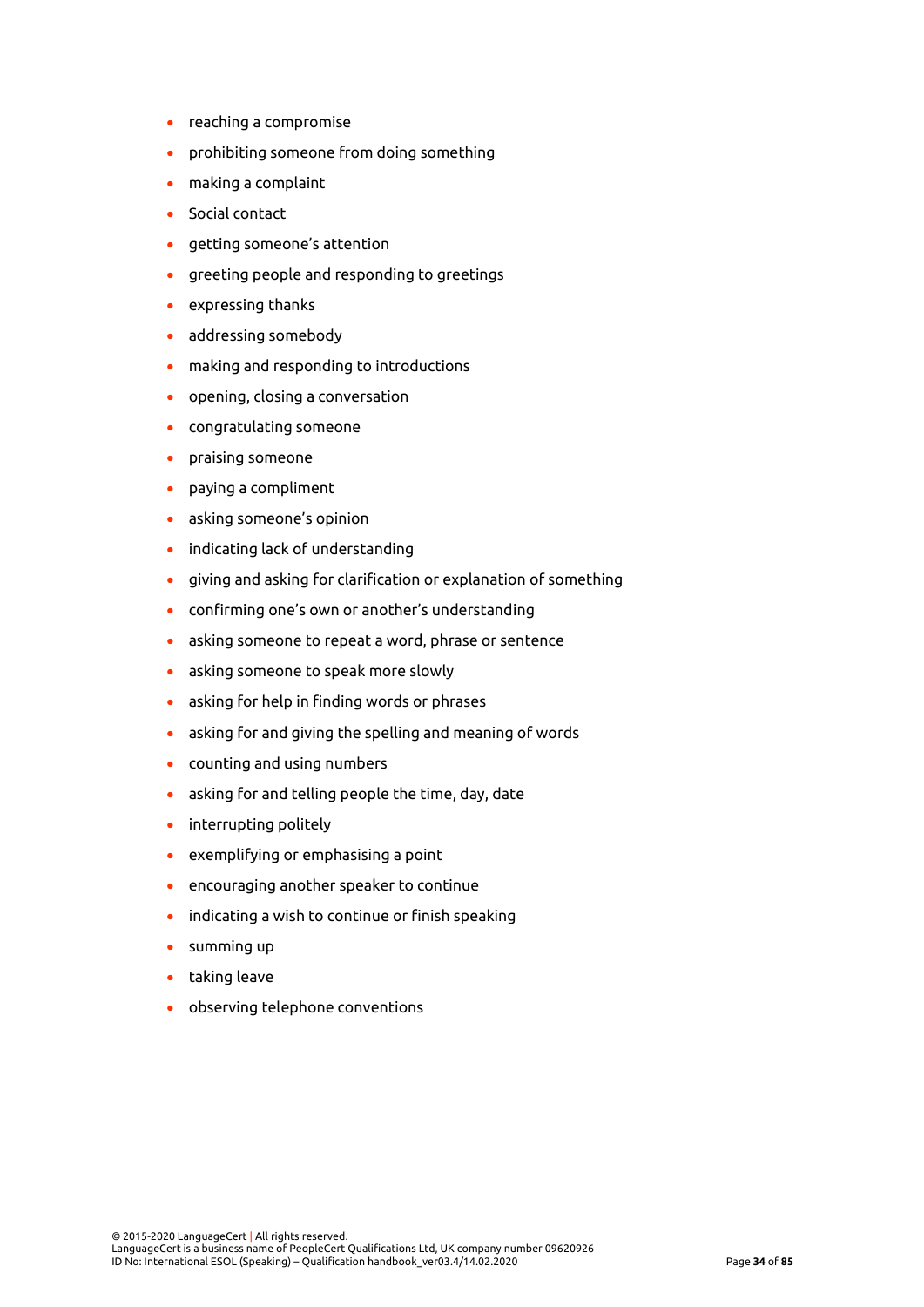# <span id="page-35-0"></span>**2.4 Communicator level – B2**

## **Speaking**

The candidate will be able to:

- speak with a degree of fluency and spontaneity making sustained interaction possible without undue strain
- communicate personal information, opinions, feelings and ideas
- communicate in a variety of social situations using a range of functional language
- exchange information to perform a task
- narrate, describe, explain and express opinions in extended speech
- give straightforward descriptions, narratives, directions, instructions on topics encountered in personal, social, academic or vocational life
- contribute points to an argument on a familiar topic integrating sub-themes and coming to a conclusion.

#### **Pronunciation**

The candidate will be able to:

- pronounce clearly the sounds of English in connected speech
- produce stretches of language with few noticeable long pauses, but with some hesitation when searching for patterns and expressions.

## **Accuracy**

The candidate will be able to:

• display a relatively high degree of grammatical control without impeding errors.

#### **Range**

The candidate will be able to:

- use sufficient range of language to give detailed descriptions and arguments and be able to highlight personal events and emotions
- produce complex sentences although there is still some searching for vocabulary and expressions.

#### **Register**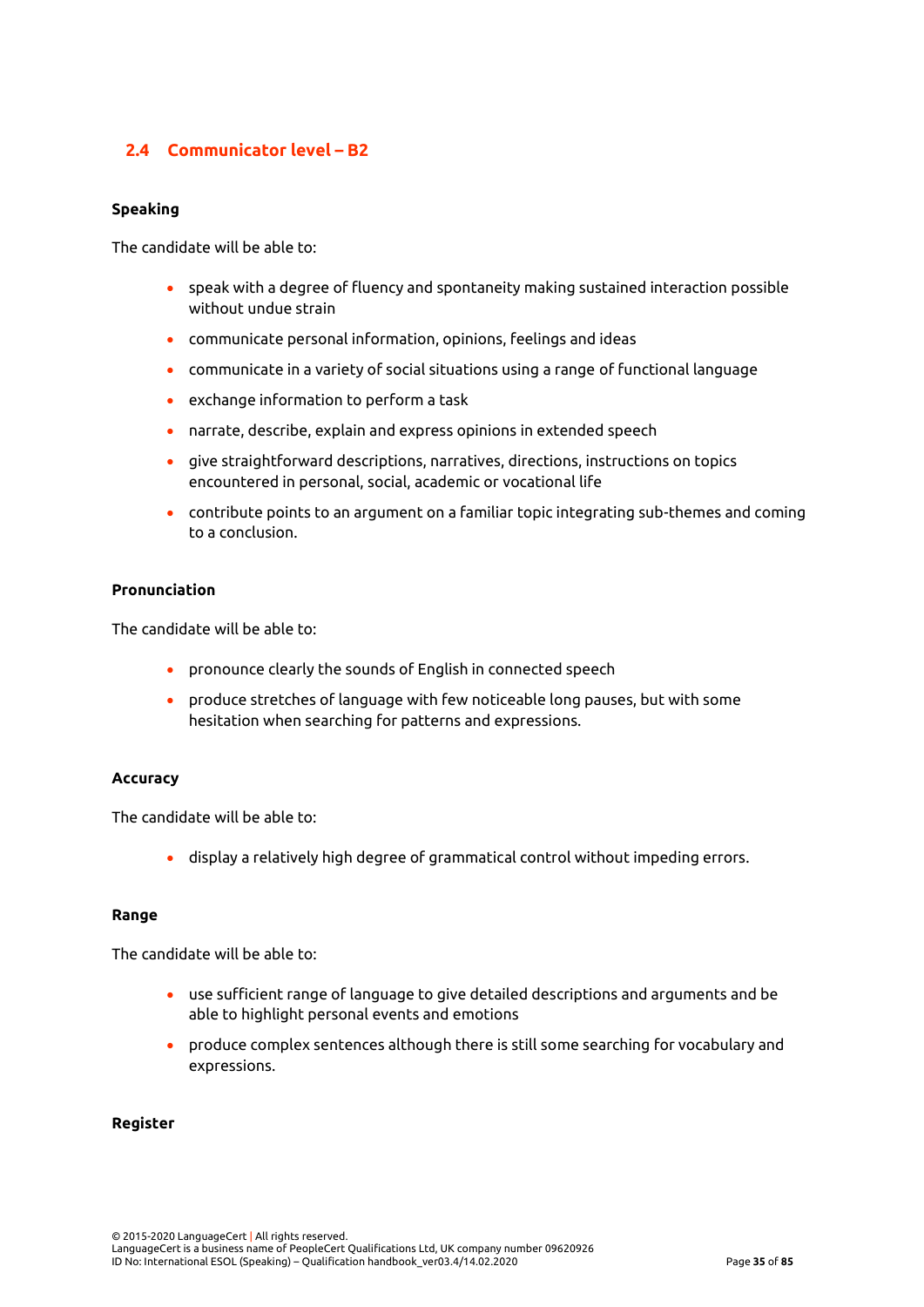The candidate will be able to:

- adopt a degree of formality appropriate to the circumstances
- cope linguistically with more stressful kinds of interaction such as complaints or disputes.

### **Fluency**

The candidate will be able to:

- manage the conventions of turn taking using appropriate phrases for making and dealing with interruptions and requesting information
- link utterances using some cohesive devices although there may be some 'jerkiness' in extended speech.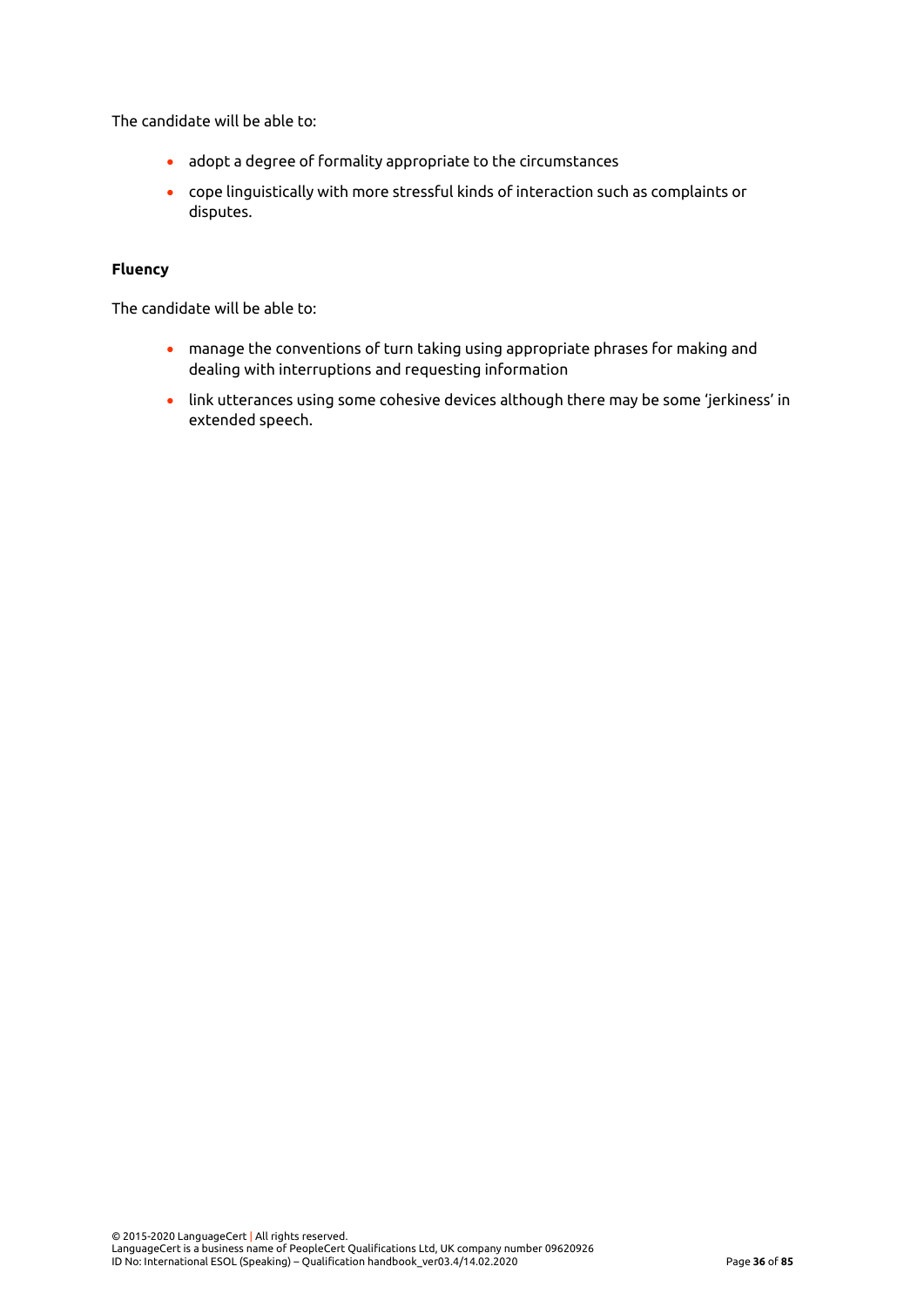# **Topics – Communicator Level – B2**

# **PERSONAL IDENTIFICATION**

- personal details
- occupation
- family
- likes and dislikes
- physical appearance
- first language
- character

# **HOUSE AND HOME & LOCAL ENVIRONMENT**

- types of accommodation
- interior design
- local & regional services/amenities
- regional geographical features
- local flora and fauna

# **DAILY LIFE**

- at home
- at work
- income
- prospects

## **FREE TIME, ENTERTAINMENT**

- leisure, hobbies & interests
- TV, radio, cinema, theatre
- computer, internet
- intellectual/artistic pursuits
- sports
- press
- music
- photography
- the written word (reading, letterwriting, diaries etc)
- exhibitions, museums

# **TRAVEL**

- public & private transport
- traffic & traffic control
- 'green' travel
- holidays
- accommodation
- entering and leaving a country

## **RELATIONS WITH OTHER PEOPLE**

- family relationships
- friendship
- manners
- social conventions

## **HEALTH AND BODYCARE**

- parts of the body
- personal comfort
- hygiene
- ailments, accidents
- medical services

# **SHOPPING**

- shopping facilities
- foodstuffs
- clothes, fashion
- household articles
- prices

# **FOOD AND DRINK**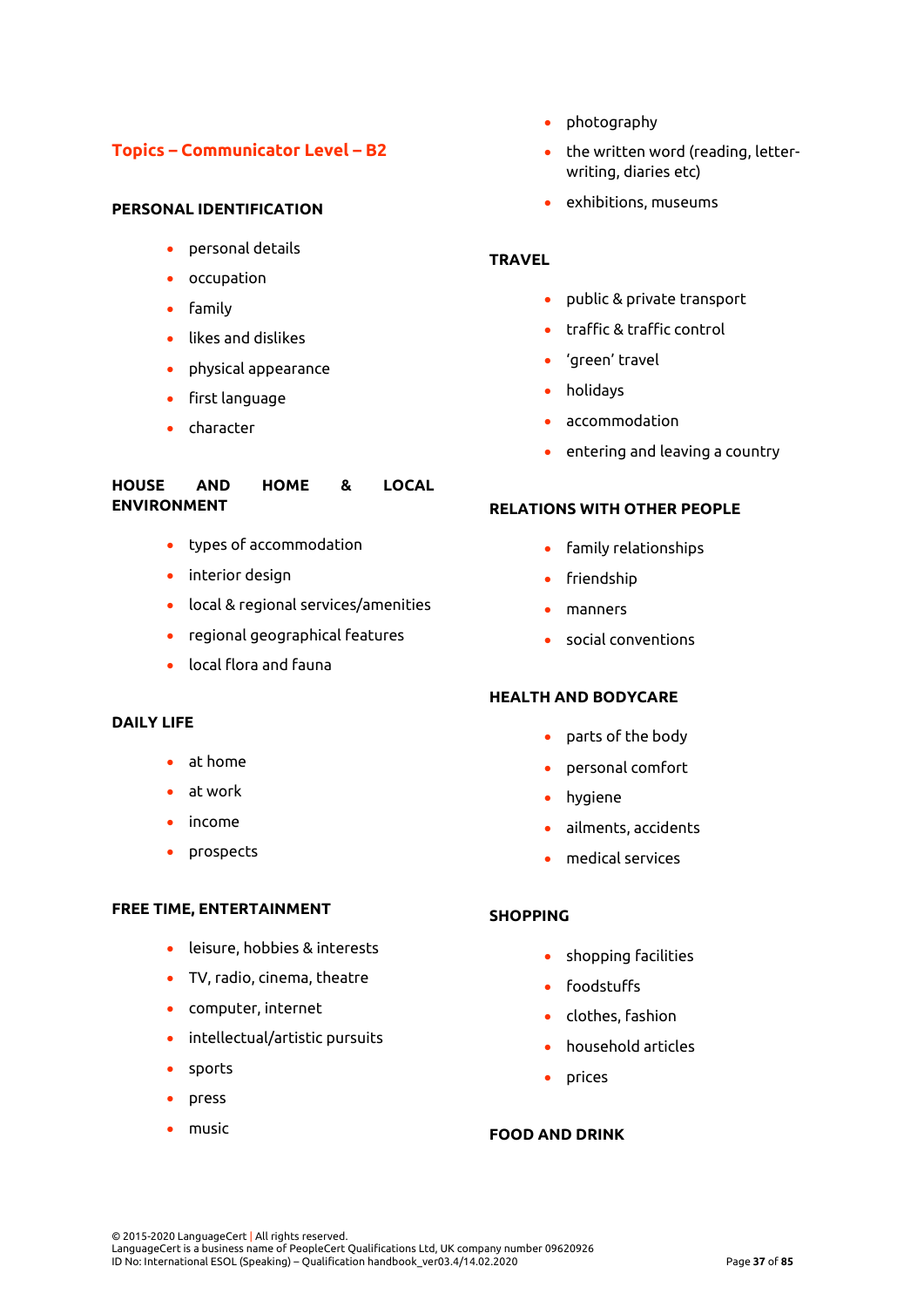- eating habits
- sourcing food locally
- fast food
- organic food
- year-round availability
- diets

# **SERVICES**

- communications
- financial services
- emergency services
- leisure facilities
- care for the elderly
- IT in the community

# **PLACES & LOCATION**

- satellite navigation systems
- World Heritage sites
- locations for motorways & airports
- protecting open spaces

#### **LANGUAGE**

- foreign language ability
- accents & dialects
- preserving minority languages
- bilingualism

### **WEATHER**

- climate and weather
- weather forecasting
- climate change
- extreme weather

# **MEASURES AND SHAPES**

- statistics
- processes

# **EDUCATION**

- schooling
- subjects
- qualifications and examinations

# **THE ENVIRONMENT**

- recycling
- pollution
- global warming

### **BELIEFS**

- the paranormal & supernatural
- superstitions
- unexplained phenomena e.g. UFOs, coincidences etc.

# **ARTS**

- modern art, theatre
- classical art, theatre

# **SCIENCE & TECHNOLOGY**

- scientific development
- space exploration
- power of the computer
- important inventions

#### **SOCIETY**

- individual rights
- family life
- parental responsibilities
- social responsibilities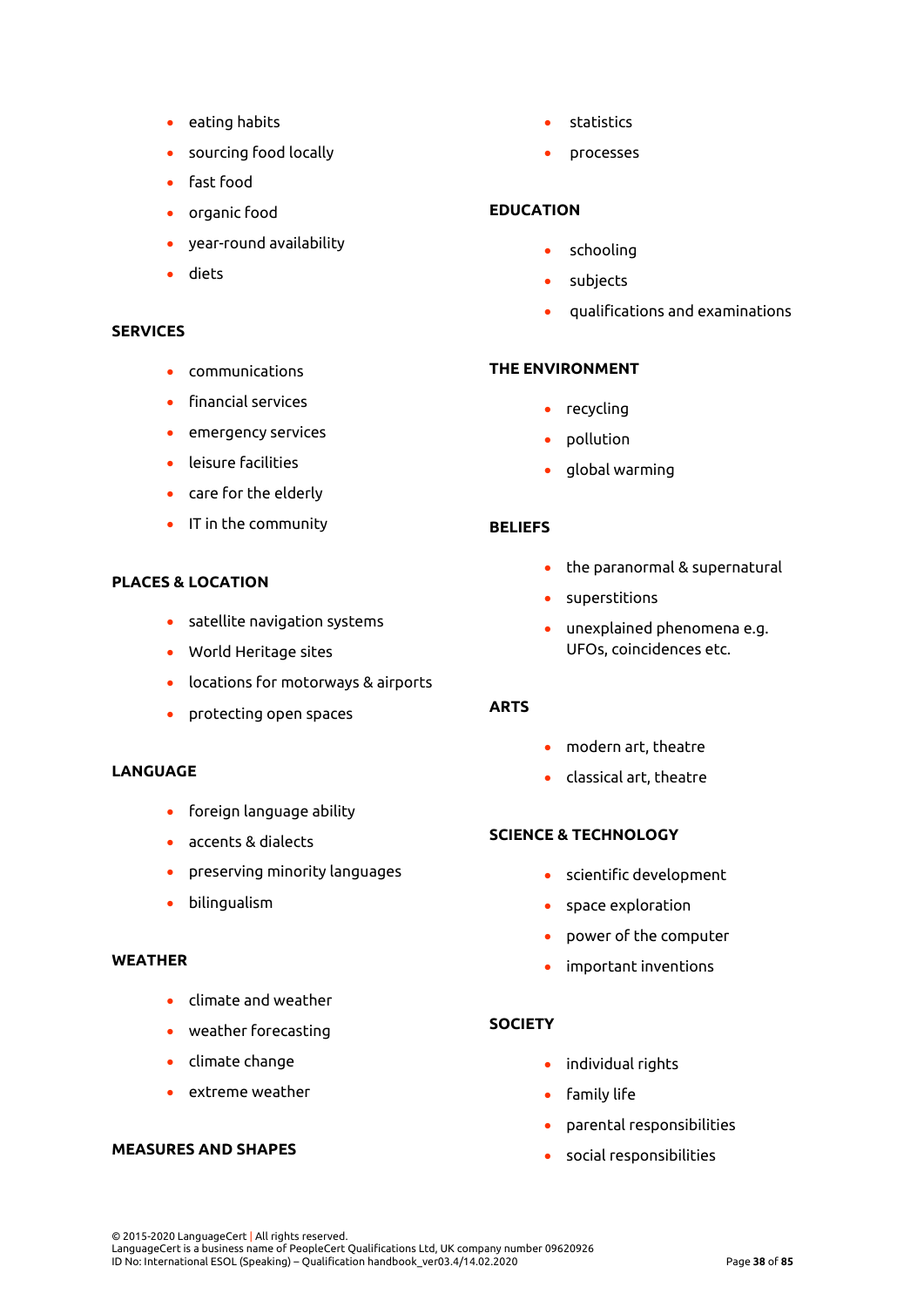• equal opportunities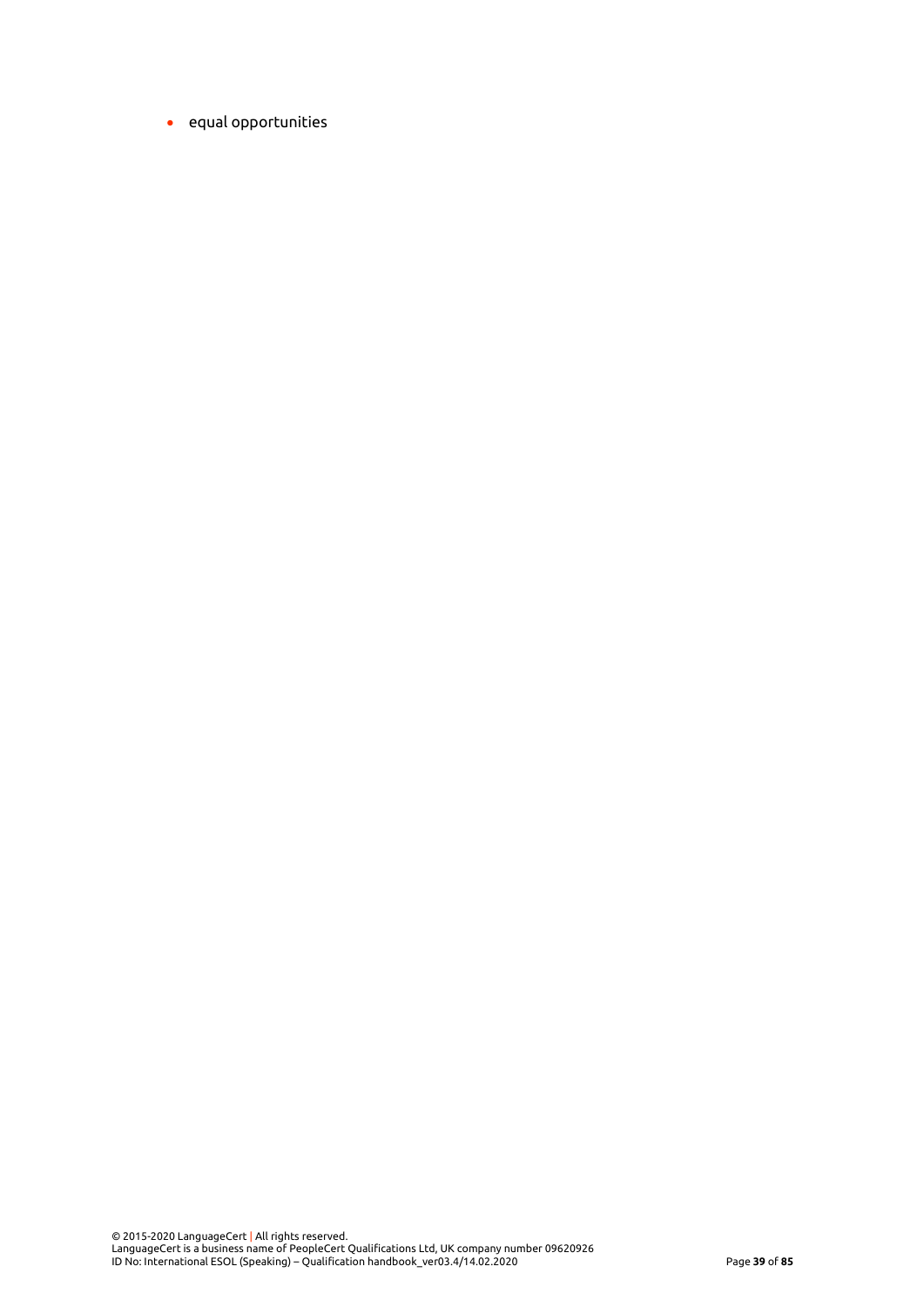# **Functions - Communicator Level – B2**

(See Topics list for contexts)

### **Personal environment**

- asking for and giving personal information
- describing where one lives (accommodation, area etc)
- asking and answering questions for confirmation, information, identification
- describing people, places, things
- correcting information
- explaining routines
- narrating and describing past, present and future events
- comparing things, people
- reporting facts, actions
- stating facts, actions
- giving descriptions and specifications

#### **Expressing thoughts, feelings and attitudes**

- expressing and asking about agreement or disagreement
- denying something
- expressing agreement reluctantly or with reservations
- conceding a point or argument, demurring
- expressing views and feelings with reasons
- asserting and asking about knowledge or ignorance of something or someone
- stating whether a person, thing or action is remembered or forgotten
- enquiring of someone else whether a person, thing or action is remembered or forgotten
- stating and asking about degrees of probability/possibility
- expressing, denying or asking about necessity (including logical deduction)
- stating and asking about one's certainty or uncertainty of something
- reminding someone to do something
- expressing doubt, incredulity, bewilderment
- hypothesising
- stating and asking about one's ability or inability to do something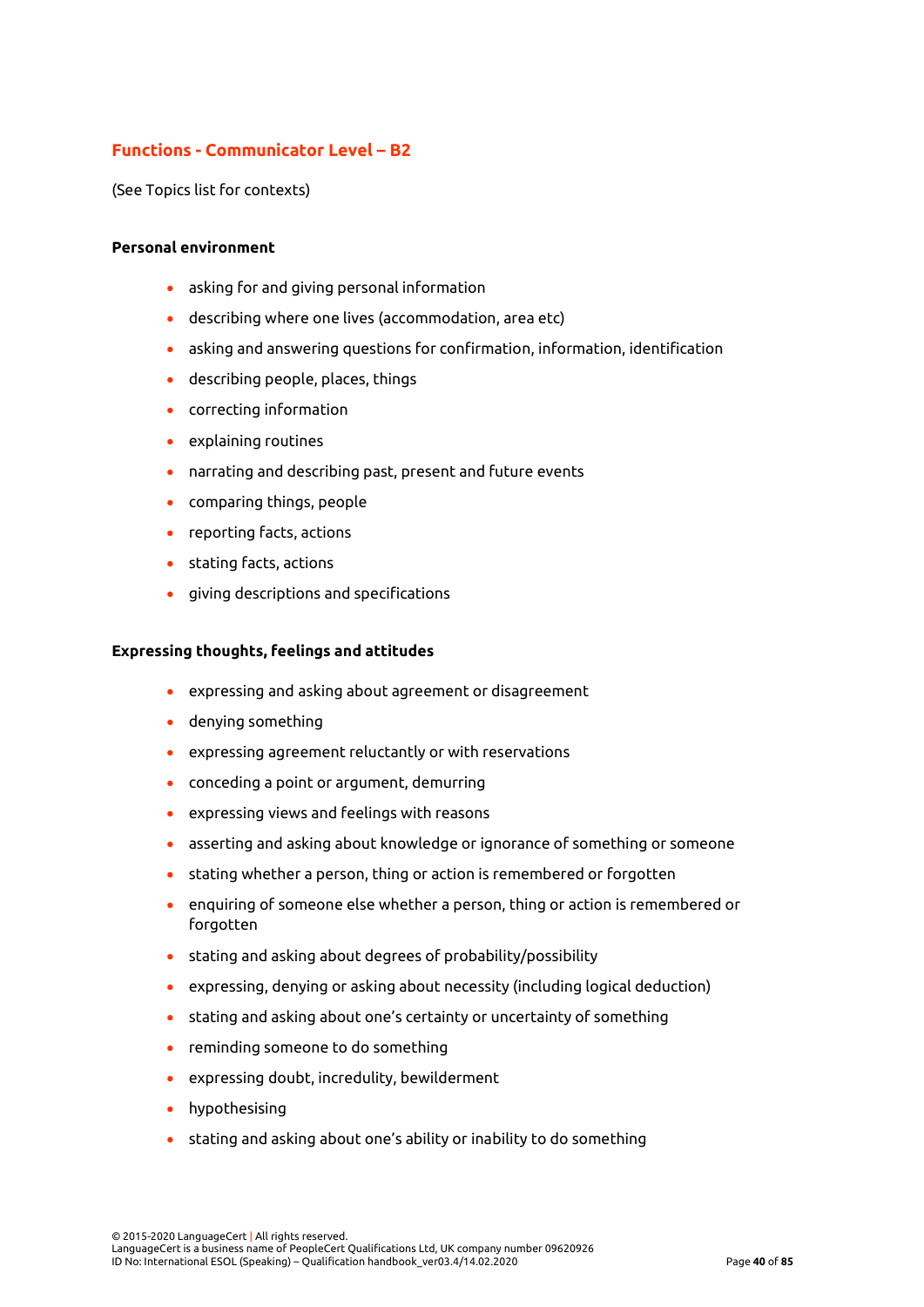- stating and enquiring about one's obligation (or lack of) to do something
- seeking, granting or denying permission
- stating and asking about the permissibility of doing something
- expressing and asking about wishes, hopes, expectations
- expressing and asking about wants, desires, needs
- stating and asking about intention
- stating, responding to and asking about preference
- expressing and asking about likes and dislikes, with reasons
- expressing and asking about (dis)pleasure, (un)happiness
- expressing and asking about satisfaction or dissatisfaction
- expressing disappointment
- expressing gratitude
- expressing and asking about interest or lack of it
- expressing surprise or lack of it
- expressing and asking about fear, worry, anxiety
- giving reassurance
- expressing regret, sympathy, condolence
- expressing fellow-feeling, empathy
- expressing and asking about pain, anguish, suffering
- expressing relief
- expressing indifference
- expressing fatigue, resignation
- offering and accepting an apology
- granting forgiveness
- expressing and asking about approval, appreciation or disapproval
- expressing moral obligation
- expressing regret
- accepting, attaching or denying blame for something

# **Making things happen**

- responding to a request
- requesting something, or requesting someone to do something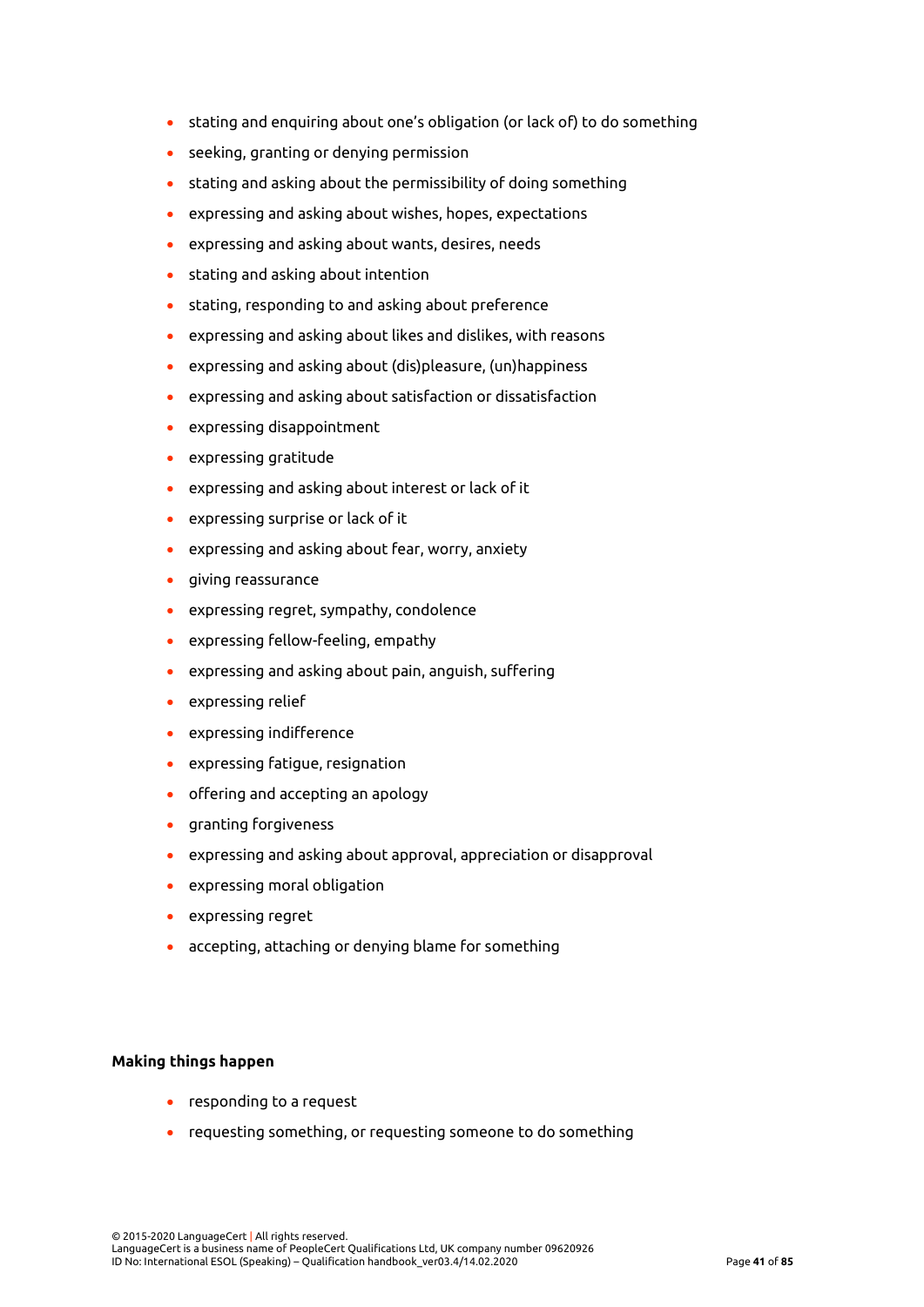- inviting someone to do something
- accepting or declining an offer or invitation
- giving instructions or orders
- giving and asking for advice
- responding to or rejecting advice, with reasons
- warning others to be careful or to stop doing something
- offering and requesting assistance
- insisting politely
- persuading someone to do something
- suggesting a course of action
- asking for, responding to, agreeing to or rejecting suggestions with reason/alternative
- making and agreeing plans and arrangements
- encouraging someone to do something
- reaching a compromise
- prohibiting someone from doing something
- making a complaint
- refusing to do something, expressing defiance
- pleading with someone to do something

# **Social contact**

- getting someone's attention
- greeting people and responding to greetings
- expressing thanks
- addressing somebody
- making and responding to formal and informal introductions
- opening, closing a formal or informal conversation
- congratulating someone
- praising someone
- paying someone a compliment
- asking someone's opinion
- making someone feel welcome
- indicating lack of understanding
- giving and asking for clarification, explanation or definition of something
- confirming one's own or another's understanding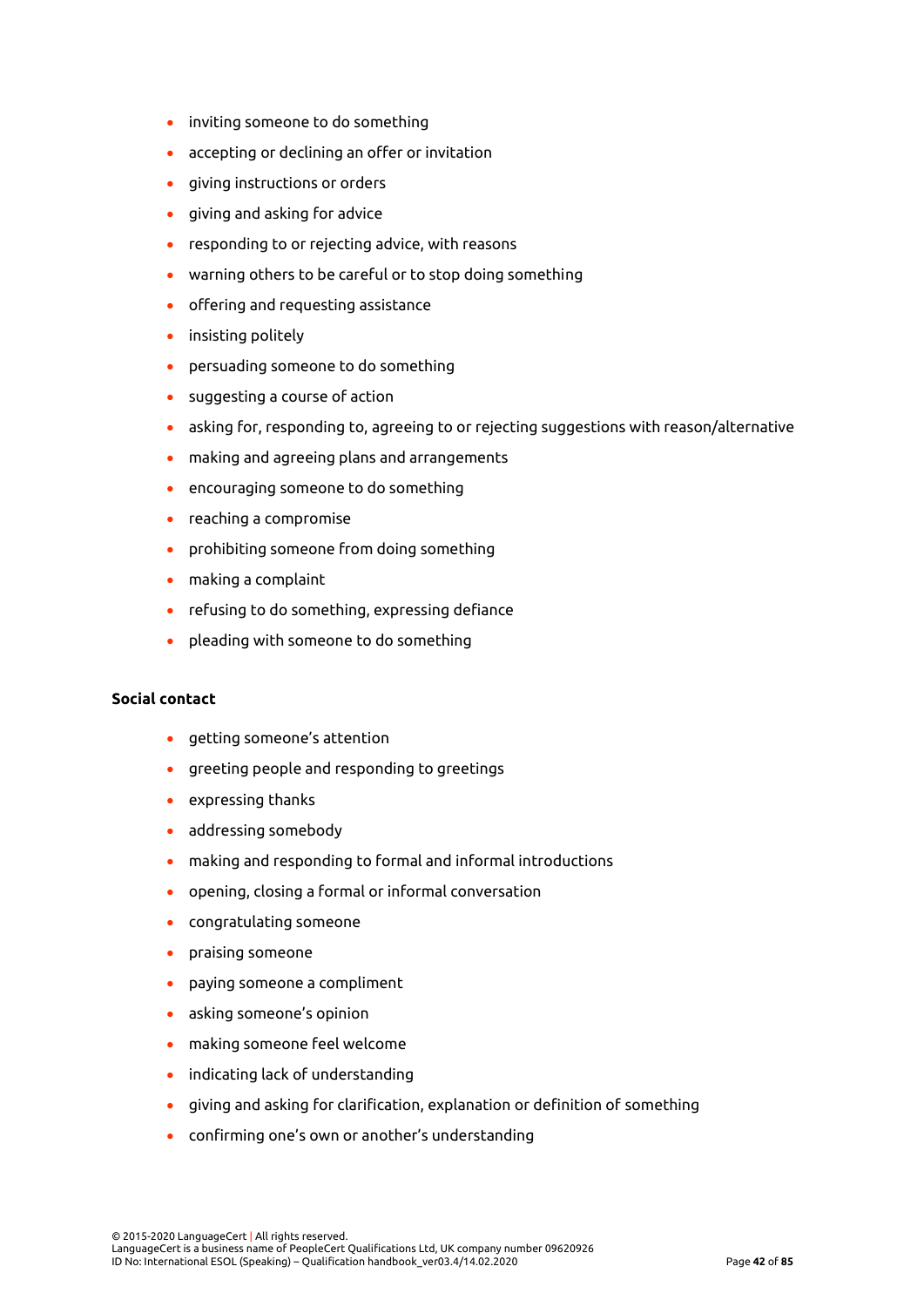- asking someone to repeat all or part of something
- asking someone to speak more slowly
- asking for help in finding words or phrases
- asking for and giving the spelling and meaning of words
- counting and using numbers
- asking for and telling people the time, day, date
- interrupting politely
- objecting, protesting
- exemplifying or emphasising a point
- classifying, generalising, defining something
- encouraging another speaker to continue
- indicating a wish to continue or finish speaking
- summing up
- taking leave
- observing telephone conventions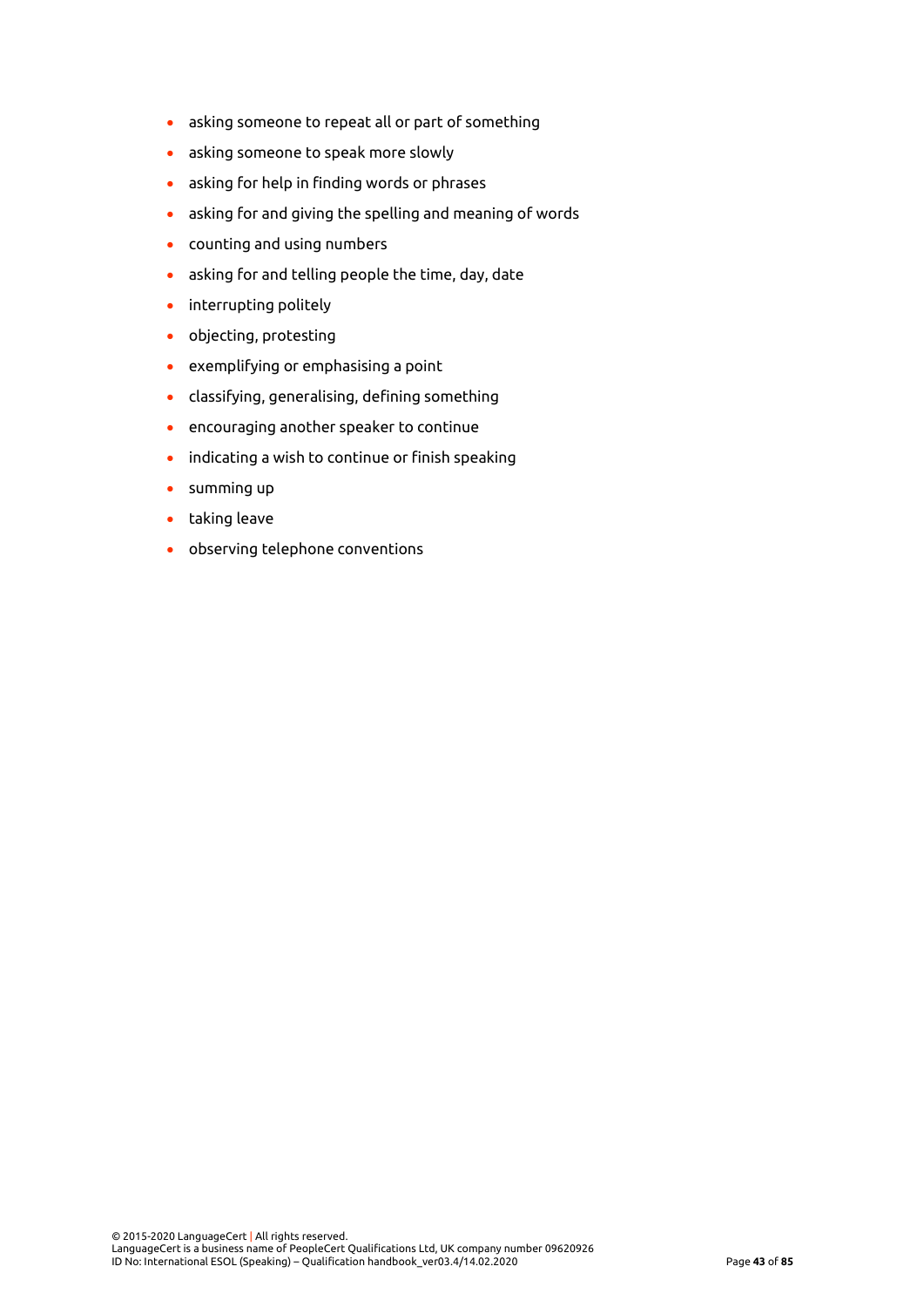# **2.5 Expert level – C1**

# **Speaking**

The candidate will be able to:

- interact fluently and spontaneously on all subjects except the most abstract with some degree of searching for expressions or use of avoidance strategies
- communicate personal information, opinions, feelings and ideas on all topics except the most complex
- communicate in almost all social situations, including those requiring tact and diplomacy, using a wide range of language functions
- engage in discussion to express and elicit opinion, persuade someone to a point of view, try to reach agreement or perform a specific task
- explain, describe, narrate, account for and report on complex subjects integrating subthemes
- speak clearly on complex themes, developing particular points and rounding off appropriately.

# **Pronunciation**

The candidate will be able to:

• pronounce clearly the sounds of English in connected speech and use stress and intonation to covey finer shades of meaning precisely.

# **Accuracy**

The candidate will be able to:

• maintain a consistently high degree of grammatical accuracy with few errors, generally correcting those that do occur.

#### **Range**

The candidate will be able to:

• use complex sentences, idiomatic expressions and colloquialisms and qualify opinions and statements without much conspicuous searching for words.

#### **Register**

The candidate will be able to: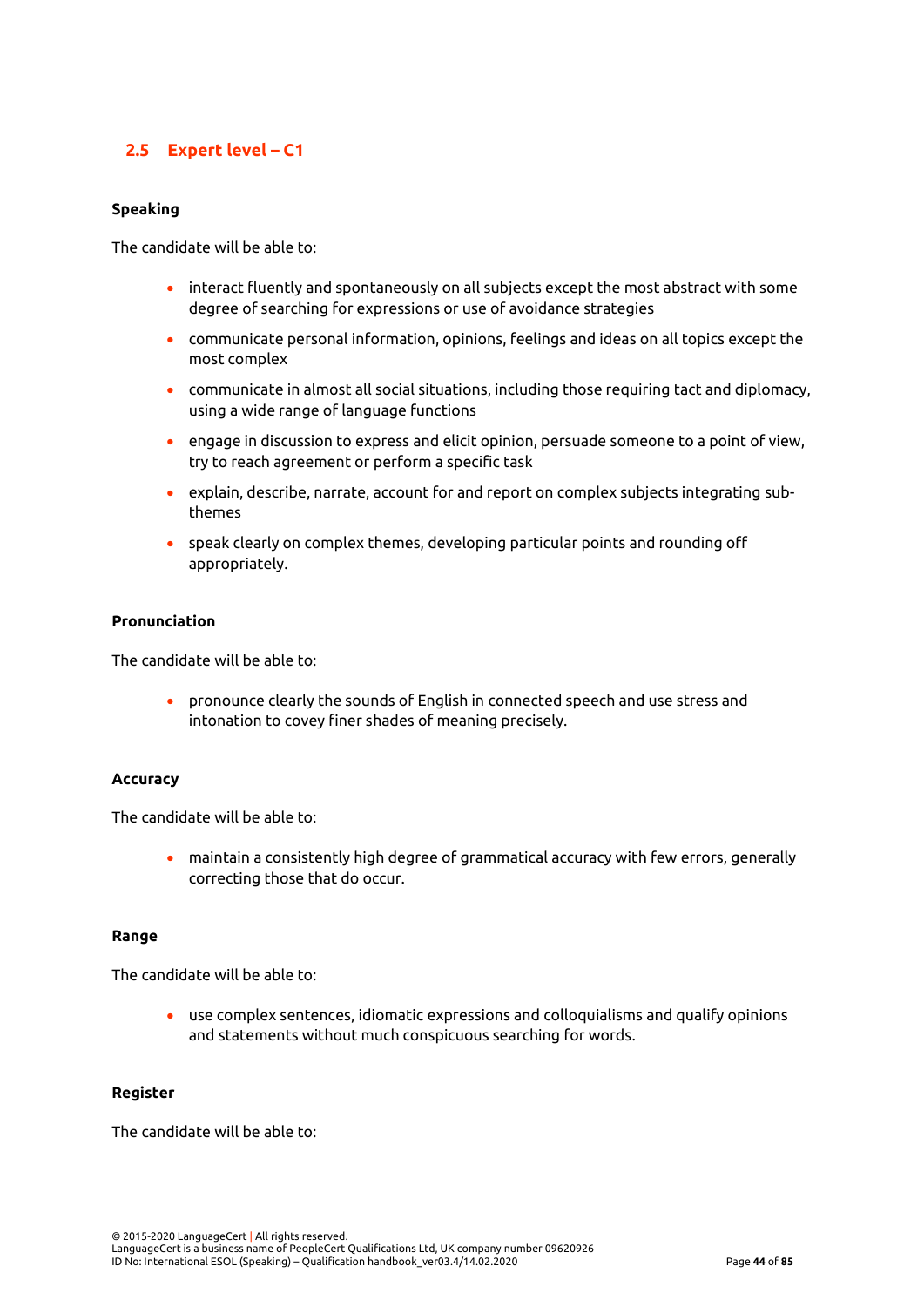• cope linguistically in sensitive or stressful situations even in unfamiliar contexts.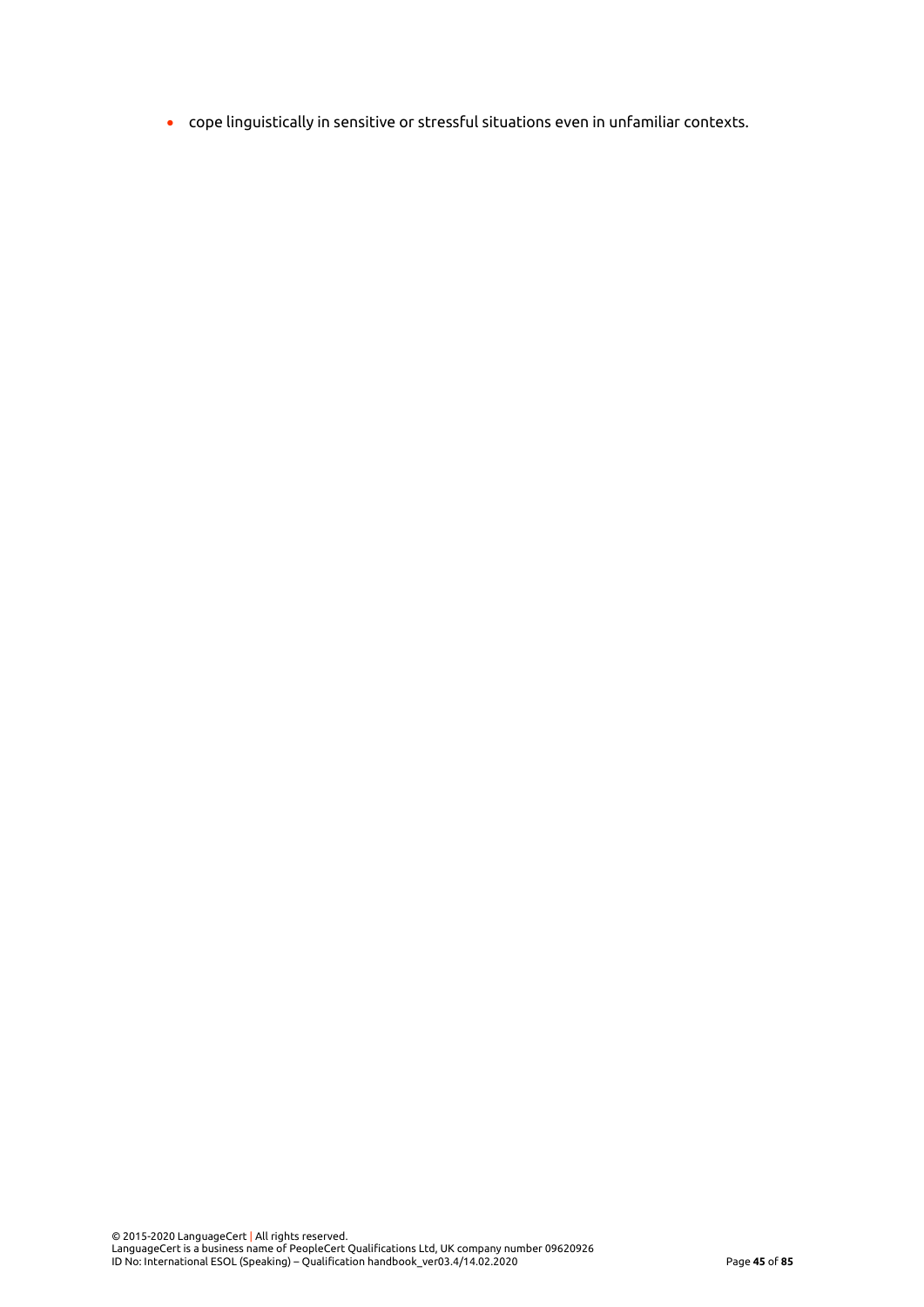# **Fluency**

The candidate will be able to:

- display controlled use of discourse organisation, connectors and cohesive devices and be able to backtrack or reformulate when encountering difficulty
- confidently manage the conventions of turn taking using appropriate phrases for making and dealing with interruptions and requesting clarification.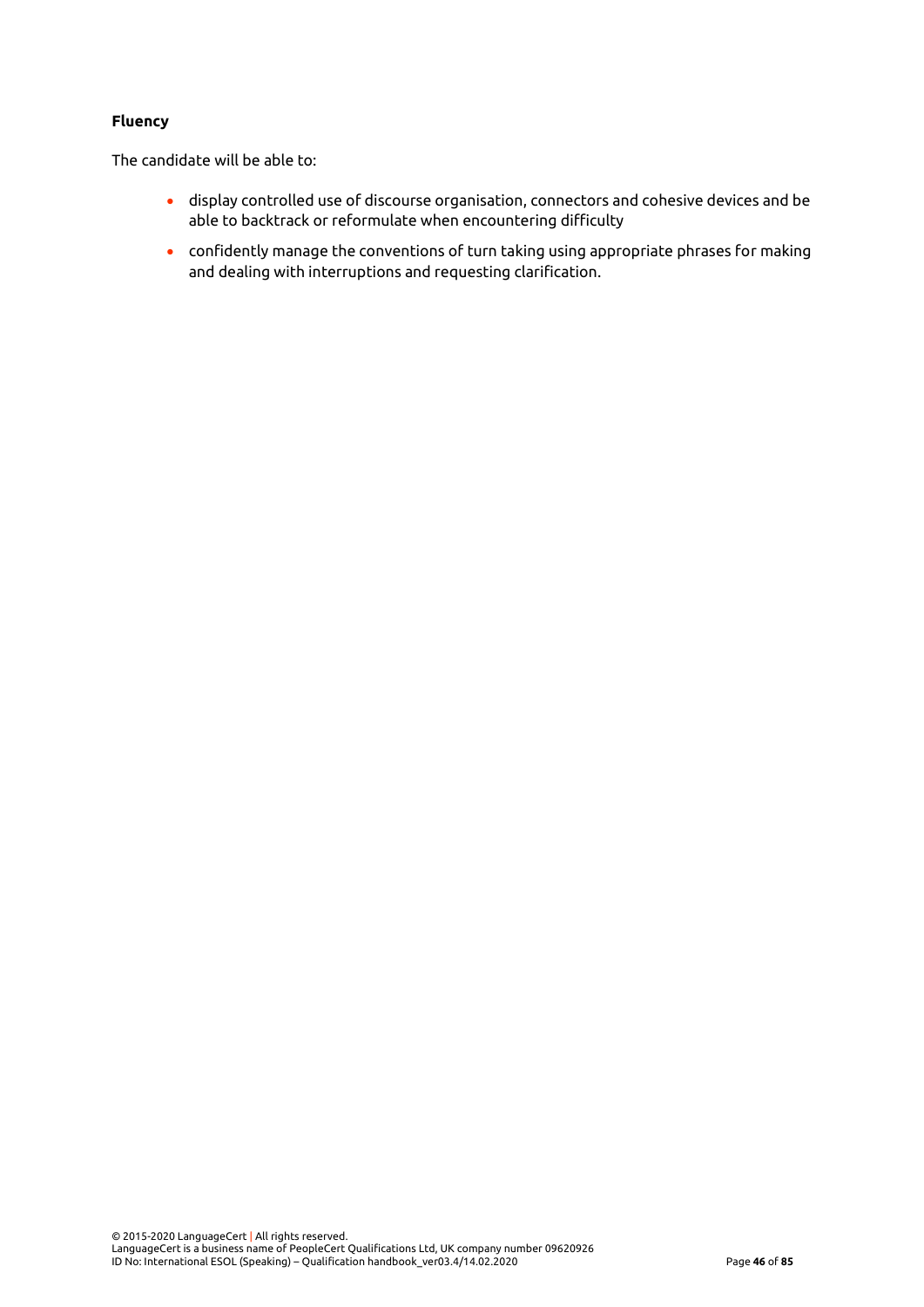# **Topics – Expert Level – C1**

# **PERSONAL IDENTIFICATION**

- personal details
- occupation
- family
- likes and dislikes
- physical appearance
- first language
- character
- image

# **HOUSE AND HOME & LOCAL ENVIRONMENT**

- types of accommodation
- interior design
- local & regional services/amenities
- regional geographical features
- national flora and fauna
- region-specific phenomena

# **DAILY LIFE**

- at home
- at work
- income
- prospects
- stress
- money management

# **FREE TIME, ENTERTAINMENT**

- leisure, hobbies and interests
- TV, radio, cinema, theatre
- computer, internet
- intellectual/artistic pursuits
- sports
- press
- music
- photography
- the written word (reading, letterwriting, diaries etc)
- exhibitions, museums
- leisure/work ratio

## **TRAVEL**

- public & private transport
- traffic & traffic control
- 'green' travel
- holidays
- accommodation
- entering and leaving a country
- common currency eg. the euro
- migration

#### **RELATIONS WITH OTHER PEOPLE**

- family relationships
- friendship
- manners
- social conventions
- anti-social behaviour

# **SHOPPING**

- shopping facilities
- foodstuffs
- clothes, fashion
- household articles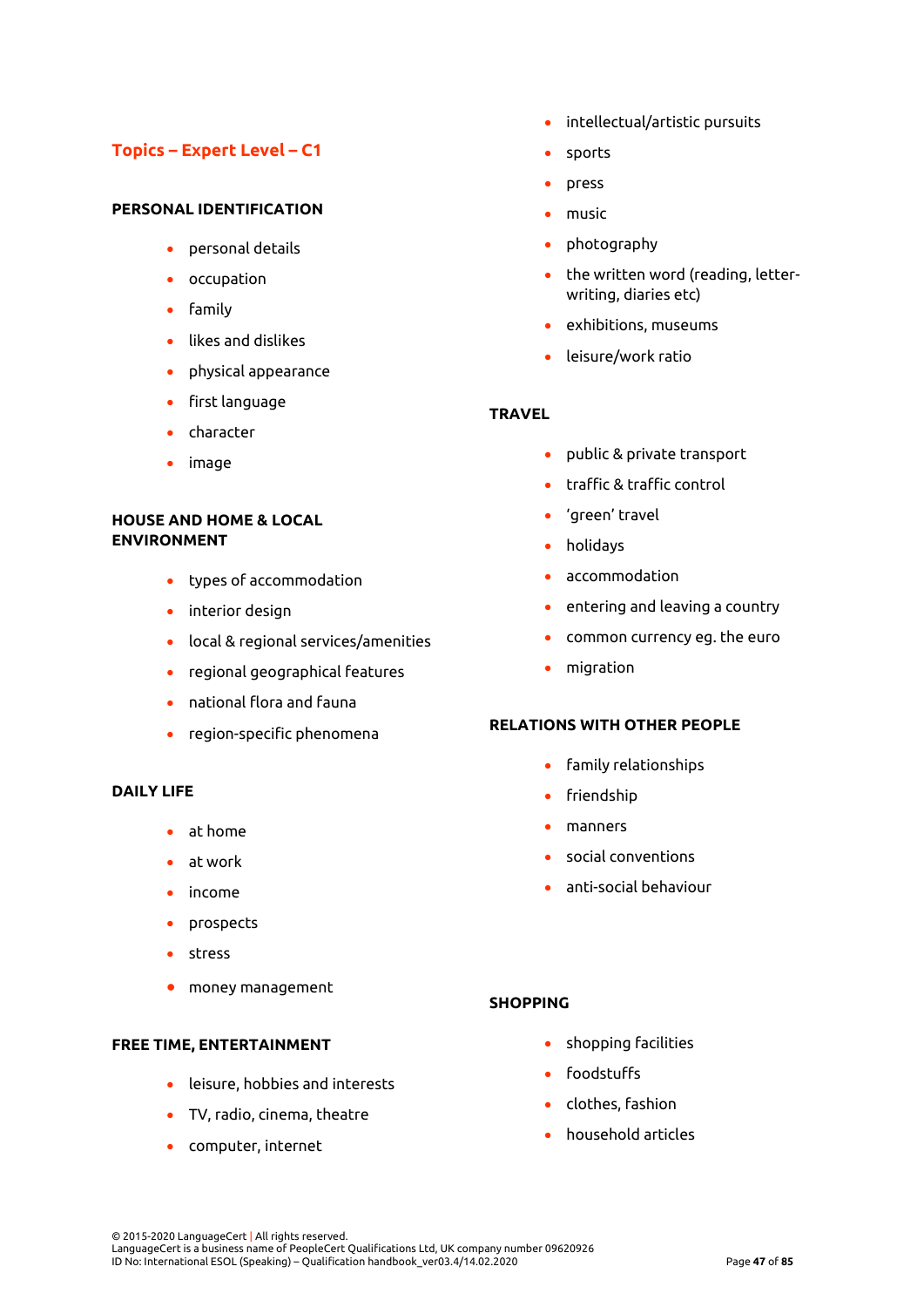- prices
- ethical shopping
- retail therapy

# **FOOD AND DRINK**

- eating habits
- sourcing food locally
- fast food
- organic food
- year round availability
- diets
- food fashions

#### **SERVICES**

- communications
- financial services
- emergency services
- leisure facilities
- care for the elderly
- IT in the community
- diplomatic services
- employment agencies

# **PLACES & LOCATION**

- satellite navigation systems
- World Heritage sites
- locating motorways and airports
- protecting open spaces
- how geography affects people
- alternative places to live eg. underwater, on Mars

## **LANGUAGE**

- foreign language ability
- accents and dialects
- preserving minority languages
- bilingualism
- universal languages eg. Esperanto
- body language

# **WEATHER**

- climate and weather
- weather forecasting
- climate change
- extreme weather
- weather and mood

#### **MEASURES AND SHAPES**

- statistics
- importance of maths in everyday life

# **EDUCATION**

- schooling
- subjects
- qualifications and examinations
- education systems
- teaching and learning

### **THE ENVIRONMENT**

- recycling
- pollution
- global warming
- endangered species
- future of the planet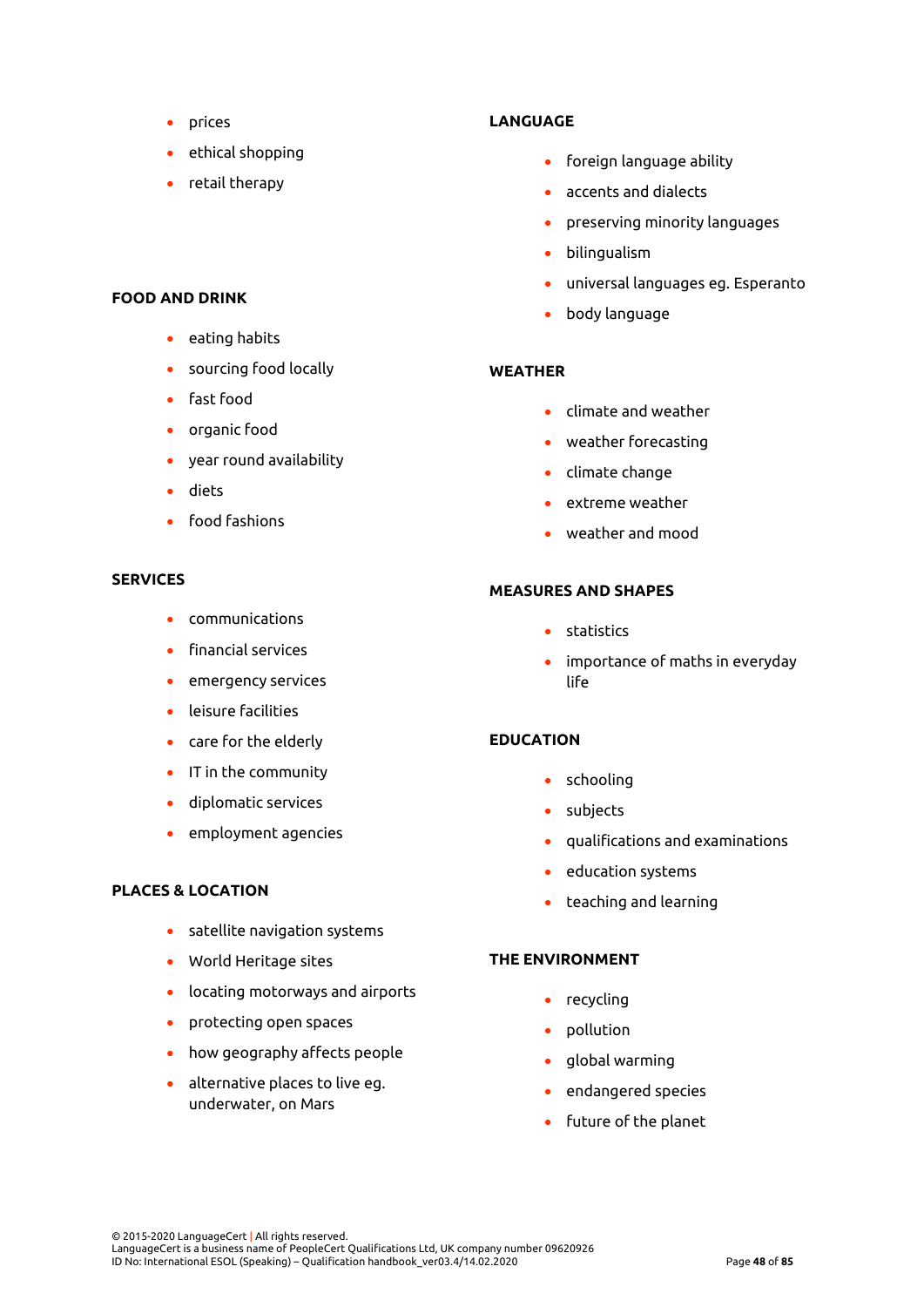#### **BELIEFS**

- the paranormal & supernatural
- superstitions
- unexplained phenomena eg. UFOs, coincidences etc.

## **ARTS**

- modern art, theatre, architecture
- classical art, theatre, architecture
- literature
- popular culture

# **SCIENCE & TECHNOLOGY**

- scientific development
- space exploration
- power of the computer
- important inventions
- genetic modification
- ethics
- animal testing

#### **SOCIETY**

- individual rights
- family life
- parental responsibilities
- social responsibilities
- equal opportunities
- human rights
- citizenship
- the global village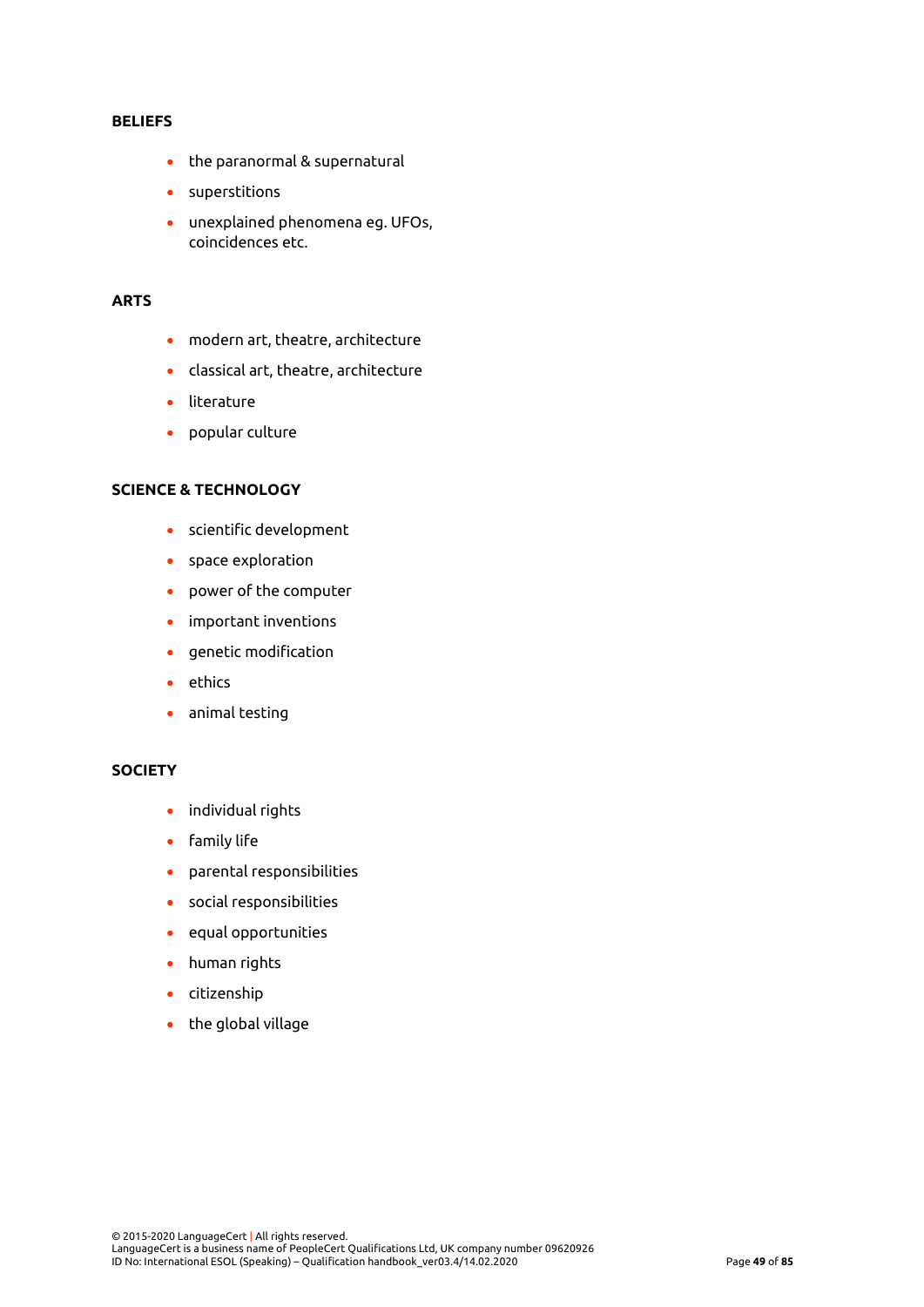# **Functions – Expert Level – C1**

(See Topics list for contexts)

### **Personal environment**

- asking for and giving personal information
- describing where one lives (accommodation, area etc)
- asking and answering questions for confirmation, information, identification
- describing people, places, things
- correcting information
- explaining routines
- narrating and describing past, present and future events
- comparing things, people
- reporting facts, actions
- stating facts, actions
- giving descriptions and specifications.

#### **Expressing thoughts, feelings and attitudes**

- expressing and asking about agreement or disagreement
- denying something
- expressing agreement reluctantly or with reservations
- conceding, demurring
- expressing views and feelings with reasons
- asserting and asking about knowledge or ignorance of something or someone
- stating whether a person, thing or action is remembered or forgotten
- enquiring of someone else whether a person, thing or action is remembered or forgotten
- stating and asking about degrees of probability
- expressing, denying or asking about necessity (including logical deduction)
- stating and asking about one's certainty or uncertainty of something
- reminding someone to do something
- expressing doubt, incredulity, bewilderment
- hypothesising
- speculating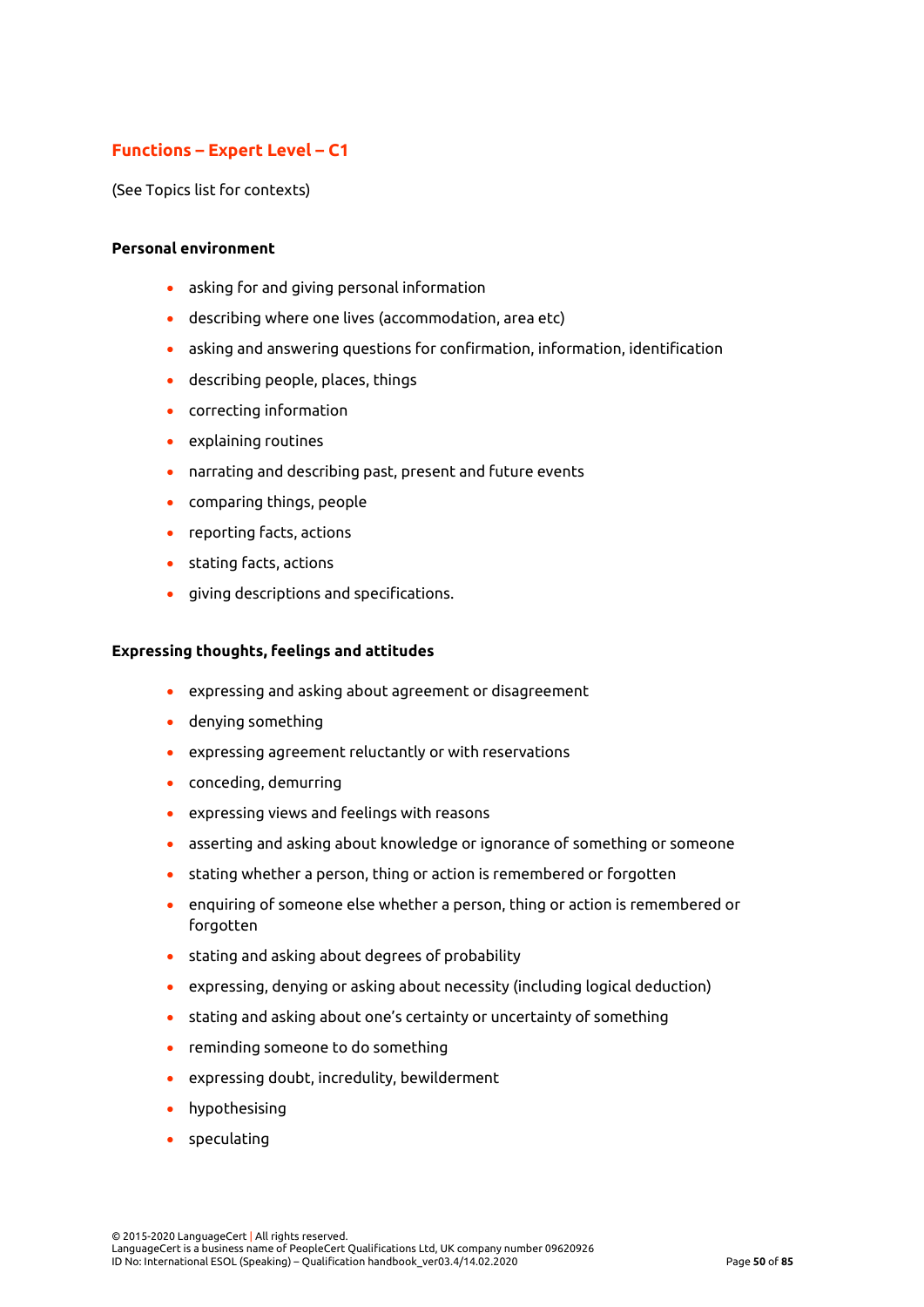- stating and asking about one's ability or inability to do something
- stating and enquiring about one's obligation (or lack of) to do something
- seeking, granting or denying permission
- stating and asking about the permissibility of doing something
- expressing and asking about wishes, hopes, expectations
- expressing and asking about wants, desires, needs
- stating and asking about intention
- stating, responding to and asking about preference
- expressing and asking about likes and dislikes, with reasons
- expressing and asking about (dis)pleasure, (un)happiness
- expressing and asking about satisfaction or dissatisfaction
- expressing disappointment
- expressing gratitude
- expressing and asking about interest or lack of it
- expressing surprise or lack of it
- expressing and asking about fear, anxiety
- giving reassurance
- expressing regret, sympathy, condolence
- expressing fellow-feeling, empathy
- expressing and asking about pain, anguish, suffering
- expressing relief
- expressing indifference
- expressing fatigue, resignation
- offering and accepting an apology
- granting forgiveness
- expressing and asking about approval, appreciation or disapproval
- expressing moral obligation
- expressing regret
- accepting, attaching or denying blame for something.

# **Making things happen**

- responding to a request
- requesting something, or requesting someone to do something
- inviting someone to do something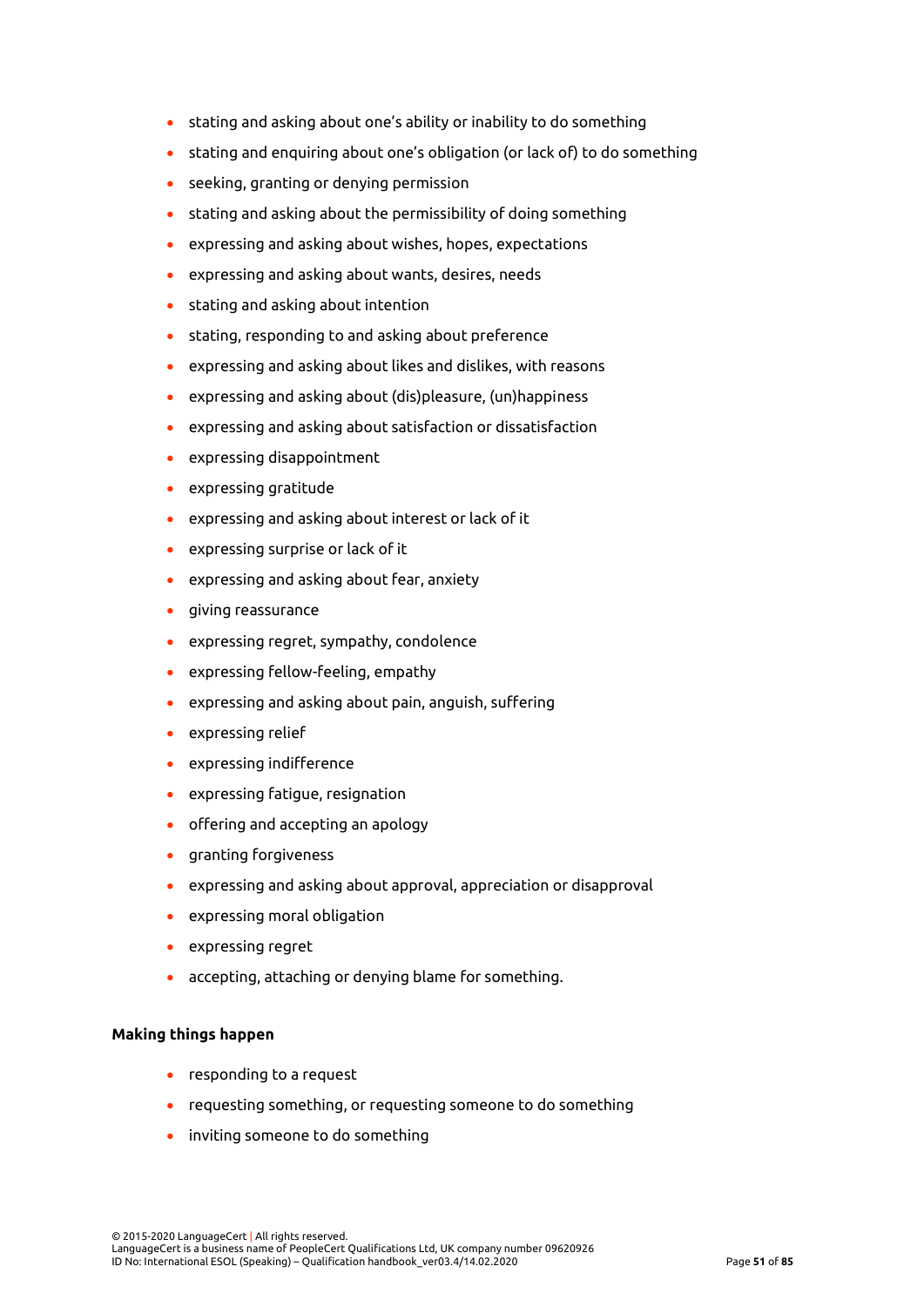- accepting or declining an offer or invitation
- giving instructions or orders
- giving and asking for advice
- responding to or rejecting advice, with reasons
- warning others to be careful or to stop doing something
- offering and requesting assistance
- insisting politely
- persuading someone to do something
- suggesting a course of action
- asking for, responding to, agreeing to or rejecting suggestions with reason/alternative
- making and agreeing plans and arrangements
- encouraging someone to do something
- reaching a compromise
- prohibiting someone from doing something
- making a complaint
- refusing to do something, expressing defiance
- pleading with someone to do something.

# **Social contact**

- getting someone's attention
- greeting people and responding to greetings
- expressing thanks
- addressing somebody
- making and responding to formal and informal introductions
- opening, closing a formal or informal conversation
- congratulating someone
- praising someone
- paying someone a compliment
- asking someone's opinion
- making someone feel welcome
- giving and responding to constructive criticism
- indicating lack of understanding
- giving and asking for clarification, explanation or definition of something
- confirming one's own or another's understanding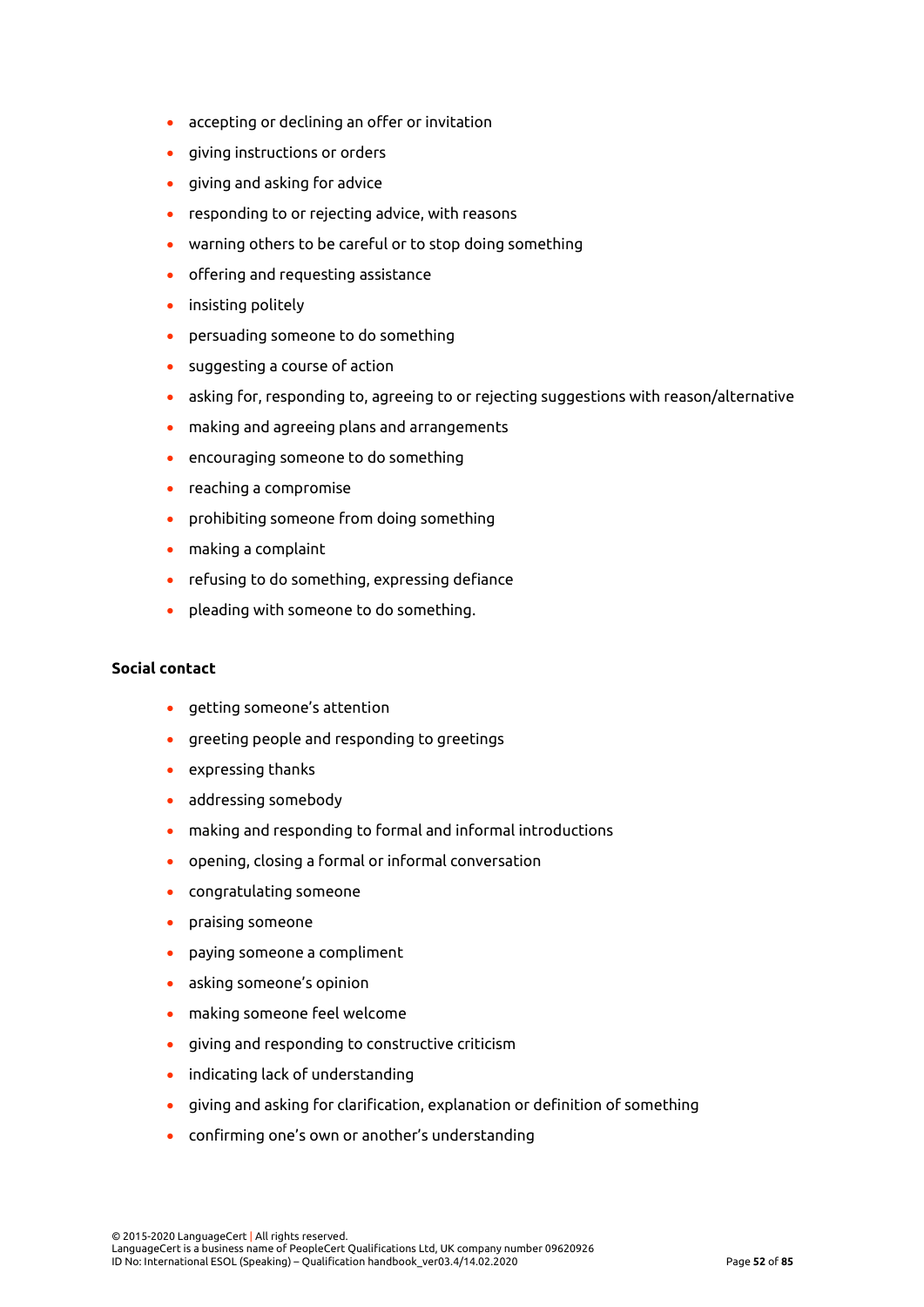- asking someone to repeat all or part of something
- asking someone to speak more slowly
- asking for help in finding words or phrases
- asking for and giving the spelling and meaning of words
- counting and using numbers
- asking for and telling people the time, day, date
- interrupting politely
- objecting, protesting
- exemplifying or emphasising a point
- classifying, generalising, defining something
- encouraging another speaker to continue
- indicating a wish to continue or finish speaking
- summing up
- taking leave
- observing telephone conventions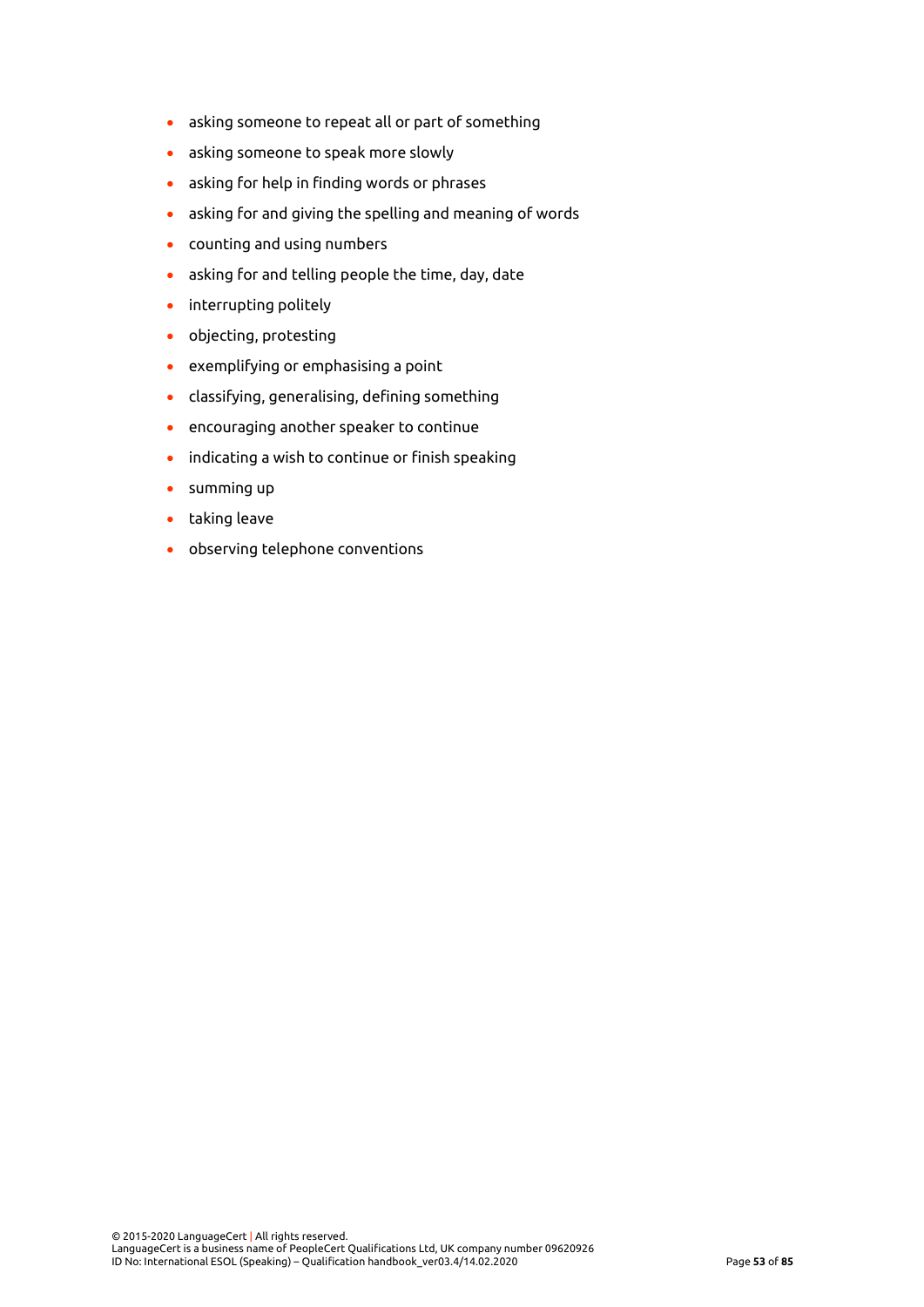# **2.6 Mastery level – C2**

### **Speaking**

The candidate will be able to:

- display a comprehensive and reliable mastery of the language with no sign of having to restrict what is said
- communicate personal information, feelings, ideas and opinions on a very wide range of topics including contemporary issues
- communicate in all situations using a very wide range of language functions
- engage in discussion to express and elicit opinion, defend and justify opinions when challenged, persuade someone to a point of view, try to reach agreement or perform a specific task
- provide sophisticated explanations, descriptions, narratives, account for or report on a complex subject, convey subtleties of meaning, integrate sub-themes and come to an appropriate conclusion.

### **Pronunciation**

The candidate will be able to:

• articulate correctly and use stress and intonation patterns naturally to highlight, emphasise, and modify meaning.

#### **Accuracy**

The candidate will be able to:

• maintain consistent grammatical control of complex language.

#### **Range**

The candidate will be able to:

• display a good command of idiomatic expressions and colloquialisms with awareness of connotative levels of meaning, conveying subtleties by using a wide range of modification devices.

#### **Register**

The candidate will be able to: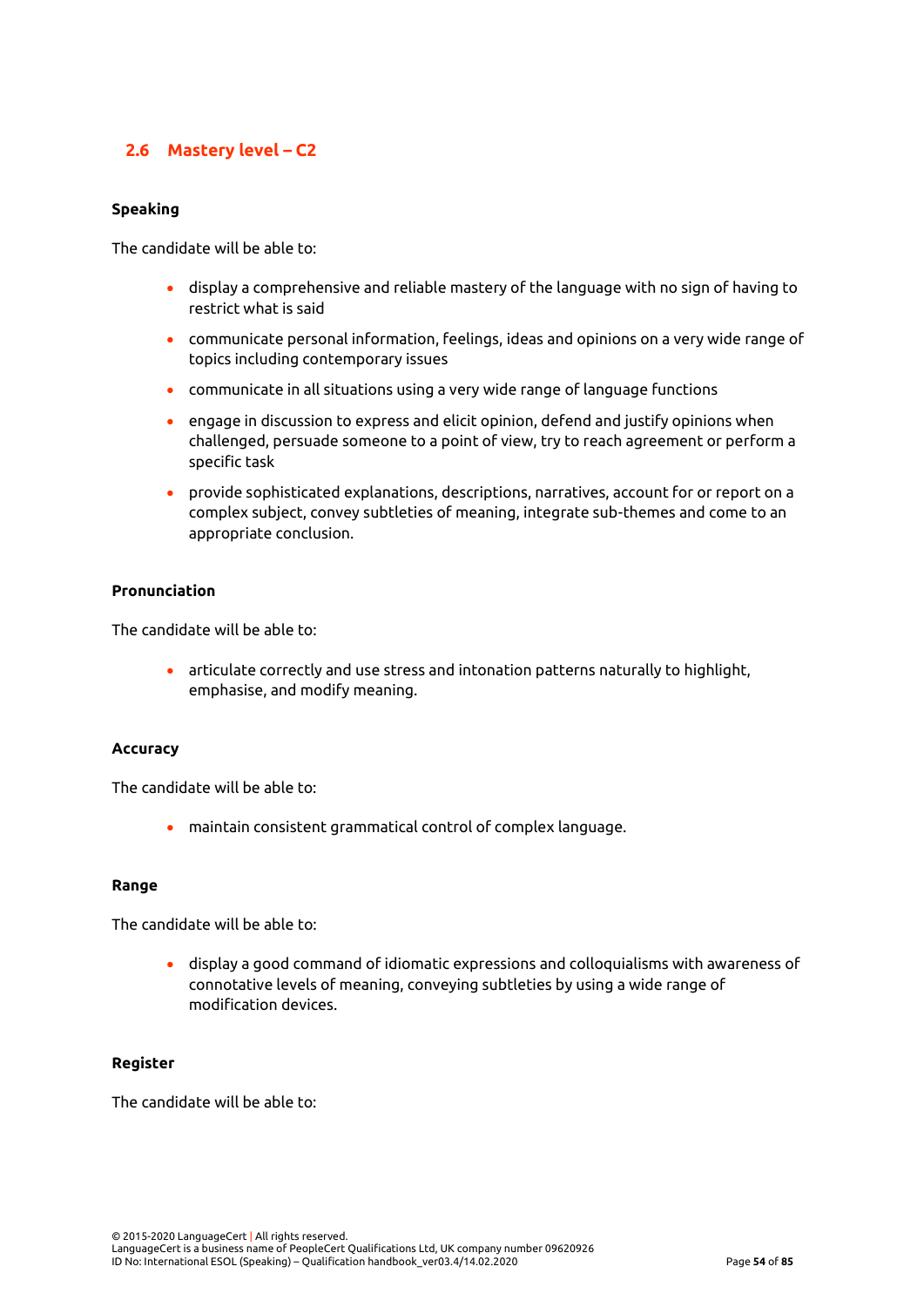• adjust register appropriately across a range of situations unhampered by linguistic limitations.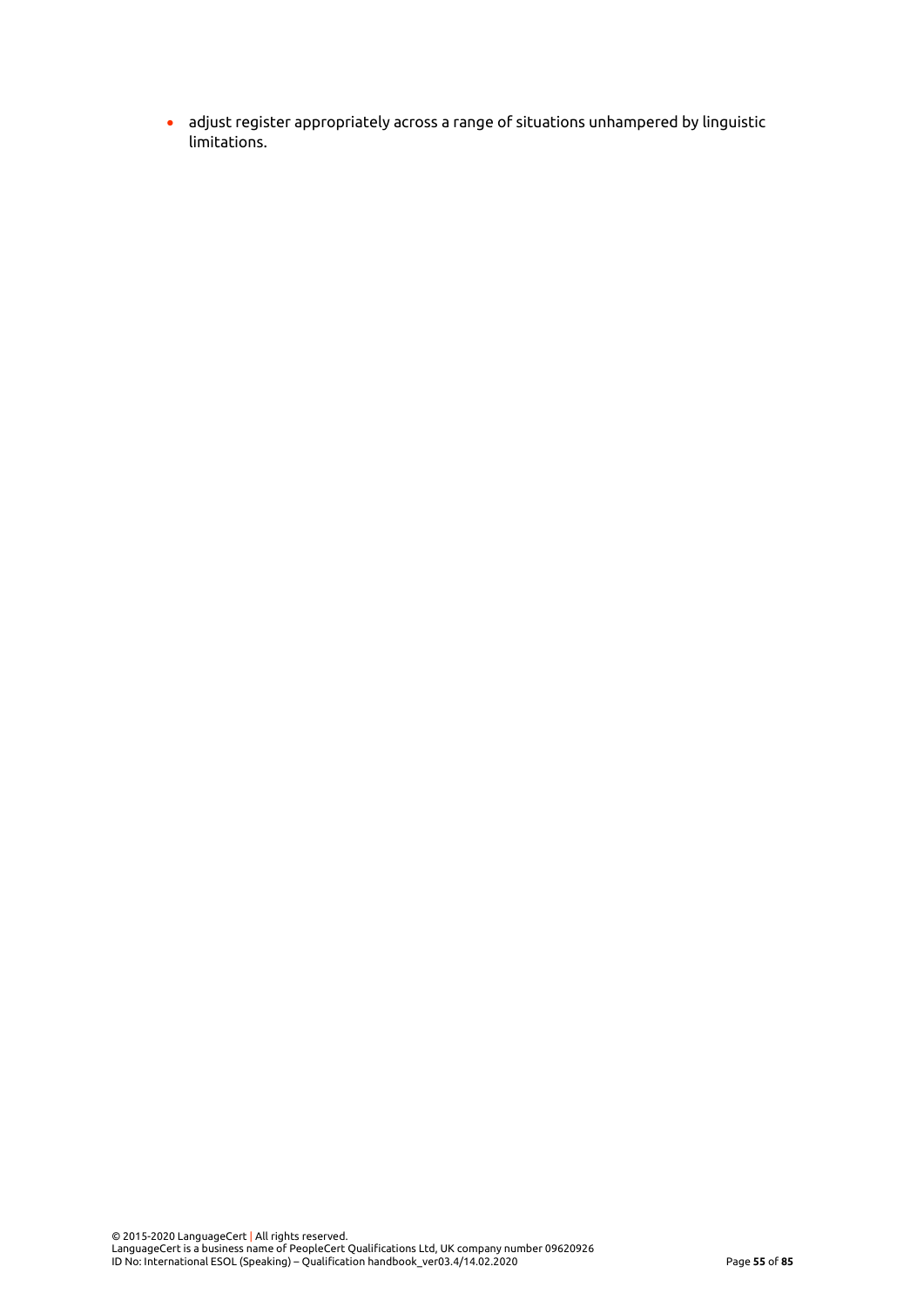# **Fluency**

The candidate will be able to:

- produce clearly flowing, well-structured speech with an effective logical management of the discourse, highlighting significant points
- produce coherent and cohesive discourse using a variety of organisational patterns, a wide range of connectors and other cohesive devices and backtracking and reformulating seamlessly
- interact skilfully and confidently with fully natural turn taking, referencing and allusion making.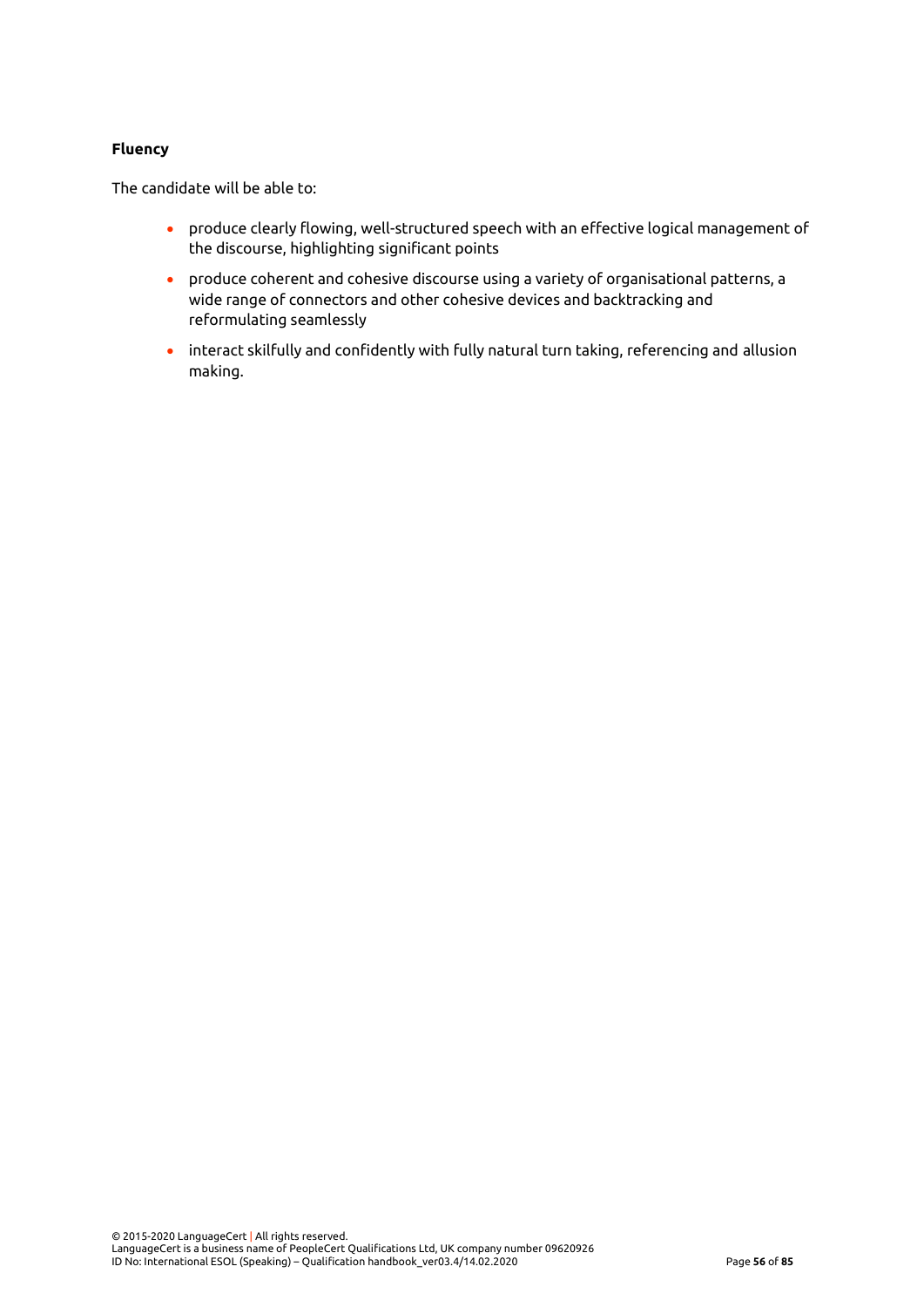# **Topics – Mastery Level – C2**

# **PERSONAL IDENTIFICATION**

- personal details
- occupation
- family
- likes and dislikes
- physical appearance
- first language
- character
- image
- personal learning style

#### **HOUSE AND HOME & LOCAL ENVIRONMENT**

- types of accommodation
- interior design
- local & regional services and amenities
- regional geographical features
- national flora and fauna
- region-specific phenomena
- demographics

# **DAILY LIFE**

- at home
- at work
- income
- prospects
- stress
- money management
- life plans

#### **FREE TIME, ENTERTAINMENT**

- leisure, hobbies and interests
- TV, radio, cinema, theatre
- computer, internet
- intellectual/artistic pursuits
- sports
- press
- music
- photography
- the written word (reading, letterwriting, diaries etc)
- exhibitions, museums
- leisure/work ratio
- the social importance of leisure

### **TRAVEL**

- public & private transport
- traffic & traffic control
- 'green' travel
- holidays
- accommodation
- entering and leaving a country
- common currency eg. the euro
- migration
- travel restrictions & border controls

# **RELATIONS WITH OTHER PEOPLE**

- family relationships
- friendship
- manners
- social conventions
- anti-social behaviour
- tolerance & respect

# **SHOPPING**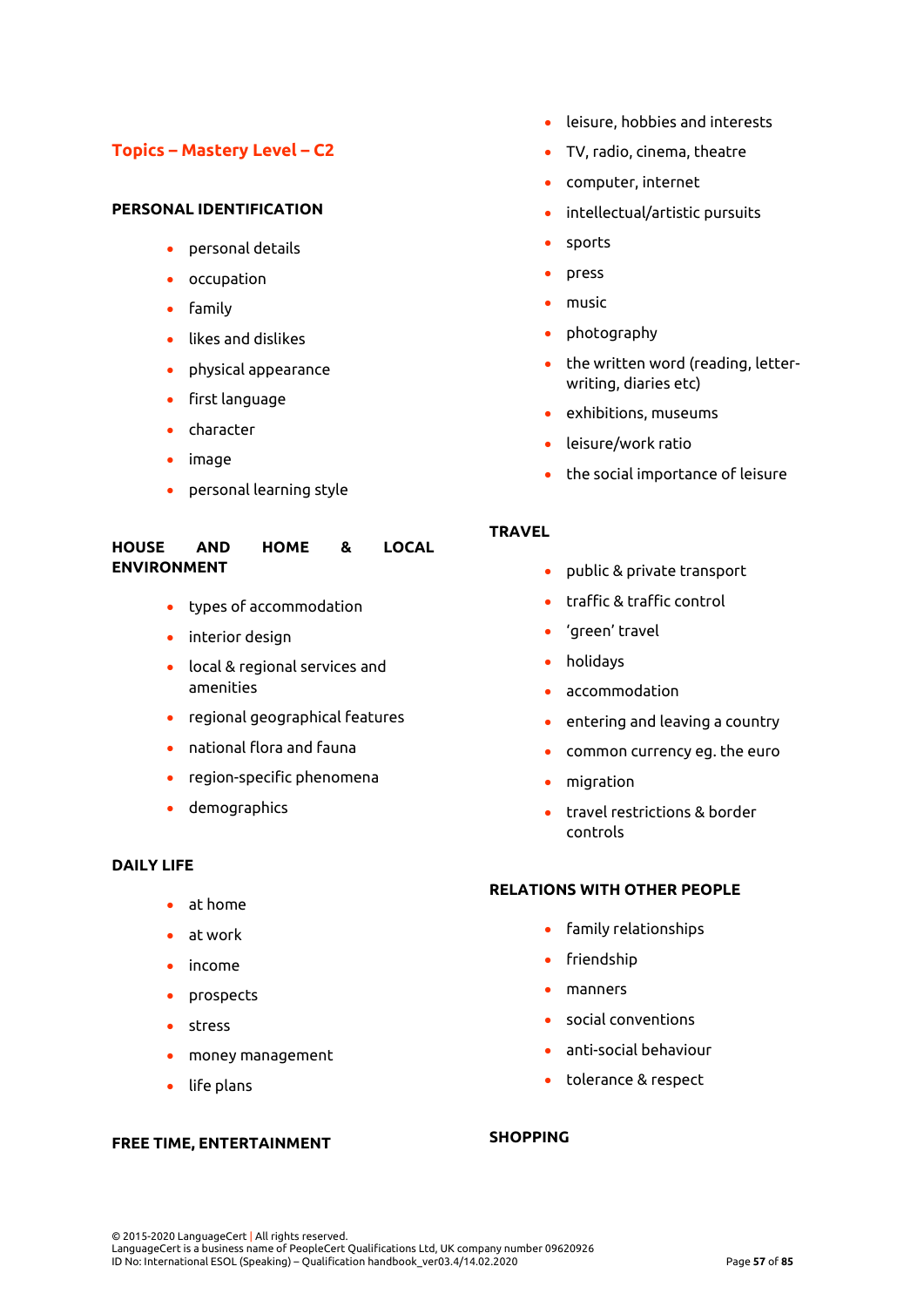- shopping facilities
- foodstuffs
- clothes, fashion
- household articles
- prices
- ethical shopping
- retail therapy
- consumerism

# **FOOD AND DRINK**

- eating habits
- sourcing food locally
- fast food
- organic food
- year round availability
- diets
- food fashions
- genetically modified food
- cookery

# **SERVICES**

- communications
- financial services
- emergency services
- leisure facilities
- care for the elderly
- IT in the community
- diplomatic services
- employment agencies
- government

# **PLACES & LOCATION**

- satellite navigation systems
- World Heritage sites
- locating motorways and airports
- protecting open spaces
- how geography affects people
- alternative places to live eg. underwater, on Mars
- living in hostile environments

# **LANGUAGE**

- foreign language ability
- accents and dialects
- preserving minority languages
- bilingualism
- universal languages eg. Esperanto
- body language
- language and culture

# **WEATHER**

- climate and weather
- weather forecast
- climate change
- extreme weather
- weather and mood
- effect of weather on lifestyle

# **MEASURES AND SHAPES**

- statistics
- importance of maths in everyday life
- design

# **EDUCATION**

- schooling
- subjects
- qualifications and examinations
- education systems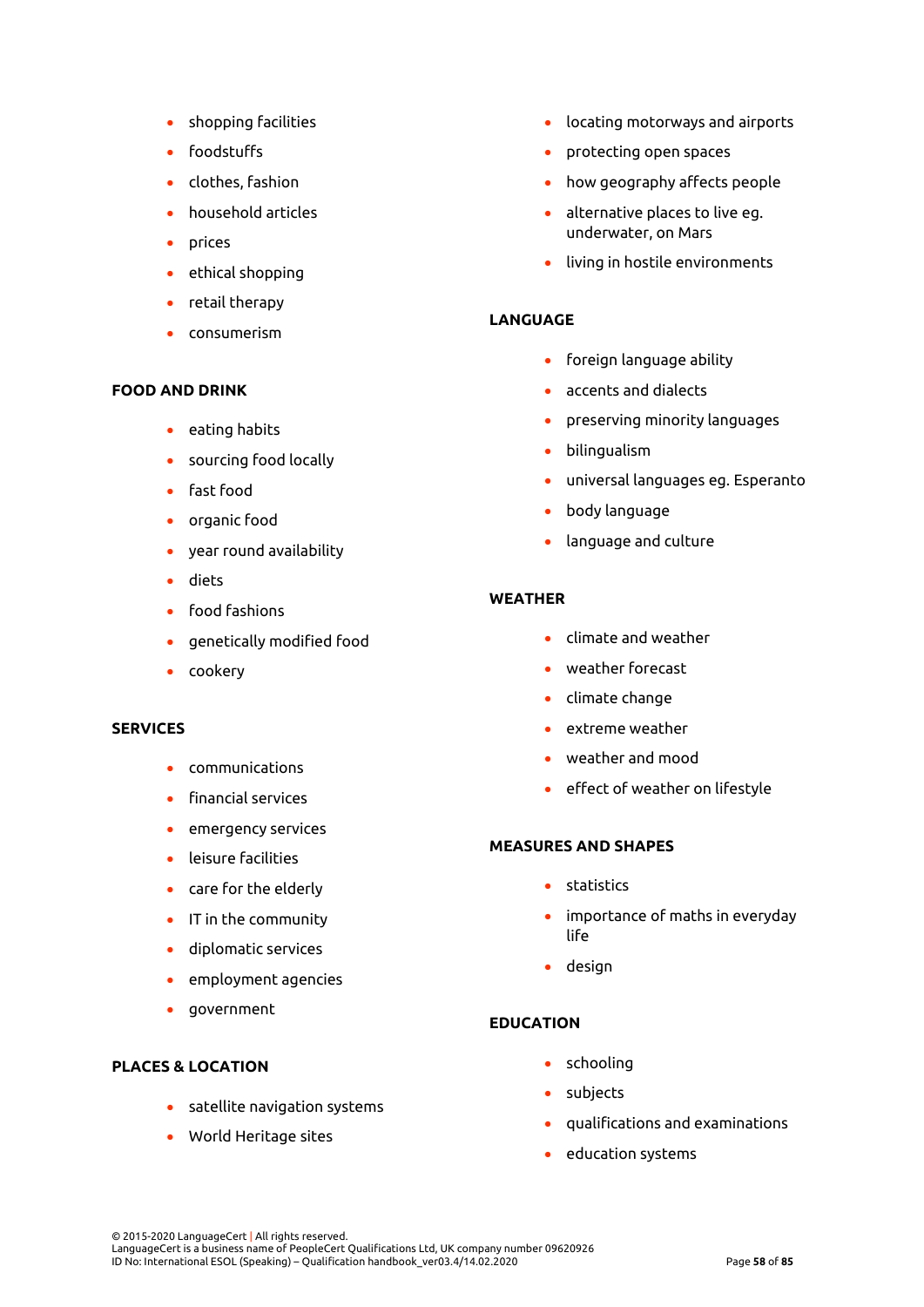- teaching and learning
- knowledge versus skills
- a basic human right

#### **THE ENVIRONMENT**

- recycling
- pollution
- global warming
- endangered species
- future of the planet
- individual's/society's responsibilities

### **BELIEFS**

- the paranormal & supernatural
- superstitions
- unexplained phenomena eg. UFOs, coincidences etc.

# **ARTS**

- modern art, theatre, architecture
- classical art, theatre, architecture
- literature
- popular culture
- youth culture

#### **SCIENCE & TECHNOLOGY**

- scientific development
- space exploration
- power of the computer
- important inventions
- genetic modification
- ethics
- animal testing

• the limits of human endeavour

## **SOCIETY**

- individual rights
- family life
- parental responsibilities
- social responsibilities
- equal opportunities
- human rights
- citizenship
- the global village
- world events
- world economy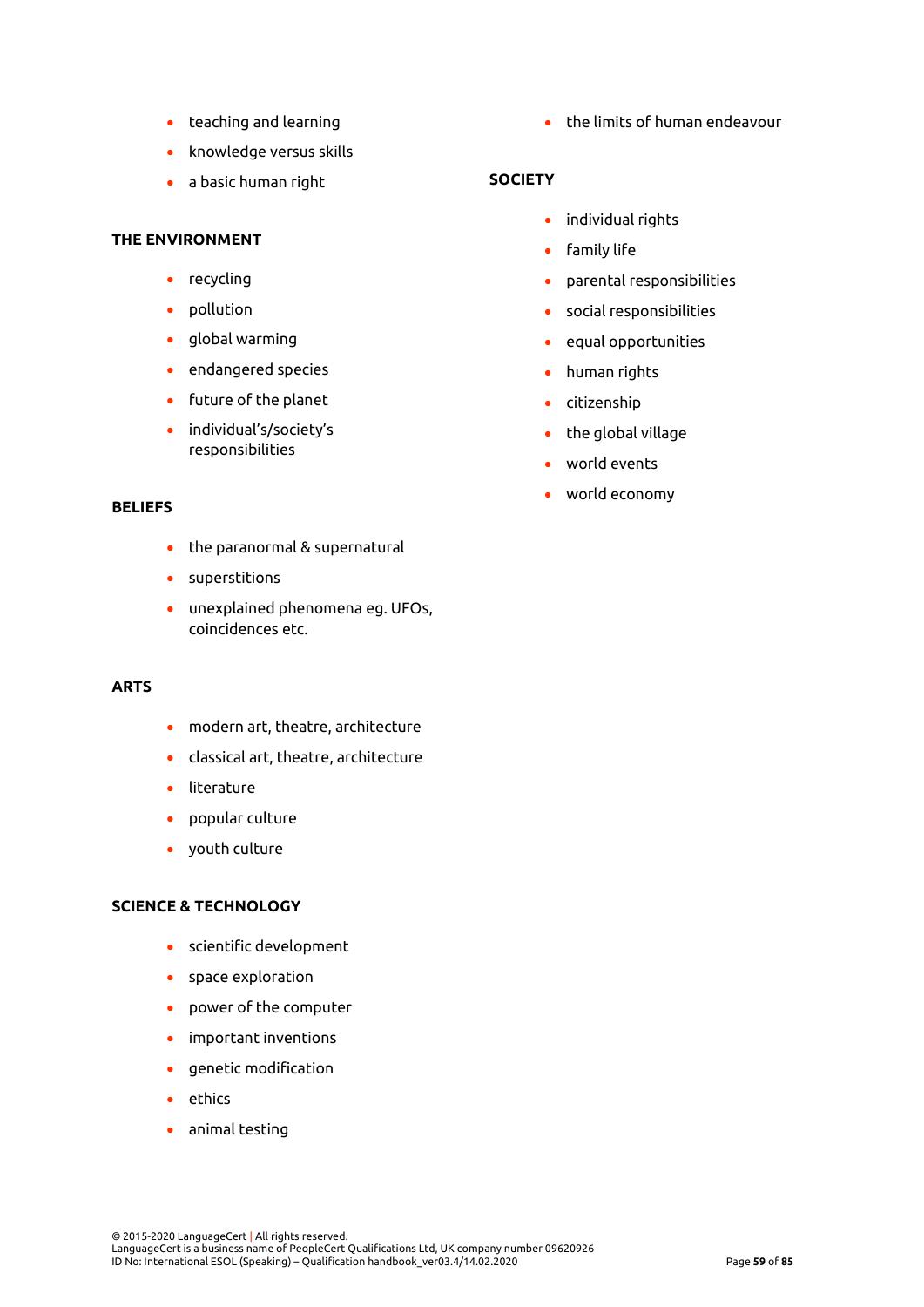# **Functions - Mastery Level – C2**

(See Topics list for contexts)

### **Personal environment**

- asking for and giving personal information
- describing where one lives (accommodation, area etc)
- asking and answering questions for confirmation, information, identification
- describing people, places, things
- correcting information
- explaining routines
- narrating and describing past, present and future events
- comparing things, people
- reporting facts, actions
- stating facts, actions
- giving descriptions and specifications.

#### **Expressing thoughts, feelings and attitudes**

- expressing and asking about agreement or disagreement
- denying something
- expressing agreement reluctantly or with reservations
- conceding, demurring
- expressing views and feelings with reasons
- asserting and asking about knowledge or ignorance of something or someone
- stating whether a person, thing or action is remembered or forgotten
- enquiring of someone else whether a person, thing or action is remembered or forgotten
- stating and asking about degrees of probability
- expressing, denying or asking about necessity (including logical deduction)
- stating and asking about one's certainty or uncertainty of something
- reminding someone to do something
- expressing doubt, incredulity, bewilderment
- hypothesising
- speculating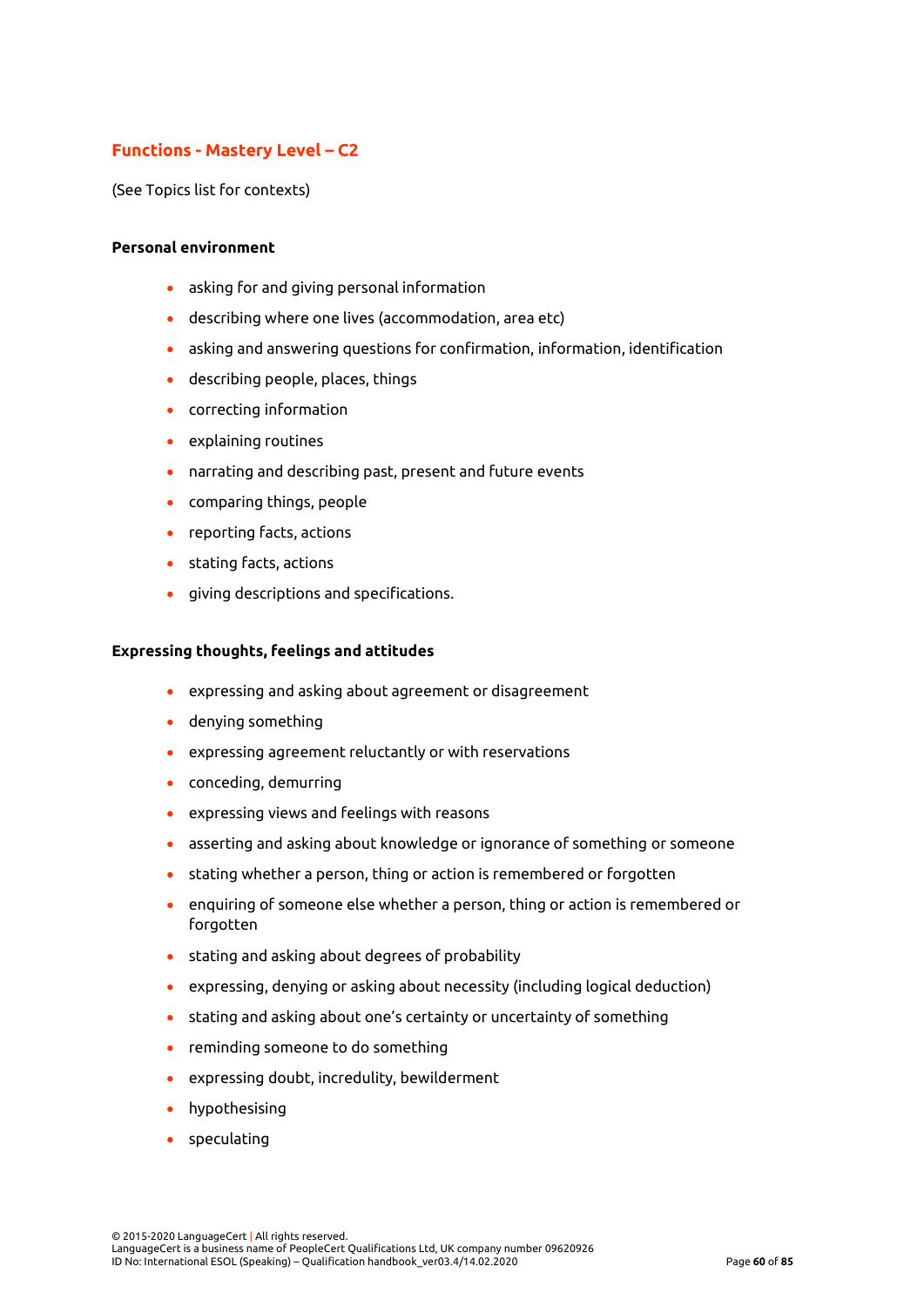- stating and asking about one's ability or inability to do something
- stating and enquiring about one's obligation (or lack of) to do something
- seeking, granting or denying permission
- stating and asking about the permissibility of doing something
- expressing and asking about wishes, hopes, expectations
- expressing and asking about wants, desires, needs
- stating and asking about intention
- stating, responding to and asking about preference
- expressing and asking about likes and dislikes, with reasons
- expressing and asking about (dis)pleasure, (un)happiness
- expressing and asking about satisfaction or dissatisfaction
- expressing disappointment
- expressing gratitude
- expressing and asking about interest or lack of it
- expressing surprise or lack of it
- expressing and asking about fear, anxiety
- giving reassurance
- expressing regret, sympathy, condolence
- expressing fellow-feeling, empathy
- expressing and asking about pain, anguish, suffering
- expressing relief
- expressing indifference
- expressing fatigue, resignation
- offering and accepting an apology
- granting forgiveness
- expressing and asking about approval, appreciation or disapproval
- expressing moral obligation
- expressing regret
- accepting, attaching or denying blame for something.

# **Making things happen**

- responding to a request
- requesting something, or requesting someone to do something
- inviting someone to do something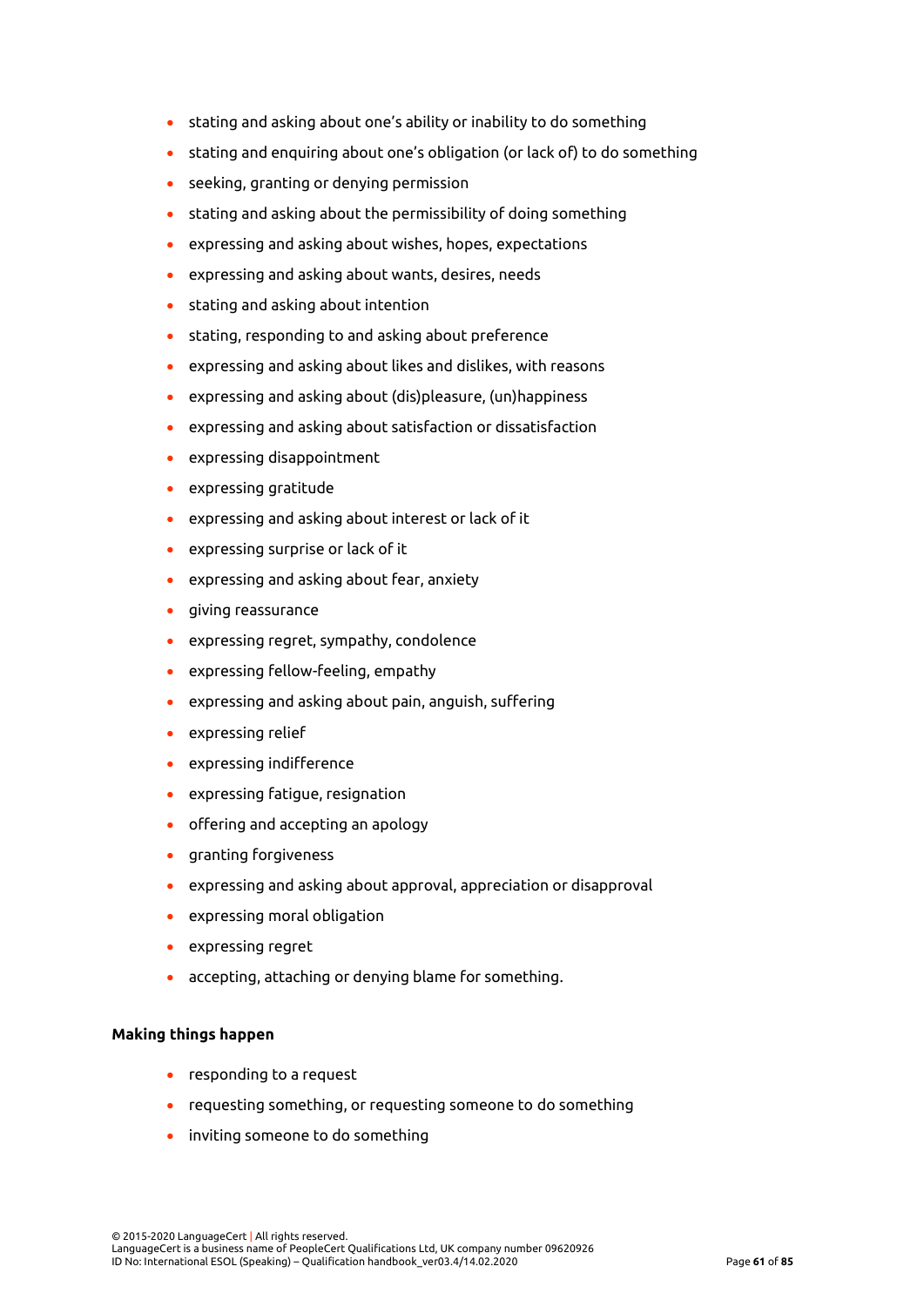- accepting or declining an offer or invitation
- giving instructions or orders
- giving and asking for advice
- responding to or rejecting advice, with reasons
- warning others to be careful or to stop doing something
- offering and requesting assistance
- insisting politely
- persuading someone to do something
- suggesting a course of action
- asking for, responding to, agreeing to or rejecting suggestions with reason/alternative
- making and agreeing plans and arrangements
- encouraging someone to do something
- reaching a compromise
- negotiating a result
- prohibiting someone from doing something
- making a complaint
- refusing to do something, expressing defiance
- pleading with someone to do something.

# **Social contact**

- getting someone's attention
- greeting people and responding to greetings
- expressing thanks
- addressing somebody
- making and responding to formal and informal introductions
- opening, closing a formal or informal conversation
- congratulating someone
- praising someone
- paying someone a compliment
- asking someone's opinion
- making someone feel welcome
- giving and responding to constructive criticism
- indicating lack of understanding
- giving and asking for clarification, explanation or definition of something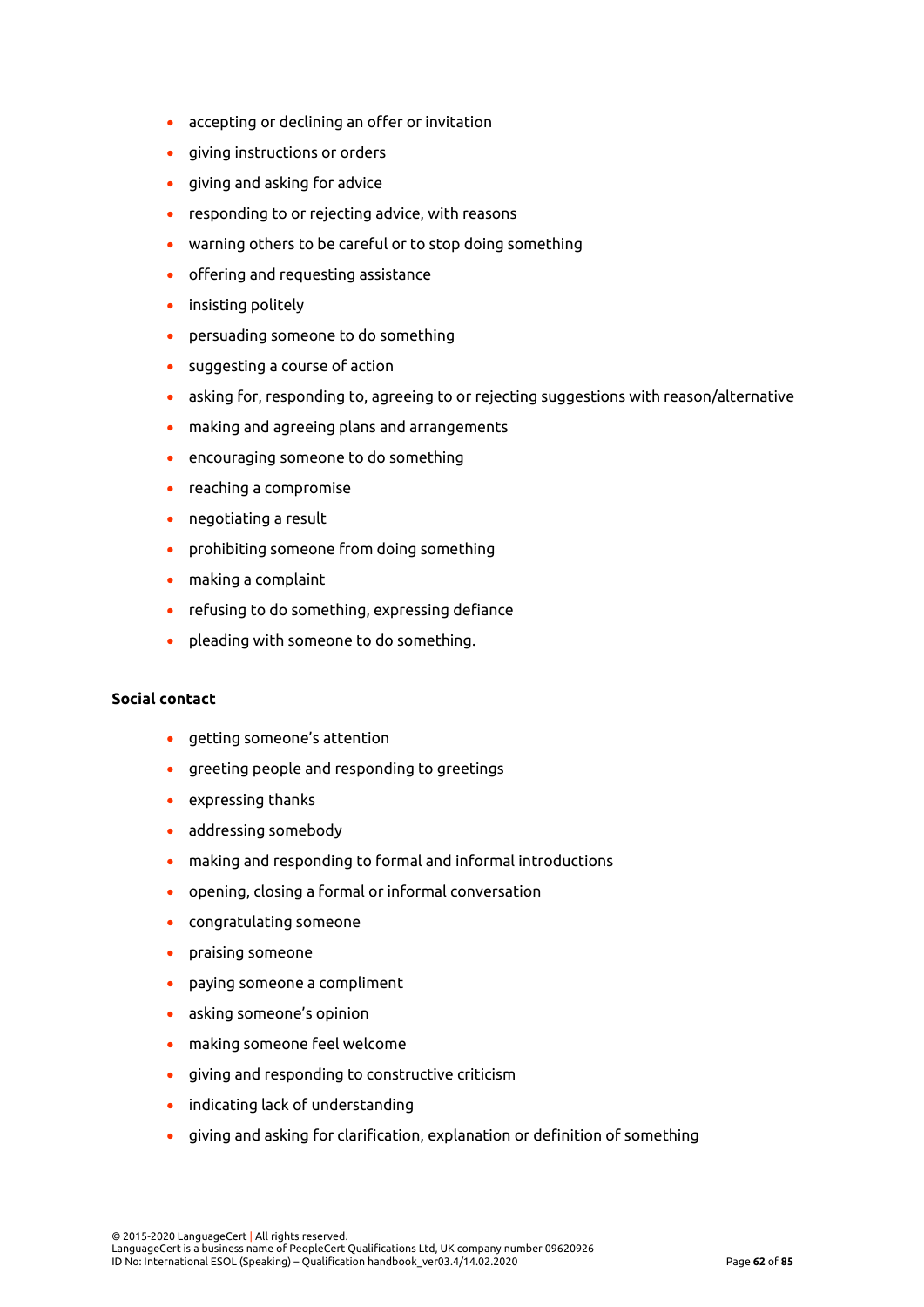- confirming one's own or another's understanding
- asking someone to repeat all or part of something
- asking someone to speak more slowly
- asking for help in finding words or phrases
- asking for and giving the spelling and meaning of words
- counting and using numbers
- asking for and telling people the time, day, date
- interrupting politely
- objecting, protesting
- exemplifying or emphasising a point
- classifying, generalising, defining something
- encouraging another speaker to continue
- indicating a wish to continue or finish speaking
- summing up
- taking leave
- observing telephone conventions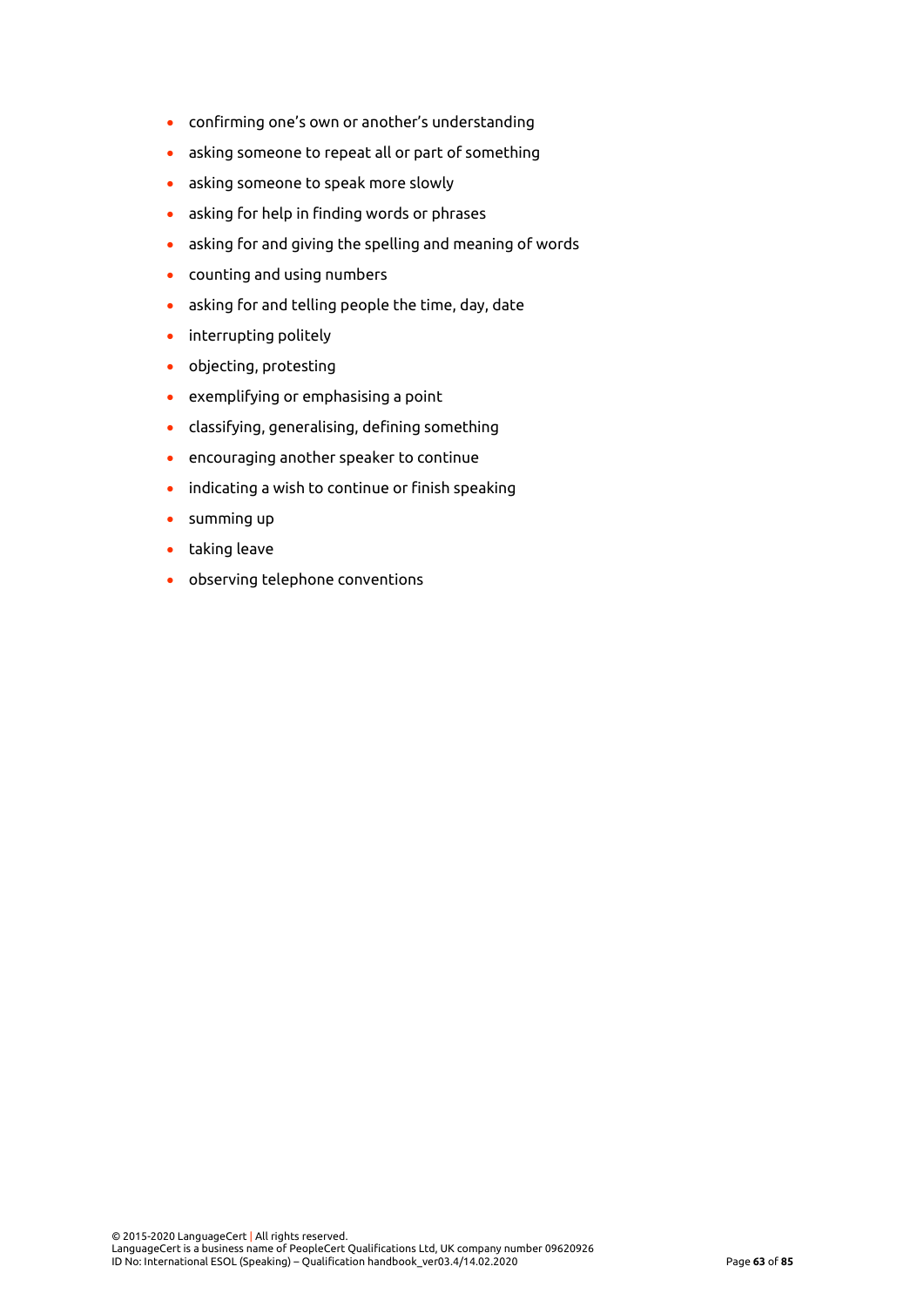# **2.7 Grammar**

# **Grammar – Preliminary (A1), Access (A2) and Achiever (B1) levels**

Candidates may be exposed to the grammar required for the level above, but will not be tested on it.

|                       | <b>Preliminary</b>                                                                                                                                                                             | <b>Access</b>                                                                                                   | <b>Achiever</b>                                               |
|-----------------------|------------------------------------------------------------------------------------------------------------------------------------------------------------------------------------------------|-----------------------------------------------------------------------------------------------------------------|---------------------------------------------------------------|
|                       |                                                                                                                                                                                                | as Preliminary and in addition                                                                                  | as Access and in addition                                     |
| Simple<br>sentences   | • word order in simple statements:<br>subject-verb-<br>object/adverb/adjective/prepositional<br>phrase<br>• word order in instructions<br>• word order in questions<br>• There is/are $+$ noun | • There was/were                                                                                                | • There has/have been<br>• There will be/there is going to be |
| Compound<br>sentences |                                                                                                                                                                                                | • use of conjunctions and/but/or<br>• word order subject-verb-(object)<br>(+and/but/or) + subject-verb-(object) |                                                               |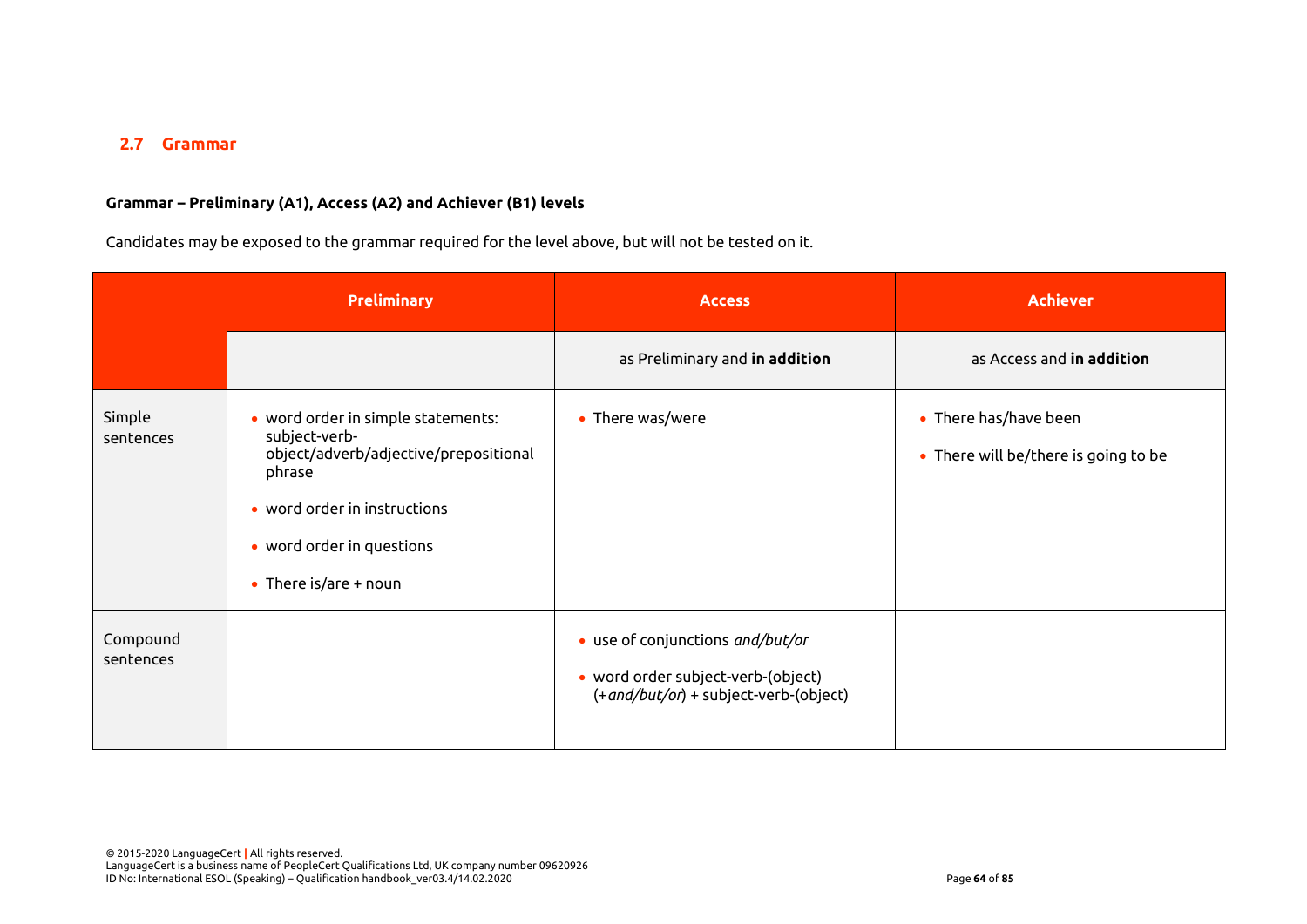|                      | <b>Preliminary</b> | <b>Access</b>                                                                                            | <b>Achiever</b>                                                                                                                                                             |
|----------------------|--------------------|----------------------------------------------------------------------------------------------------------|-----------------------------------------------------------------------------------------------------------------------------------------------------------------------------|
|                      |                    | as Preliminary and in addition                                                                           | as Access and in addition                                                                                                                                                   |
| Complex<br>sentences |                    | • Clauses of:<br>time with when, before, after<br>• reason because, result so<br>• noun clause with that | • word order in complex sentences<br>• complex sentences with a subordinate<br>clause<br>· defining relative clauses with who,<br>which, that<br>· clause as subject/object |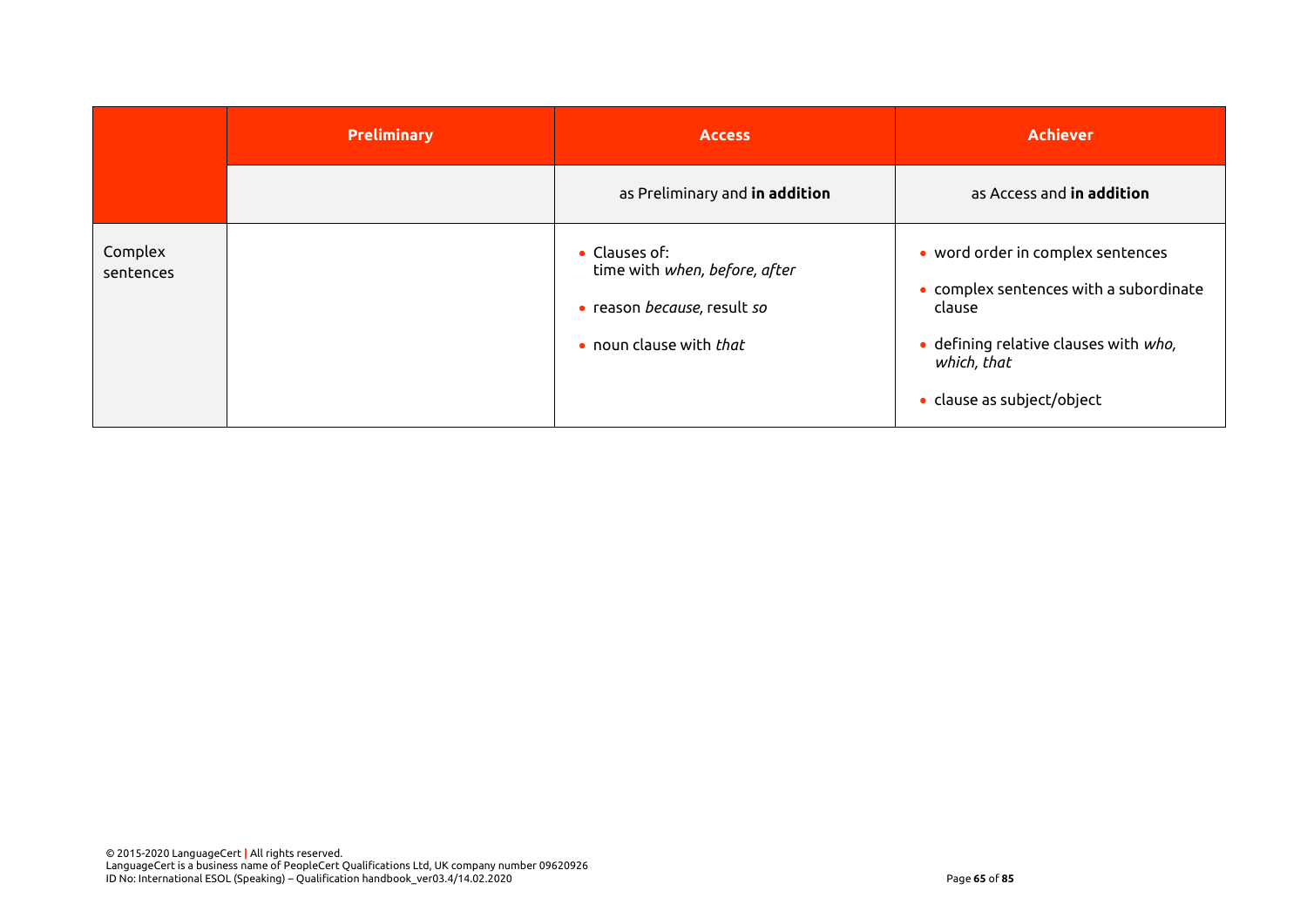# **Verb forms**

|            | <b>Preliminary</b>                                                                                                     | <b>Access</b>                                                                              | <b>Achiever</b>                                                                      |
|------------|------------------------------------------------------------------------------------------------------------------------|--------------------------------------------------------------------------------------------|--------------------------------------------------------------------------------------|
|            |                                                                                                                        | as Preliminary and in addition                                                             | as Access and in addition                                                            |
| Verb forms | Present reference:                                                                                                     | Present reference:                                                                         | Present/Past reference:                                                              |
|            | • simple present tense of be/have/do<br>and common regular verbs<br>• present continuous of common verbs               | • simple present with no time focus<br>• present continuous to express continuity          | • Present perfect with<br>since/for/ever/never, yet/already, just<br>Past reference: |
|            | • Have got<br>Other:                                                                                                   | Past reference:<br>• past tense of regular and common<br>irregular verbs with time markers | • used to for regular actions in the past<br>• past continuous                       |
|            | • Yes/no questions                                                                                                     | Future reference:                                                                          | Future reference:                                                                    |
|            | • Question words:<br>who/what/where/when/how much/how<br>many/how old                                                  | • NP + be going to, present continuous and<br>time markers                                 | • Future simple verb forms, $NP + will$<br>Other:                                    |
|            | • Auxiliary 'do' for questions and<br>negatives (positive questions only)<br>• Short answers such as yes he does, no I | Other:<br>• limited range of common verbs, -ing<br>form, such as like, go                  | • Zero and 1st conditional<br>• Range of verbs $+$ -ing forms                        |
|            | haven't                                                                                                                | • verb + to + infinitive such as want, hope                                                | $\bullet$ to + infinitive to express purpose                                         |
|            | • imperatives and negative imperatives<br>• contracted forms appropriate to this                                       | • very common phrasal verbs such as get<br>up, get off                                     | • common phrasal verbs and position of<br>object pronouns, such as I looked it up    |
|            |                                                                                                                        | • questions such as what time, how often,                                                  | · simple reported/embedded                                                           |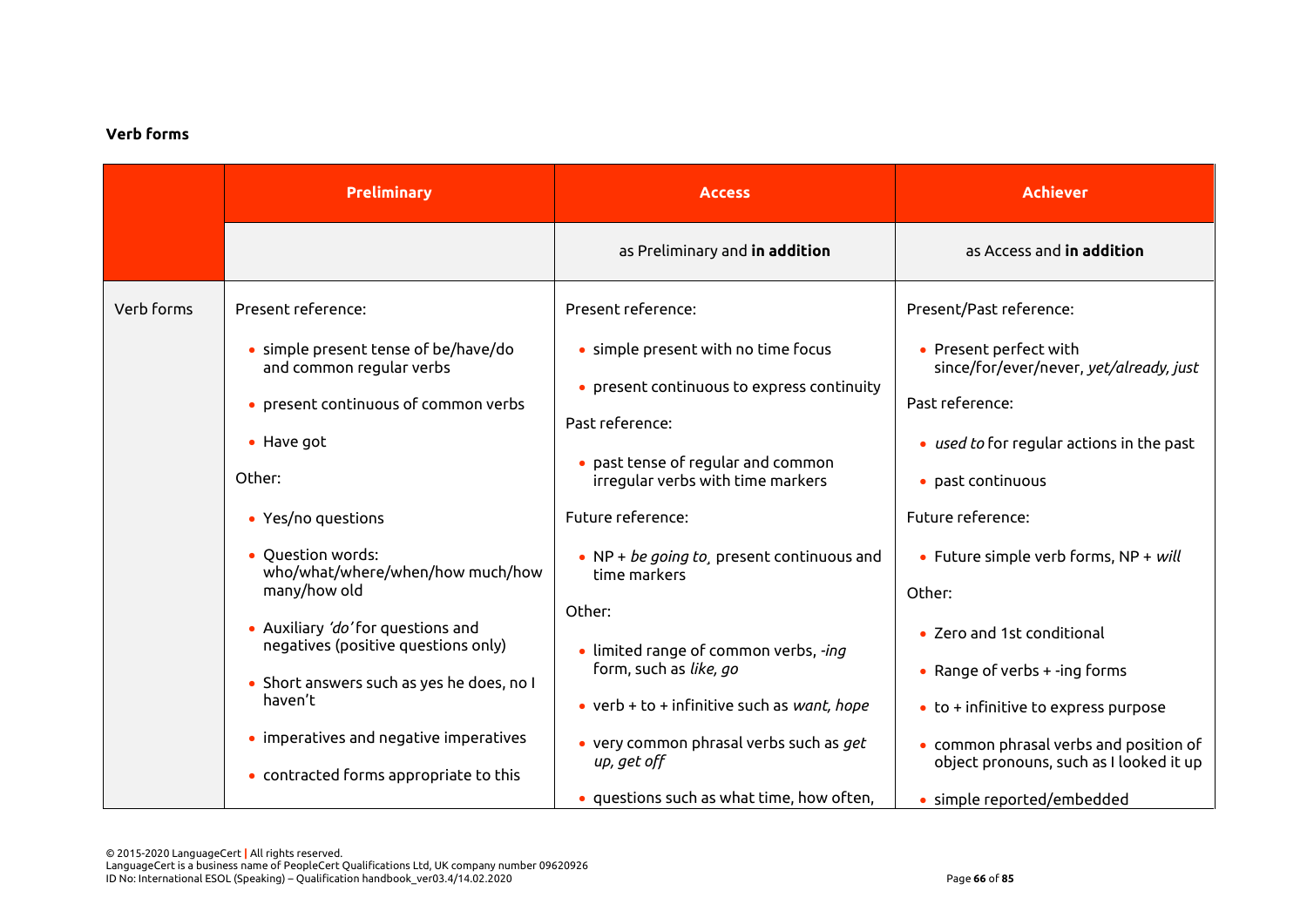| <b>Preliminary</b>                         | <b>Access</b>                                                                                                       | <b>Achiever</b>                                                                                                |
|--------------------------------------------|---------------------------------------------------------------------------------------------------------------------|----------------------------------------------------------------------------------------------------------------|
|                                            | as Preliminary and in addition                                                                                      | as Access and <b>in addition</b>                                                                               |
| level                                      | why, which                                                                                                          | statements and questions                                                                                       |
| • <i>let's</i> + infinitive for suggestion | • simple question tags using all the verb<br>forms at this level<br>• contracted forms appropriate to this<br>level | • question tags using all verbs<br>appropriate at the level<br>• contracted forms appropriate to this<br>level |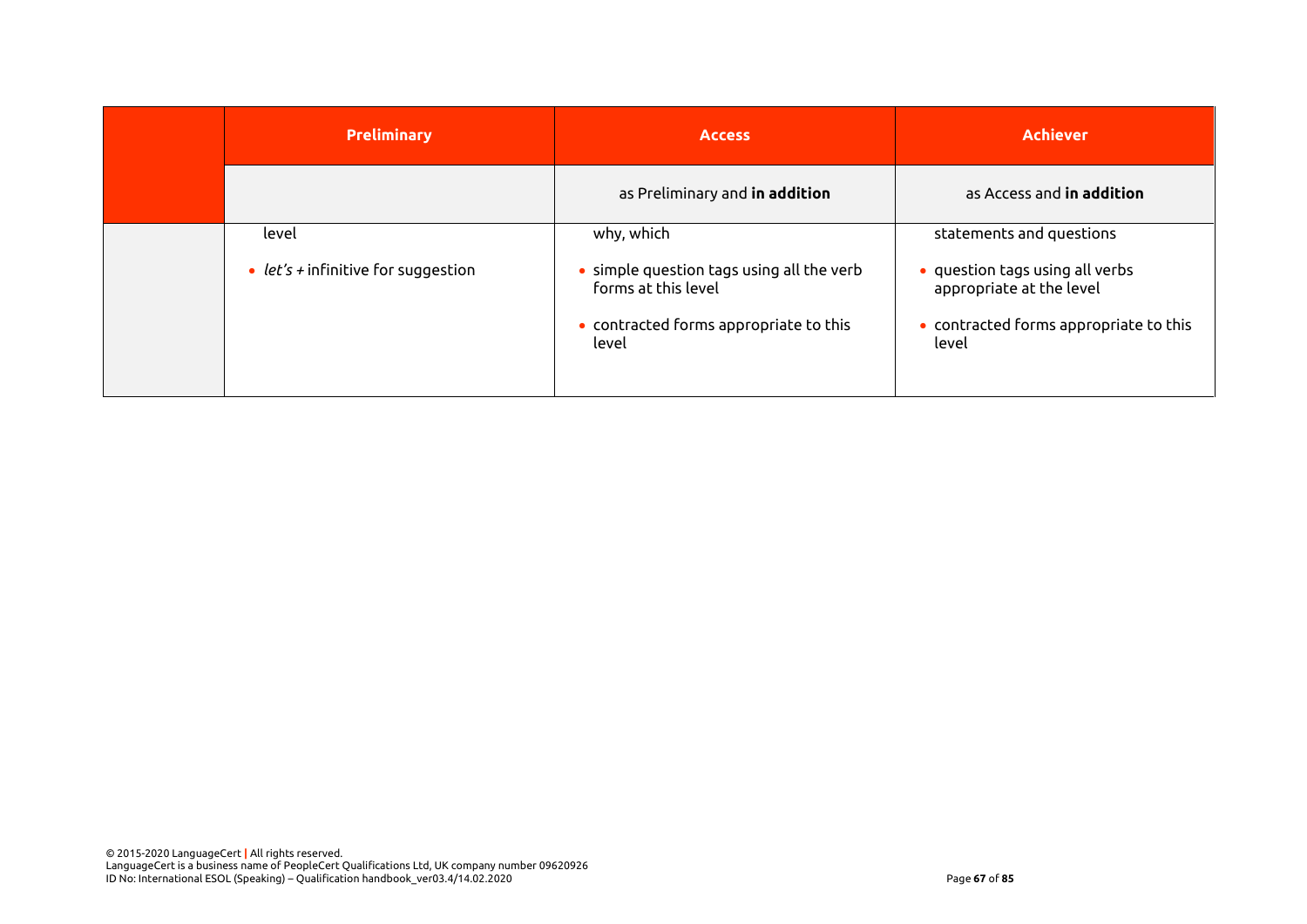# **Modals, nouns, pronouns, possessives, prepositions**

|              | <b>Preliminary</b>                                                                                           | <b>Access</b>                                                                                                                                                                                                                                                                          | <b>Achiever</b>                                                                                                                                                                                                                                                                                                                                                                    |
|--------------|--------------------------------------------------------------------------------------------------------------|----------------------------------------------------------------------------------------------------------------------------------------------------------------------------------------------------------------------------------------------------------------------------------------|------------------------------------------------------------------------------------------------------------------------------------------------------------------------------------------------------------------------------------------------------------------------------------------------------------------------------------------------------------------------------------|
|              |                                                                                                              | as Preliminary and in addition                                                                                                                                                                                                                                                         | as Access and in addition                                                                                                                                                                                                                                                                                                                                                          |
| Modals       | Present reference:<br>• can, can't (ability/inability, permission)<br>and would like (request)               | Modals and forms with similar meaning:<br>• <i>must</i> (obligation)<br>• <i>mustn't</i> (prohibition)<br>• have to, had got to (need)<br>• can, could (requests)<br>• couldn't (impossibility)<br>• <i>may</i> (permission)<br>• single modal adverbs: possibly,<br>probably, perhaps | Modals and forms with similar meaning:<br>• should (obligation, advice)<br>• might, may, will, probably (possibility<br>and probability in the future)<br>· would/should (advice)<br>• <i>need to</i> (obligation)<br>• <i>needn't</i> (lack of obligation)<br>• will definitely (certainty in the future)<br>• may I (asking for permission)<br>· I'd rather (stating preference) |
| <b>Nouns</b> | • regular and common irregular plural<br>forms<br>• very common uncountable nouns<br>• cardinal numbers 1-31 | • countable and uncountable nouns<br>• simple nouns phrases<br>• cardinal numbers up to 100, multiples<br>of 100                                                                                                                                                                       | • noun phrases with pre- and post-<br>modification such as fair-haired people<br>with sensitive skin<br>• all cardinal numbers                                                                                                                                                                                                                                                     |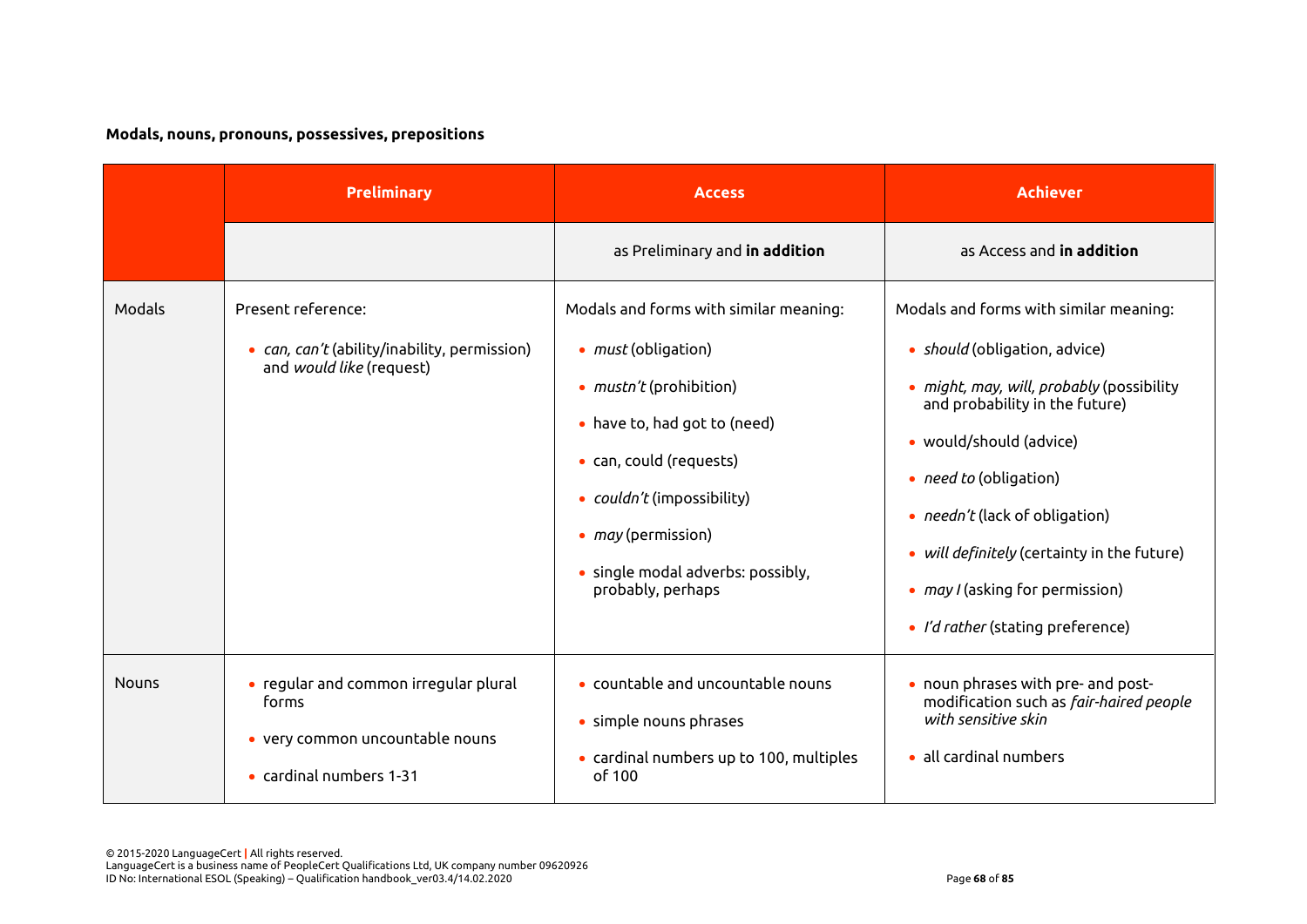|                                                 | <b>Preliminary</b>                                                                                                                                                                                         | <b>Access</b>                                                                                                                                                                                                                 | <b>Achiever</b>                                                                                                                                                                          |
|-------------------------------------------------|------------------------------------------------------------------------------------------------------------------------------------------------------------------------------------------------------------|-------------------------------------------------------------------------------------------------------------------------------------------------------------------------------------------------------------------------------|------------------------------------------------------------------------------------------------------------------------------------------------------------------------------------------|
|                                                 |                                                                                                                                                                                                            | as Preliminary and in addition                                                                                                                                                                                                | as Access and <b>in addition</b>                                                                                                                                                         |
| Pronouns                                        | • personal - subject                                                                                                                                                                                       | • object, reflexive                                                                                                                                                                                                           |                                                                                                                                                                                          |
| <b>Possessives</b>                              | • possessive adjectives such as my, your,<br>his, her, its, our, their<br>• use of 's, s'                                                                                                                  | • possessive pronouns such as mine,<br>yours, whose                                                                                                                                                                           | • As Access                                                                                                                                                                              |
| Prepositions<br>and<br>prepositional<br>phrases | • common prepositions such as at, in, on,<br>under, next to, between, near, to, from<br>• prepositional phrases of place, time<br>and movement, such as at home, on the<br>left, on Monday, at six o'clock | • prepositions of place, time and<br>movement, such as before, after,<br>towards, up, down, along, across, in<br>front of, behind, opposite<br>• prepositional phrases of place and<br>time, such as after dinner, before tea | • wide range of prepositions, such as<br>beyond, above, beneath, below<br>$\bullet$ prepositional phrases such as in her<br>twenties, of average height, in the top<br>right hand corner |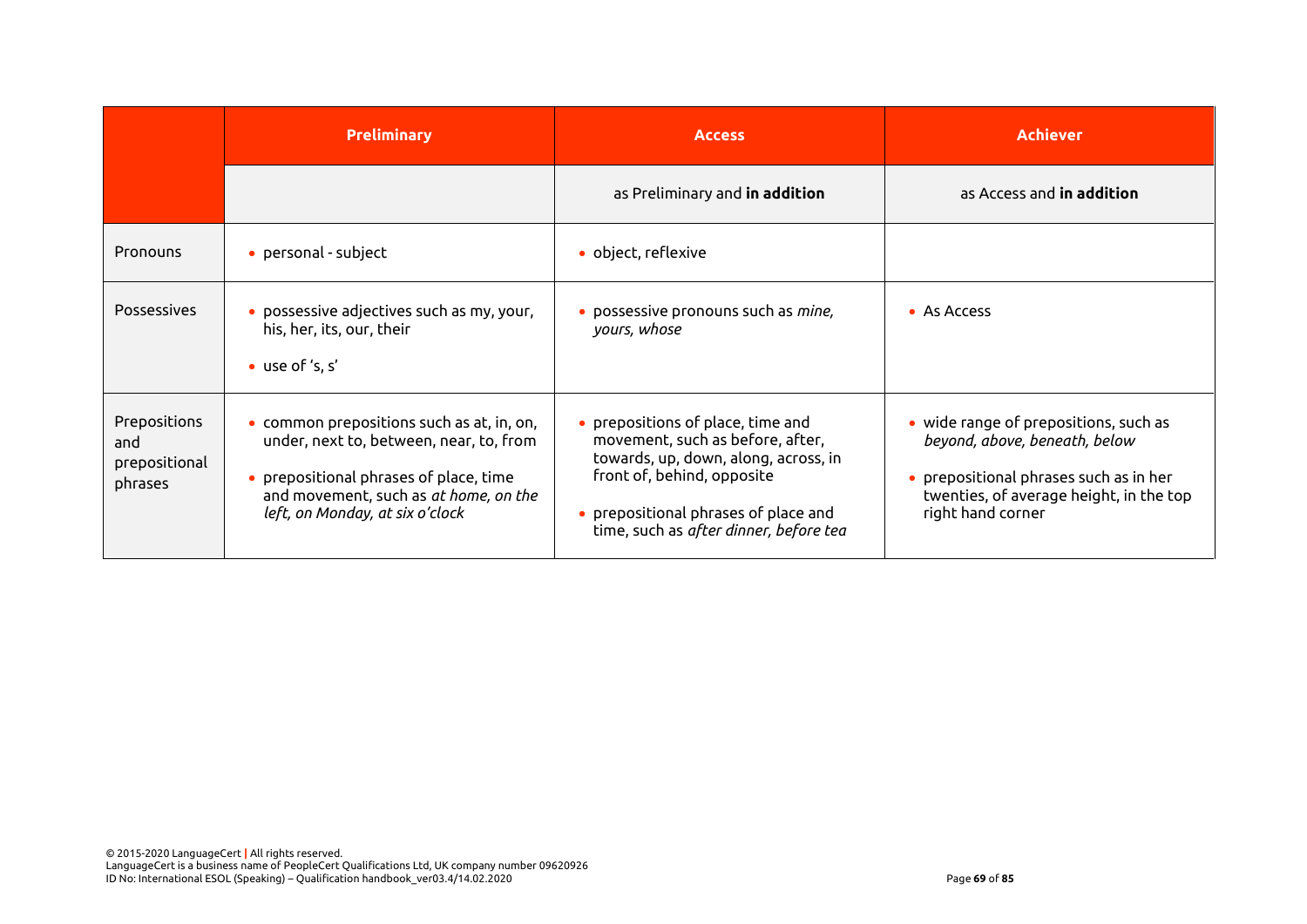# **Articles, determiners, adjectives, adverbs, intensifiers**

|             | <b>Preliminary</b>                                                                                                         | <b>Access</b>                                                                                                                                                      | <b>Achiever</b>                                                                                                                                                                               |
|-------------|----------------------------------------------------------------------------------------------------------------------------|--------------------------------------------------------------------------------------------------------------------------------------------------------------------|-----------------------------------------------------------------------------------------------------------------------------------------------------------------------------------------------|
|             |                                                                                                                            | as Preliminary and in addition                                                                                                                                     | as Access and in addition                                                                                                                                                                     |
| Articles    | • Definite, indefinite                                                                                                     | • definite article<br>• zero article with uncountable nouns<br>· definite article with superlatives                                                                | · definite article with post-<br>modification, such as the present you<br>gave me<br>• use of indefinite article in definitions,<br>such as an architect is a person who<br>designs buildings |
| Determiners | • any, some, a lot of                                                                                                      | • all, none, not (any), enough, (a) few,<br>(a) little, many, more, most, much, no                                                                                 | · a range of determiners, eg all the,<br>most, both                                                                                                                                           |
| Adjectives  | • common adjectives in front of a noun<br>· demonstrative adjectives this, that,<br>these, those<br>• ordinal numbers 1-31 | • order of adjectives<br>• comparative, superlative, regular and<br>common irregular forms<br>• use of than<br>• ordinal numbers up to 100 and<br>multiples of 100 | adjectives ending -ed and - ing such as<br>tired and tiring<br>· comparative structures, eg asas,<br>is the same as, not soas, looks<br>like/is like<br>all ordinal numbers                   |
| Adverbs     | • simple adverbs of place, manner and                                                                                      | • simple adverbs and adverbial phrases:<br>sequencing, time and place,                                                                                             | • more complex adverbial phrases of<br>time, place, frequency, manner, e.g. as                                                                                                                |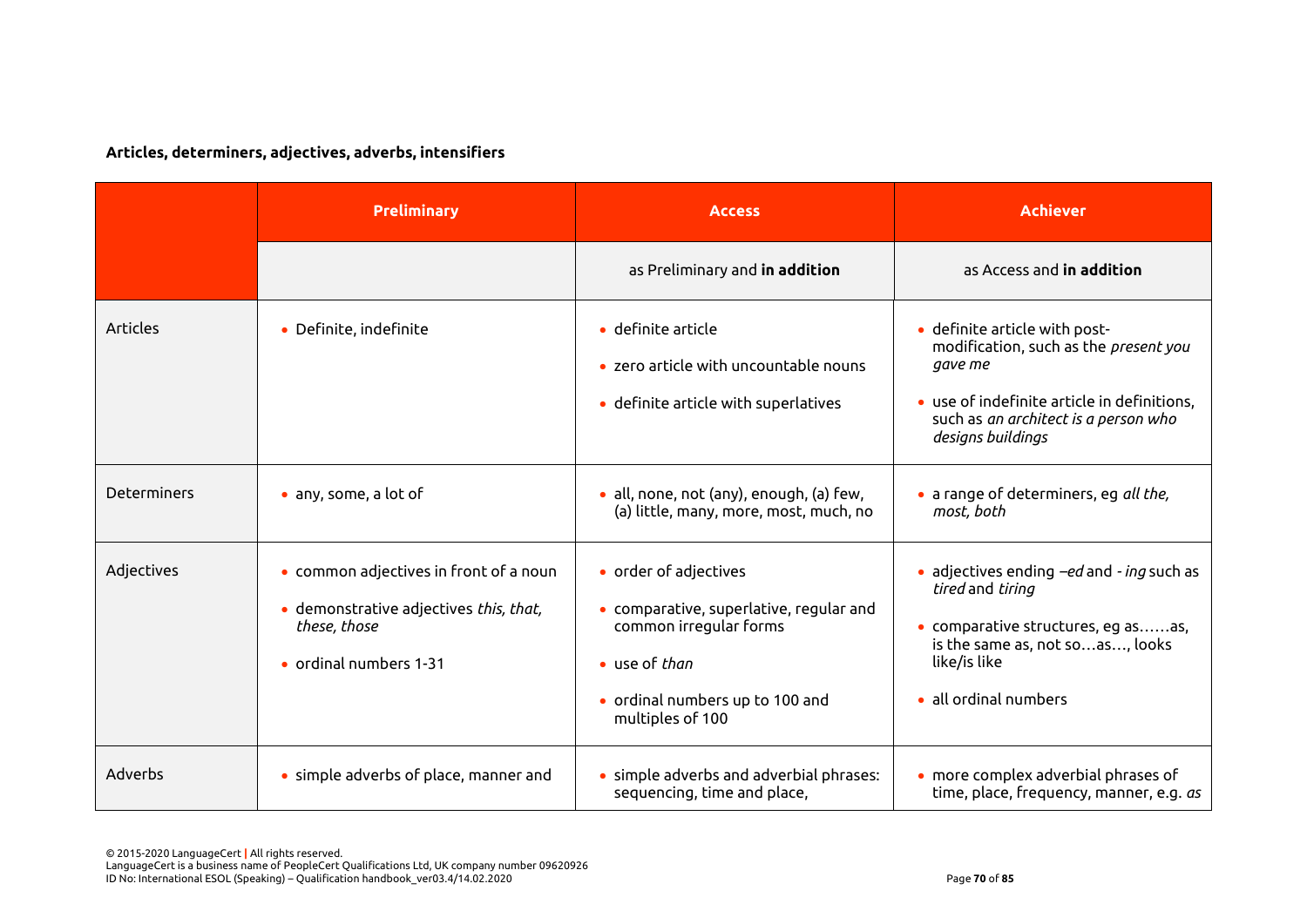|              | <b>Preliminary</b>              | <b>Access</b>                                                                     | <b>Achiever</b>                                  |
|--------------|---------------------------------|-----------------------------------------------------------------------------------|--------------------------------------------------|
|              |                                 | as Preliminary and in addition                                                    | as Access and in addition                        |
|              | time, such as here, slowly, now | frequency, manner<br>• position of adverbs and word order of<br>adverbial phrases | soon as possible                                 |
| Intensifiers | • very, really                  | $\bullet$ quite, so, a bit                                                        | · a range of intensifiers such as too,<br>enough |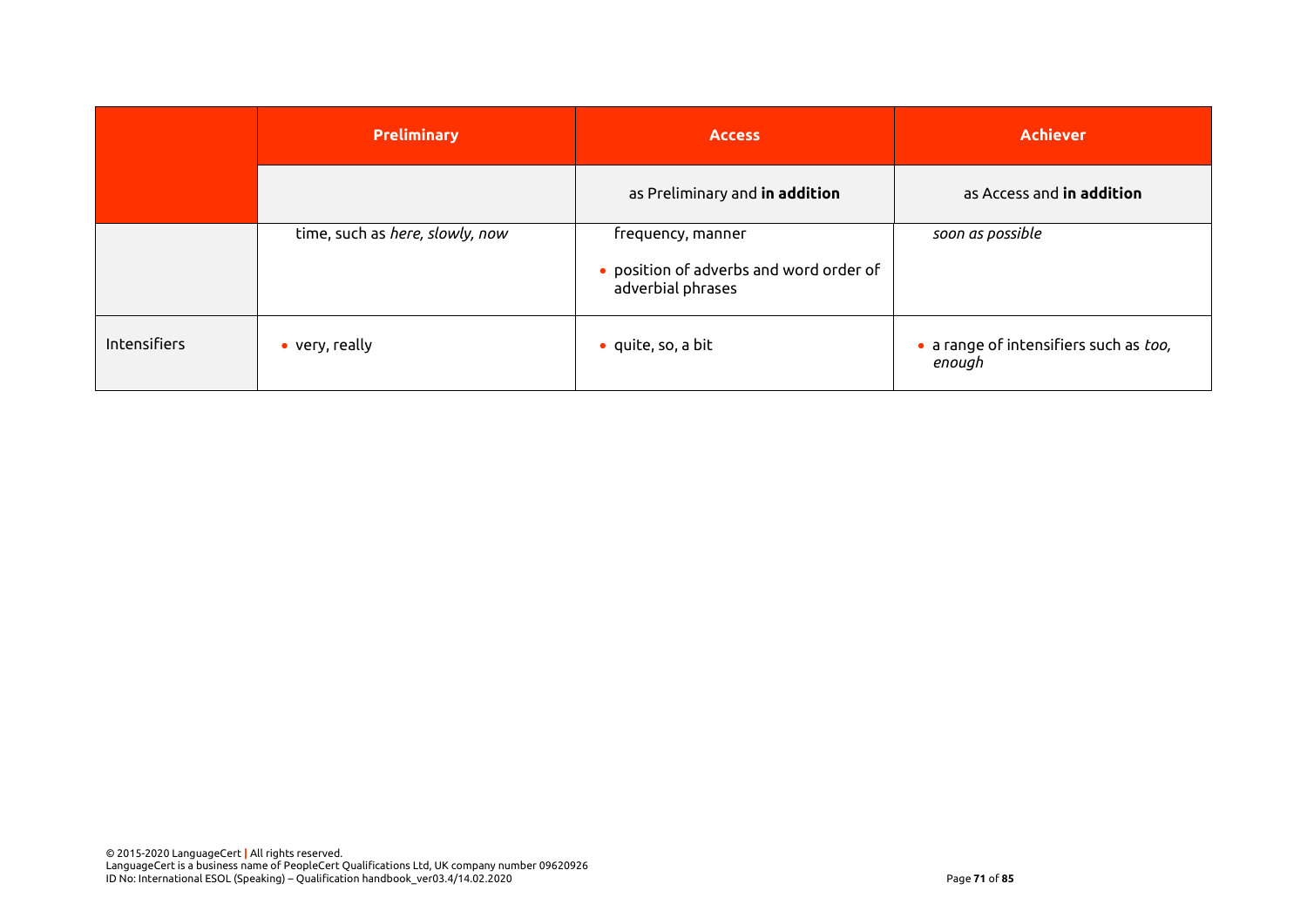## **Punctuation and spelling**

|                  | <b>Preliminary</b>                                                | <b>Access</b>                                                                                                                                                    | <b>Achiever</b>                                                                                                                                                                                                                                                                                      |
|------------------|-------------------------------------------------------------------|------------------------------------------------------------------------------------------------------------------------------------------------------------------|------------------------------------------------------------------------------------------------------------------------------------------------------------------------------------------------------------------------------------------------------------------------------------------------------|
|                  |                                                                   | as Preliminary and in addition                                                                                                                                   | as Access and in addition                                                                                                                                                                                                                                                                            |
| Punctuation      | • use of capital letters and full stops                           | • use of question marks, exclamation marks,<br>use of comma in lists                                                                                             | • use of punctuation in formal<br>and informal texts, such as<br>dashes, brackets, bullet points,<br>speech marks                                                                                                                                                                                    |
| Spelling         | • the correct spelling of personal<br>keywords and familiar words | • the correct spelling of most personal<br>details and familiar common words                                                                                     | • the correct spelling of common<br>words and key words relating<br>to own work, leisure and study<br>interests                                                                                                                                                                                      |
| <b>Discourse</b> | • sentence connectives: then, next                                | · adverbs to indicate sequence (first, finally)<br>• use of substitution (I think so, I hope so)<br>• markers to structure spoken discourse<br>(Right, well, OK) | $\bullet$ markers to indicate addition<br>(also), sequence (in the first<br>place), contrast (on the other<br>hand)<br>• markers to structure spoken<br>discourse, (anyway, by the way)<br>• use of ellipsis in informal<br>situations (got to go)<br>• use of vague language (I think,<br>you know) |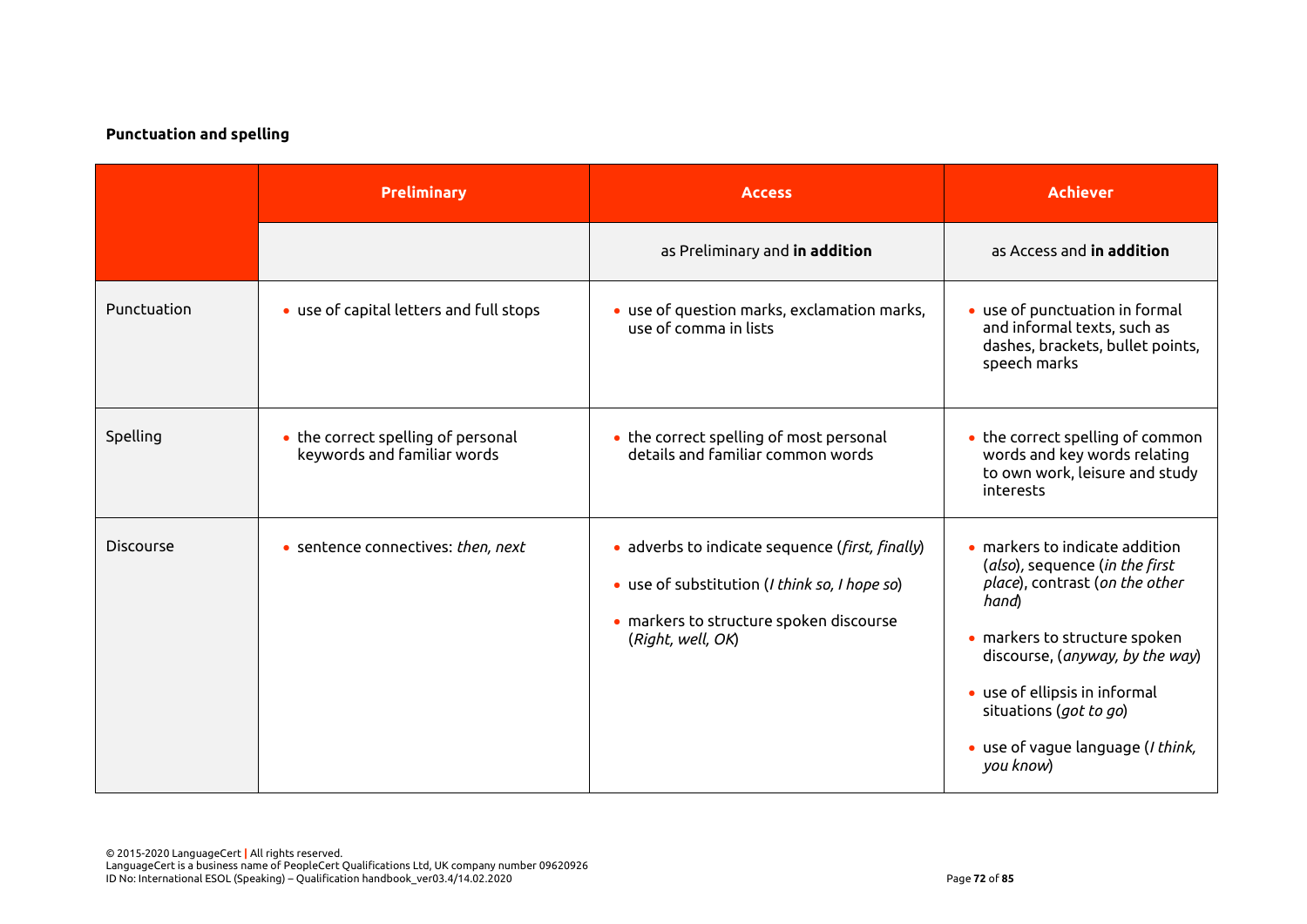## **Grammar – Communicator (B2), Expert (C1), Mastery (C2) levels**

Candidates may be exposed to the grammar required for the level above, but will not be tested on it.

|                                                                                | <b>Communicator</b>                                                                                                                                                                                                                                                                                                                                                                                                           | <b>Expert</b>                                                                                                                                                                                                                                                                                                                        | <b>Mastery</b>               |
|--------------------------------------------------------------------------------|-------------------------------------------------------------------------------------------------------------------------------------------------------------------------------------------------------------------------------------------------------------------------------------------------------------------------------------------------------------------------------------------------------------------------------|--------------------------------------------------------------------------------------------------------------------------------------------------------------------------------------------------------------------------------------------------------------------------------------------------------------------------------------|------------------------------|
|                                                                                | as Achiever and <b>in addition</b>                                                                                                                                                                                                                                                                                                                                                                                            | as Communicator and <b>in addition</b>                                                                                                                                                                                                                                                                                               | as Expert and in addition    |
| Simple,<br>compound and<br>complex<br>sentences with<br>subordinate<br>clauses | $\bullet$ word order in sentences with more<br>than one subordinate clause<br>$\bullet$ there had been<br>• use of common conjunctions<br>expressing contrast, purpose,<br>consequence, condition, concession<br>• non-defining relative clauses<br>• defining relative clauses with where,<br>whose, when<br>· defining relative clauses without<br>relative pronouns<br>• participle clauses describing action<br>with -ing | • word order in complex sentences,<br>including order selected for emphasis<br>• there could be/would be/should be<br>• could have/would have/should have<br>• wider range of conjunctions including on<br>condition that, provided that<br>• comparative clauses<br>• more complex participle clauses<br>describing action with -ed | • full range of conjunctions |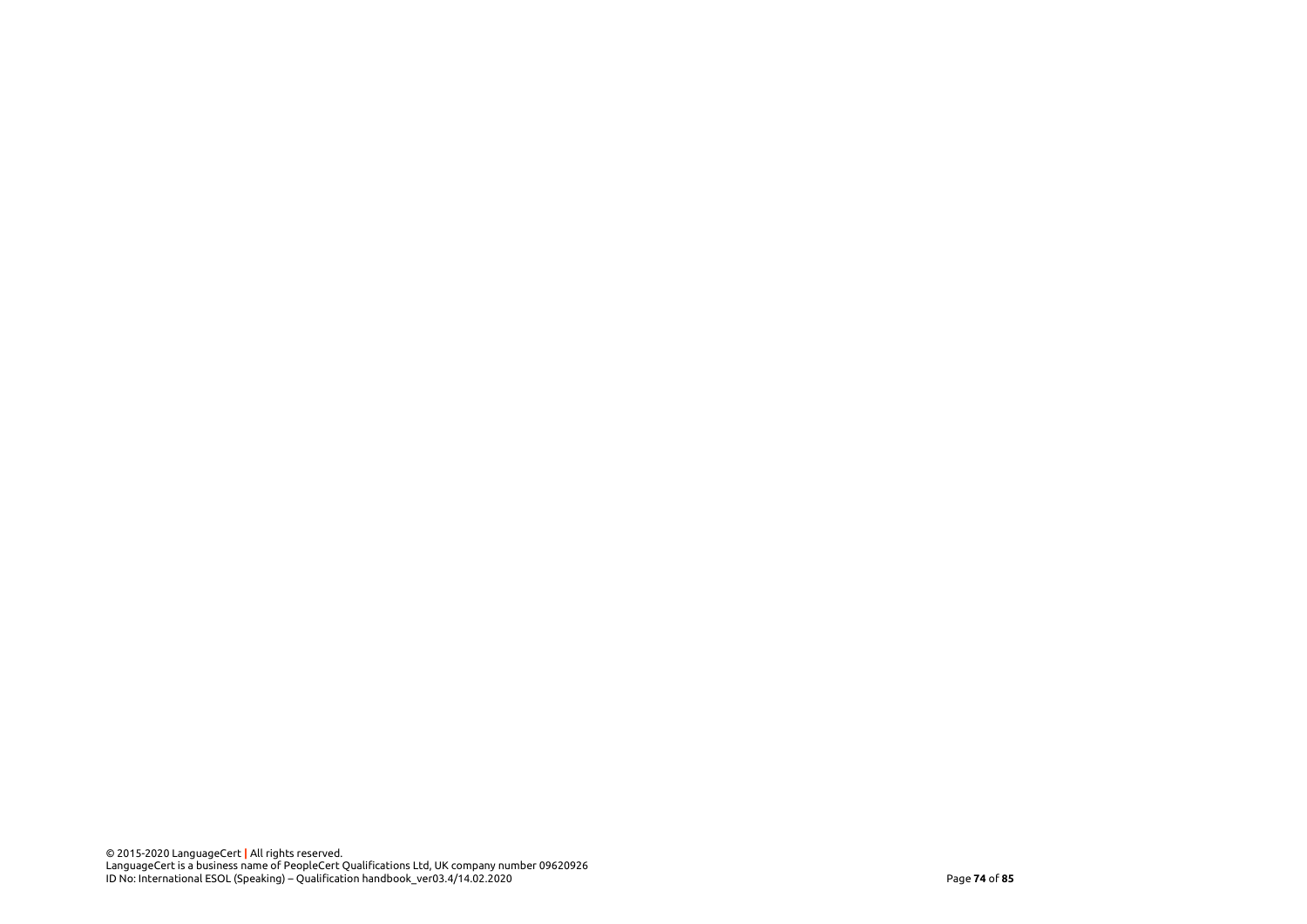## **Verb forms**

|            | <b>Communicator</b>                                                                                                                                                                                                                                                                                                                                                                                                                                                                                                                       | <b>Expert</b>                                                                                                                                                                                                                                                                                                                                                                             | <b>Mastery</b> |
|------------|-------------------------------------------------------------------------------------------------------------------------------------------------------------------------------------------------------------------------------------------------------------------------------------------------------------------------------------------------------------------------------------------------------------------------------------------------------------------------------------------------------------------------------------------|-------------------------------------------------------------------------------------------------------------------------------------------------------------------------------------------------------------------------------------------------------------------------------------------------------------------------------------------------------------------------------------------|----------------|
|            | as Achiever and in addition                                                                                                                                                                                                                                                                                                                                                                                                                                                                                                               | as Communicator and in addition                                                                                                                                                                                                                                                                                                                                                           | as Expert      |
| Verb forms | Present/Past reference:<br>• present perfect continuous<br>Past reference:<br>• past perfect<br>Other:<br>• simple passive<br>$\bullet$ use of 2 <sup>nd</sup> and 3 <sup>rd</sup> conditional<br>• verbs $+$ (object) $\overline{\phantom{a}}$ gerund or infinitive such<br>as would like someone to do something, +<br>suggest doing something<br>• causative use of have and get<br>• reported speech with a range of tenses<br>• wider range of phrasal verbs such as give<br>up, put up with<br>• reported requests and instructions | · all verb forms active and passive<br>Other:<br>• would expressing habit in the past<br>· mixed conditionals<br>• reported speech with full range of<br>tenses and introductory verbs<br>• extended phrasal verbs such as $get$<br>round to, carry on with<br>• question tags using all tenses<br>$\bullet$ imperative + question tag<br>• contracted forms appropriate to this<br>level |                |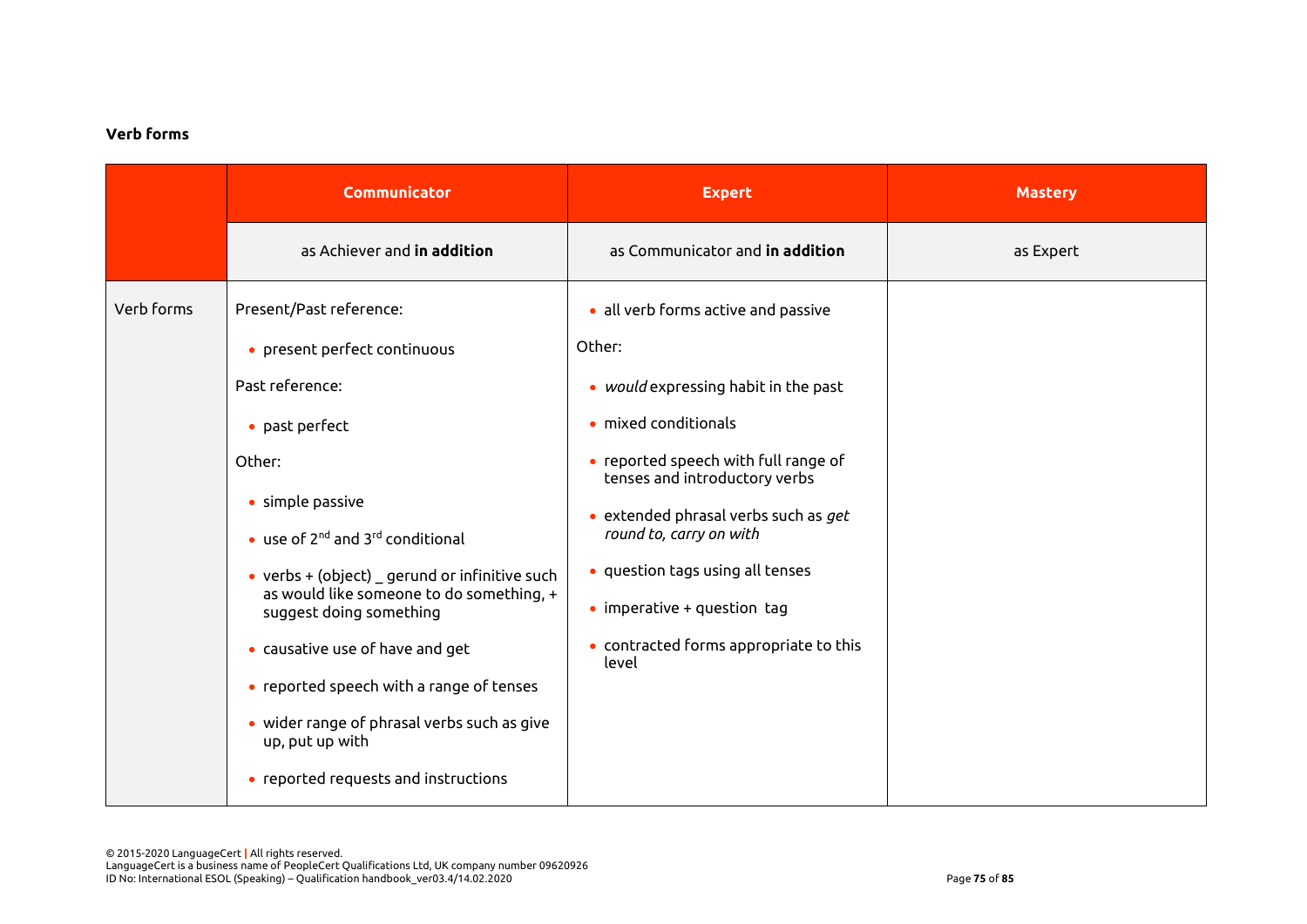| <b>Communicator</b>                                       | <b>Expert</b>                   | <b>Mastery</b> |
|-----------------------------------------------------------|---------------------------------|----------------|
| as Achiever and in addition                               | as Communicator and in addition | as Expert      |
| • question tags using tenses appropriate to<br>this level |                                 |                |

## **Modals, nouns, prepositions**

|              | <b>Communicator</b>                                                                                                                     | <b>Expert</b>                                                                                                                   | <b>Mastery</b> |
|--------------|-----------------------------------------------------------------------------------------------------------------------------------------|---------------------------------------------------------------------------------------------------------------------------------|----------------|
|              | as Achiever and <b>in addition</b>                                                                                                      | as Communicator and in addition                                                                                                 | as Expert      |
| Modals       | • <i>ought to</i> (obligation)<br>• negative of need and have to to express<br>absence of obligation<br>• <i>must/can't</i> (deduction) | should have/might have/may<br>have/could have/must have and<br>negative forms of these<br>can't have, needn't have<br>$\bullet$ |                |
| <b>Nouns</b> | • wider range of noun phrases with pre-<br>and post-modification<br>• word order of determiners, e.g. all my                            | extended range of complex noun<br>phrases                                                                                       |                |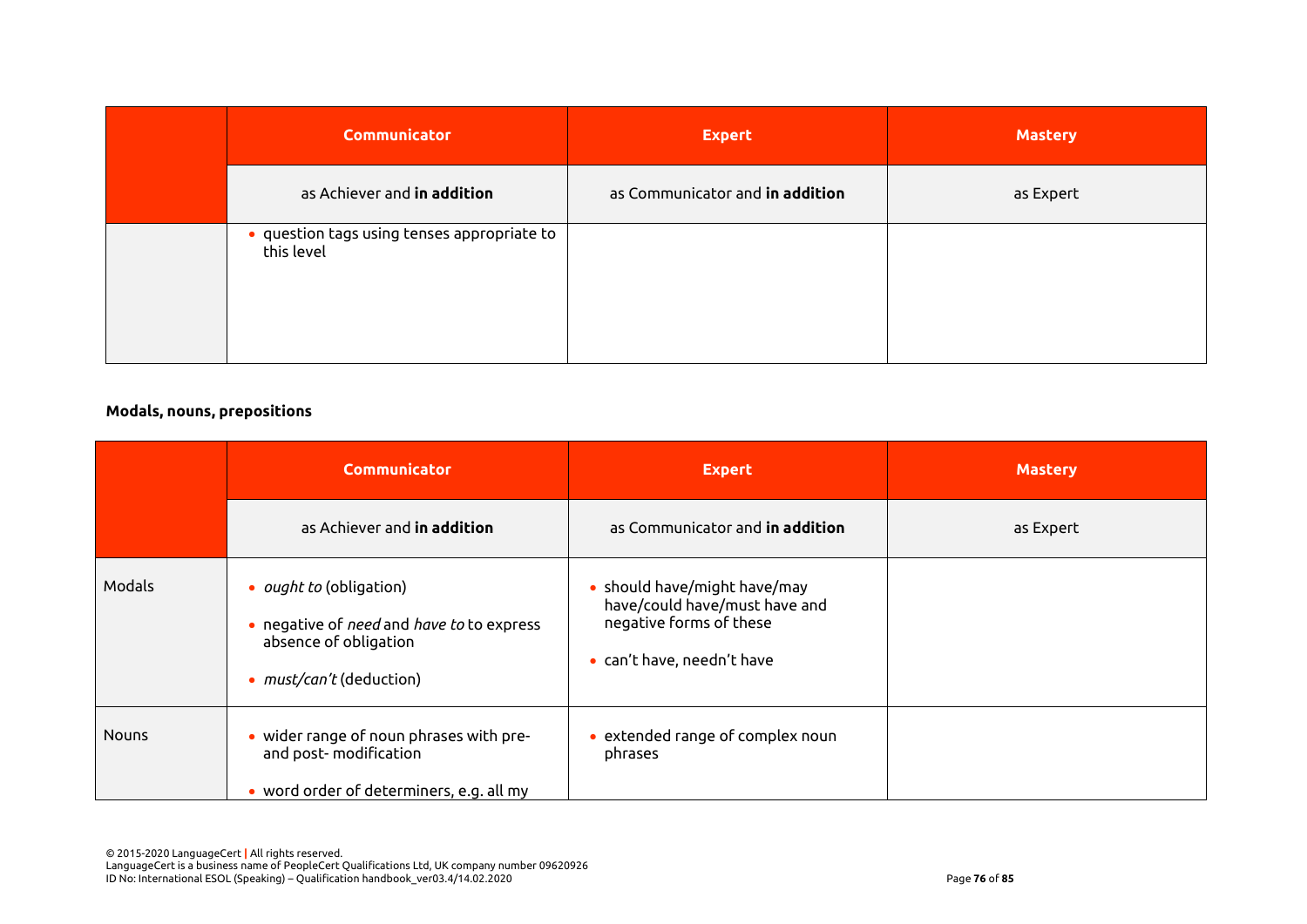|                                                 | <b>books</b>                                                                                                                                                                                                                |                                                                      |  |
|-------------------------------------------------|-----------------------------------------------------------------------------------------------------------------------------------------------------------------------------------------------------------------------------|----------------------------------------------------------------------|--|
| Prepositions<br>and<br>prepositional<br>phrases | • wider range of prepositions including<br>despite, in spite of<br>$\bullet$ collocations of verbs/nouns +<br>prepositions such as point at, have an<br>interest in<br>• preposition $+$ -ing form such as after<br>leaving | • preposition $+$ having $+$ past participle<br>such as having eaten |  |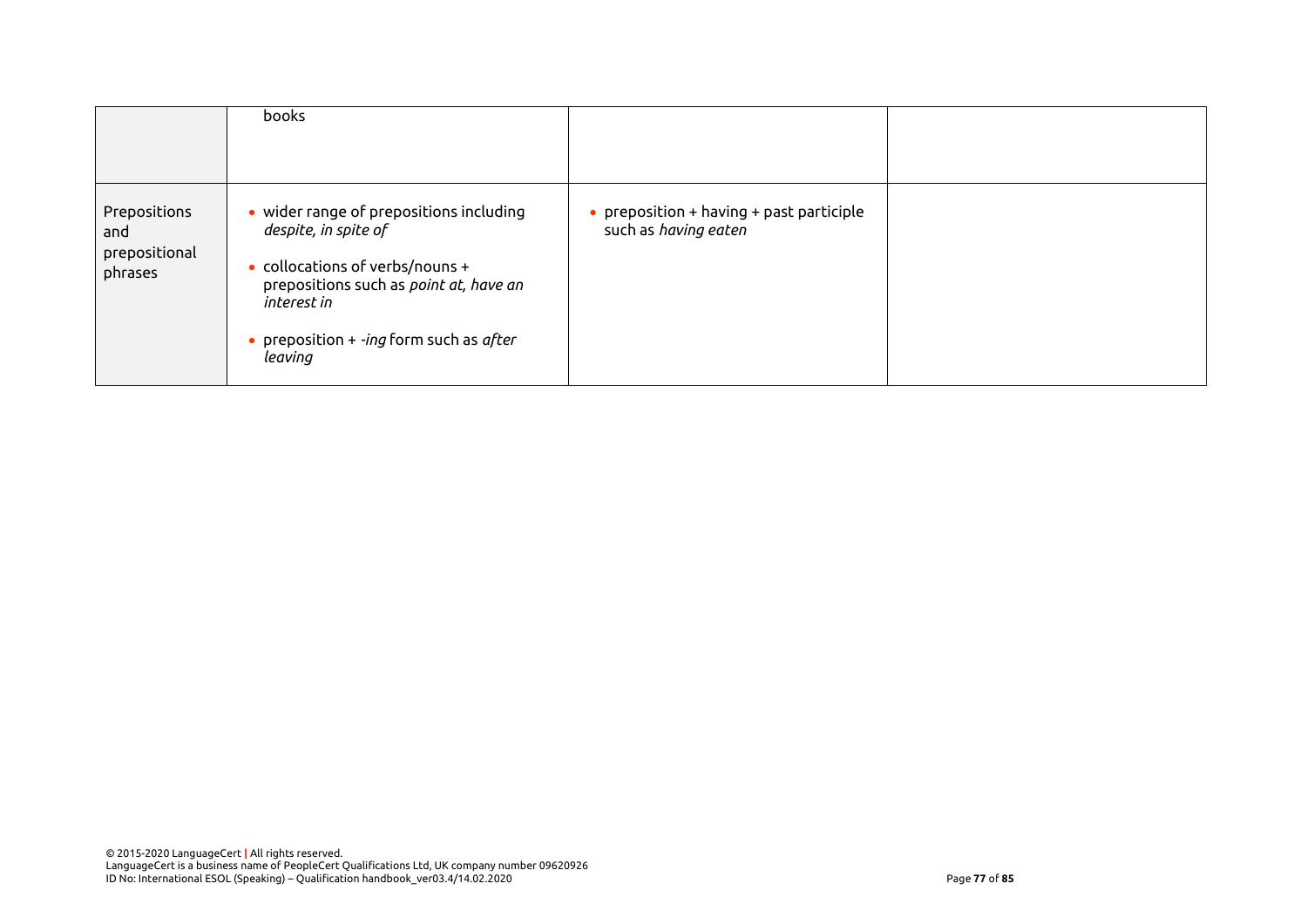# **Articles, determiners, adjectives, adverbs, intensifiers**

|                     | <b>Communicator</b>                                                                                              | <b>Expert</b>                                                                                                         | <b>Mastery</b> |
|---------------------|------------------------------------------------------------------------------------------------------------------|-----------------------------------------------------------------------------------------------------------------------|----------------|
|                     | as Achiever and in addition                                                                                      | as Communicator and in addition                                                                                       | as Expert      |
| <b>Articles</b>     | · definite, indefinite and zero article<br>with both countable and<br>uncountable nouns in a range of uses       | • as Communicator                                                                                                     |                |
| Adjectives          | • comparisons with fewer and less<br>$\bullet$ collocation of adjective + preposition<br>such as responsible for | · as Communicator                                                                                                     |                |
| Adverbs             | adverbial phrases of degree, extent,<br>$\bullet$<br>probability<br>• comparative and superlative of<br>adverbs  | • as Communicator                                                                                                     |                |
| <b>Intensifiers</b> | • wide range such as extremely, much,<br>too                                                                     | • collocation of intensifiers with<br>absolute and relative adjectives<br>such as absolutely gorgeous, very<br>pretty |                |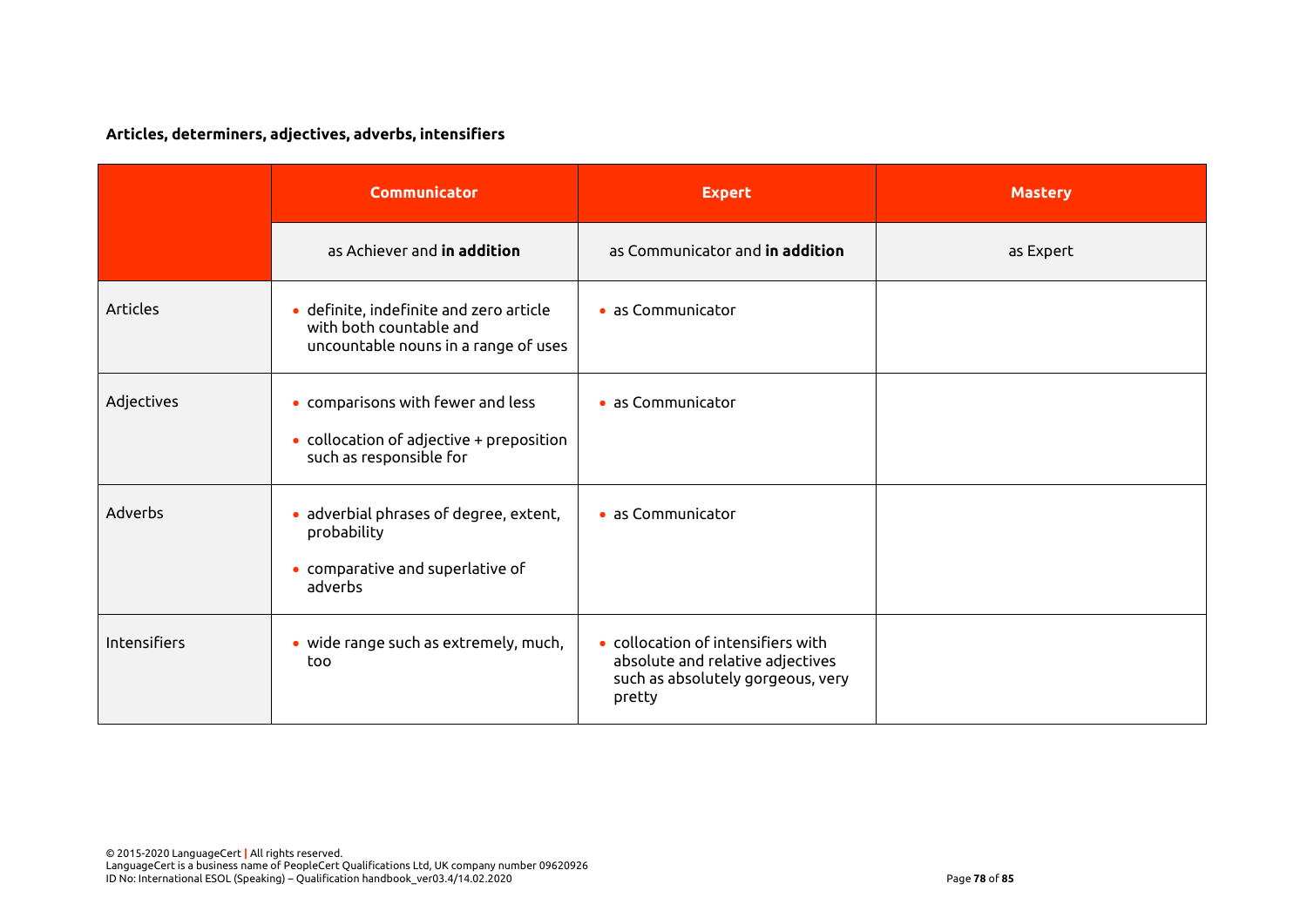## **Punctuation and spelling**

|                  | <b>Communicator</b>                                                                                                                                                                                                                                                         | <b>Expert</b>                                                                                                                                                                                                  | <b>Mastery</b>                                                                                                                 |
|------------------|-----------------------------------------------------------------------------------------------------------------------------------------------------------------------------------------------------------------------------------------------------------------------------|----------------------------------------------------------------------------------------------------------------------------------------------------------------------------------------------------------------|--------------------------------------------------------------------------------------------------------------------------------|
|                  | as Achiever and in addition                                                                                                                                                                                                                                                 | as Communicator and in addition                                                                                                                                                                                | as Expert and in addition                                                                                                      |
| Punctuation      | • multiple uses of commas<br>• use of apostrophes for possession and<br>omission<br>• use of other punctuation to enhance<br>meaning                                                                                                                                        | • accurate use of all punctuation                                                                                                                                                                              |                                                                                                                                |
| Spelling         | • the correct spelling of words used in<br>work, studies and daily life                                                                                                                                                                                                     | • the correct spelling of words used in<br>work, studies and daily life including<br>familiar technical words                                                                                                  | • the correct spelling of words used in<br>more specialized contexts (such as<br>business, academia, international<br>affairs) |
| <b>Discourse</b> | • a range of discourse markers expressing<br>addition, cause and effect, contrast<br>(however), sequence and time (at a later<br>date)<br>· markers to structure spoken discourse<br>(as I was saying)<br>• use of ellipsis in informal speech and<br>writing (sounds good) | • a range of logical markers (in this<br>respect, accordingly)<br>• sequence markers (subsequently)<br>• a wider range of discourse markers<br>to structure formal and informal<br>speech (can we now turn to) | • a full range of discourse markers<br>adapted to context and register                                                         |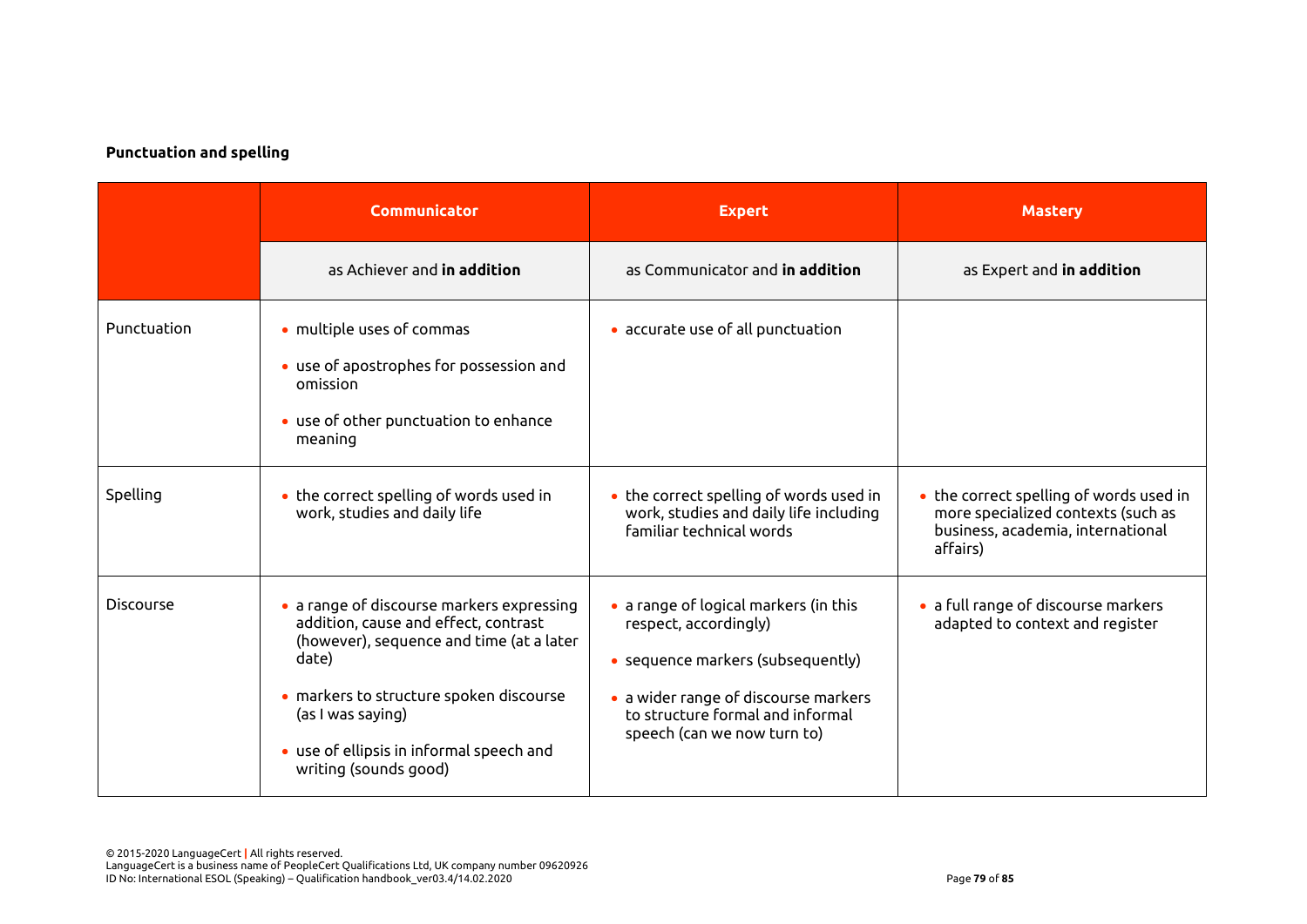# **3. Overview of assessment for International ESOL (Speaking)**

**Assessment of the International ESOL (Speaking) examination**All Marking Examiners are approved by LanguageCert and undergo rigorous and frequent training and moderation, to ensure that grades are awarded strictly in accordance with CEFR levels and LanguageCert examination requirements.

Spoken ESOL examinations are assessed against the following four criteria:

- Task Fulfilment and Coherence: the ability to manage the tasks adequately for the level and link the utterances into coherent speech
- Accuracy and Range of Grammar: the ability to vary and demonstrate control of grammatical structures as appropriate to the task
- Accuracy and Range of Vocabulary: the ability to vary and demonstrate control of lexis and register as appropriate to the task
- Pronunciation, Intonation and Fluency: The ability to produce the sounds of English in order to be understood with appropriate stress and intonation and maintain the flow of speech

Each of the four parts of the test is given equal importance.

Candidates are awarded a mark from 0 to 3 for each of the four criteria, so that the maximum raw marks they can get across the four parts of the test is 12. The marks are then converted to a scaled scored from zero (0) to 50.

## **Overall Grades**

The grades awarded will be either High Pass, Pass or Fail, as per the thresholds below.

Please note that for VISA applicants SELT scoring arrangements apply, as per the right column in the table below.

|                         | <b>ESOL Pass</b> | <b>ESOL High Pass</b> | <b>SELT</b> |
|-------------------------|------------------|-----------------------|-------------|
| <b>Speaking A1 - A2</b> | 25/50            | 35/50                 | N.A.        |
| Speaking B1 - C2        | 25/50            | 35/50                 | 33/50       |

For the LanguageCert ESOL speaking tests, the assessment of the candidate is not carried out by the Interlocutor. The test is recorded, and the LanguageCert Marking Examiners listen to the recording and mark the candidate based on a set of criteria and descriptors of performance for each level.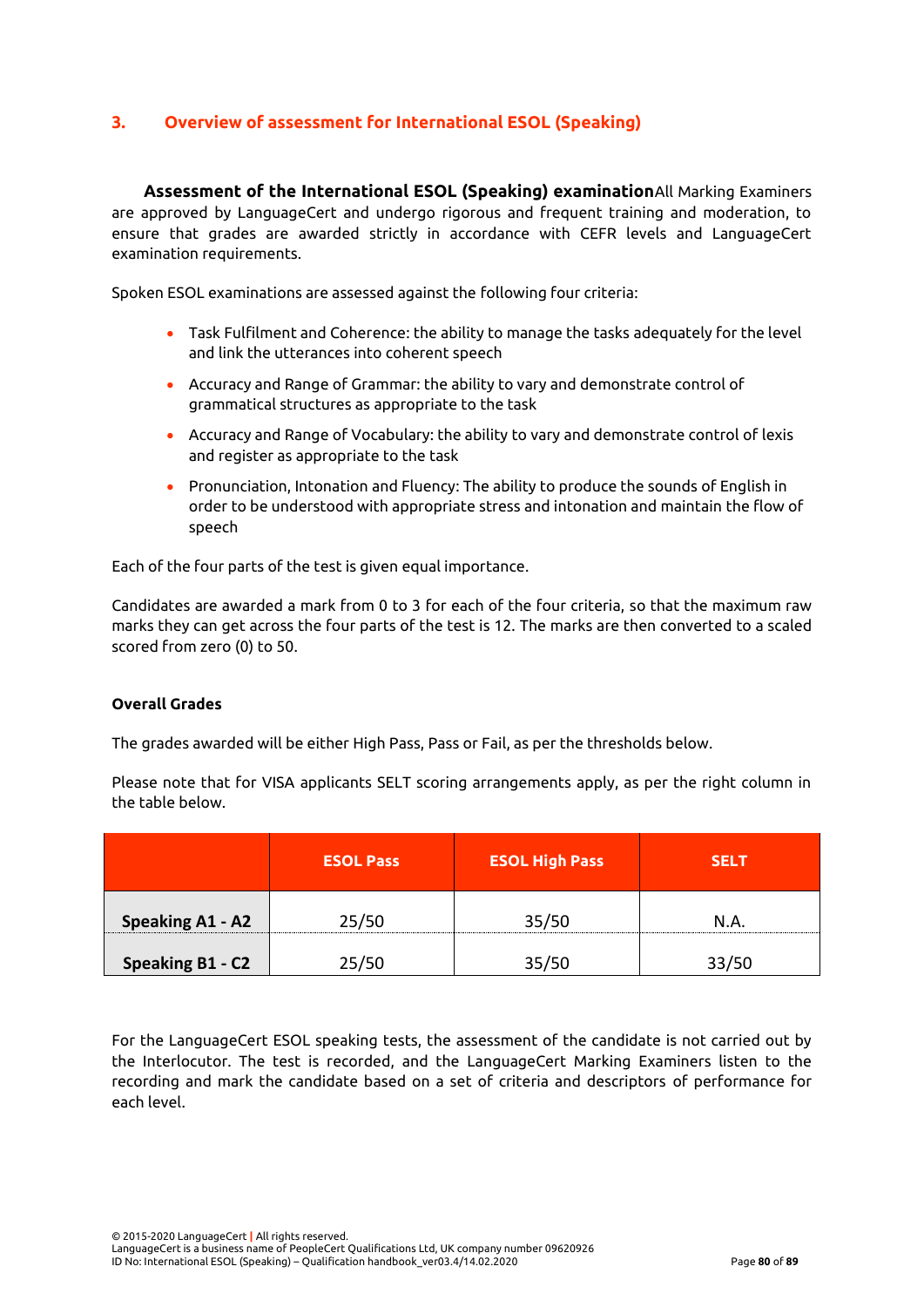# **3.2. International ESOL (Speaking): CEFR Descriptors**

## **PRELIMINARY – A1 – CEFR Descriptors**

| <b>Overall oral</b><br>production | Can produce simple mainly isolated phrases about people and places.                                                                                                                             |
|-----------------------------------|-------------------------------------------------------------------------------------------------------------------------------------------------------------------------------------------------|
| Accuracy                          | Shows only limited control of a few simple grammatical structures and<br>sentence patterns in a memorised repertoire.                                                                           |
| Range                             | Has a very basic repertoire of words and simple phrases related to personal<br>details and particular concrete situations.                                                                      |
| Phonology                         | Pronunciation of a very limited repertoire of learnt words and phrases can be<br>understood with some effort by native speakers used to dealing with<br>speakers of his/her language group.     |
| Fluency                           | Can manage very short, isolated, mainly pre-packaged utterances, with much<br>pausing to search for expressions, to articulate less familiar words and to<br>repair communication.              |
| Interaction                       | Can ask and answer questions about personal details. Can interact in a simple<br>way but communication is totally dependent on repetition at a slower rate of<br>speech, rephrasing and repair. |
| Coherence                         | Can link words or groups of words with very basic linear connectors like 'and'<br>or 'then'.                                                                                                    |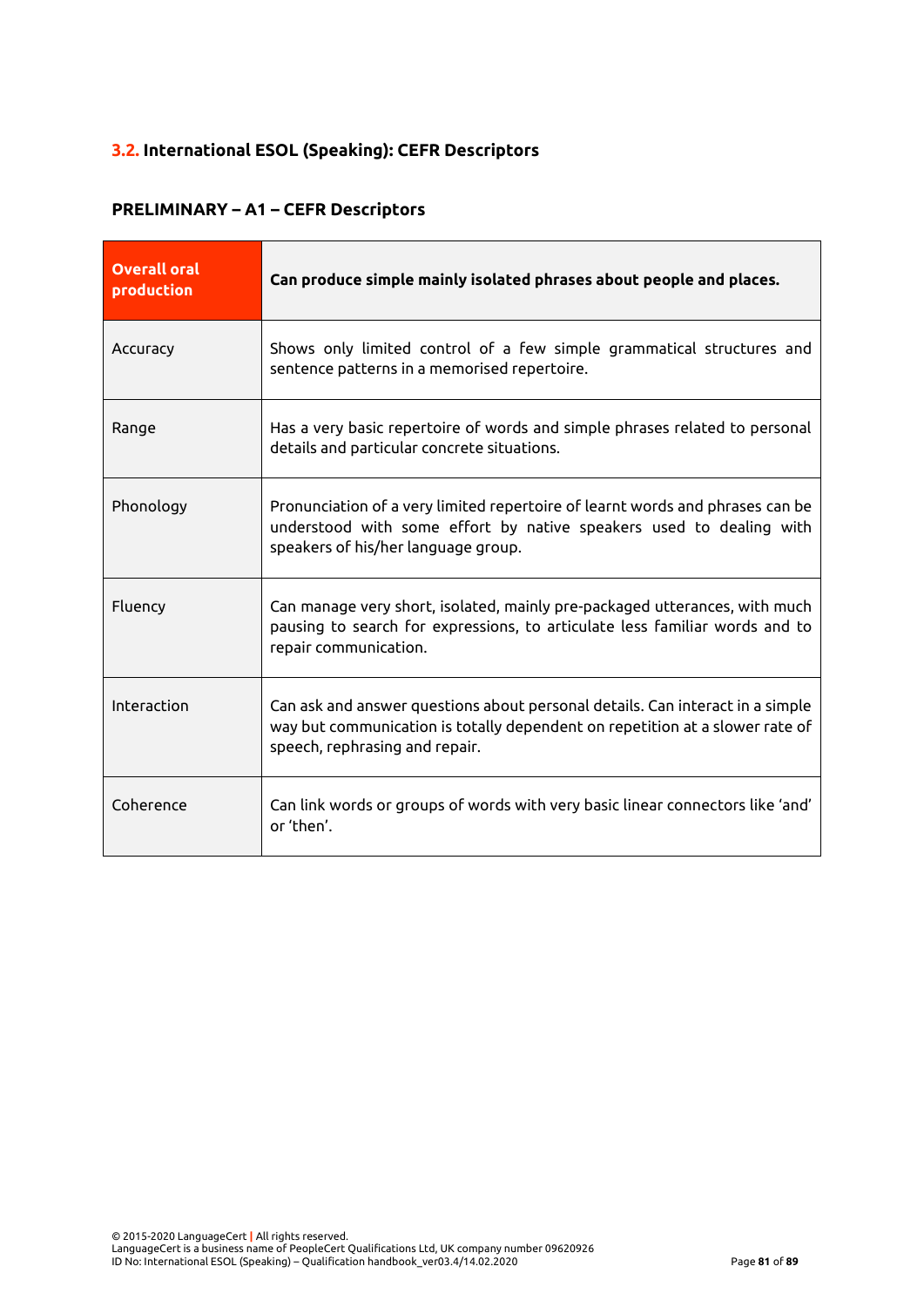# **ACCESS – A2 – CEFR Descriptors**

| <b>Overall oral</b><br>production | Can give a simple description or presentation of people, living or working<br>conditions, daily routines, likes/dislikes, etc. as a short series of simple<br>phrases and sentences linked into a list. |
|-----------------------------------|---------------------------------------------------------------------------------------------------------------------------------------------------------------------------------------------------------|
| Accuracy                          | Uses some simple structures correctly, but still systematically makes basic<br>mistakes.                                                                                                                |
| Range                             | Uses basic sentence patterns with memorised phrases, groups of a few<br>words and formulae in order to communicate limited information in simple<br>everyday situations.                                |
| Phonology                         | Pronunciation is generally clear enough to be understood despite a<br>noticeable foreign accent, but conversational partners will need to ask for<br>repetition from time to time.                      |
| Fluency                           | Can make him/herself understood in very short utterances, even though<br>pauses, false starts and reformulation are very evident.                                                                       |
| Interaction                       | Can answer questions and respond to simple statements. Can indicate when<br>he/she is following but is rarely able to understand enough to keep<br>conversation going of his/her own accord.            |
| Coherence                         | Can link groups of words with simple connectors like 'and', 'but' and<br>'because'.                                                                                                                     |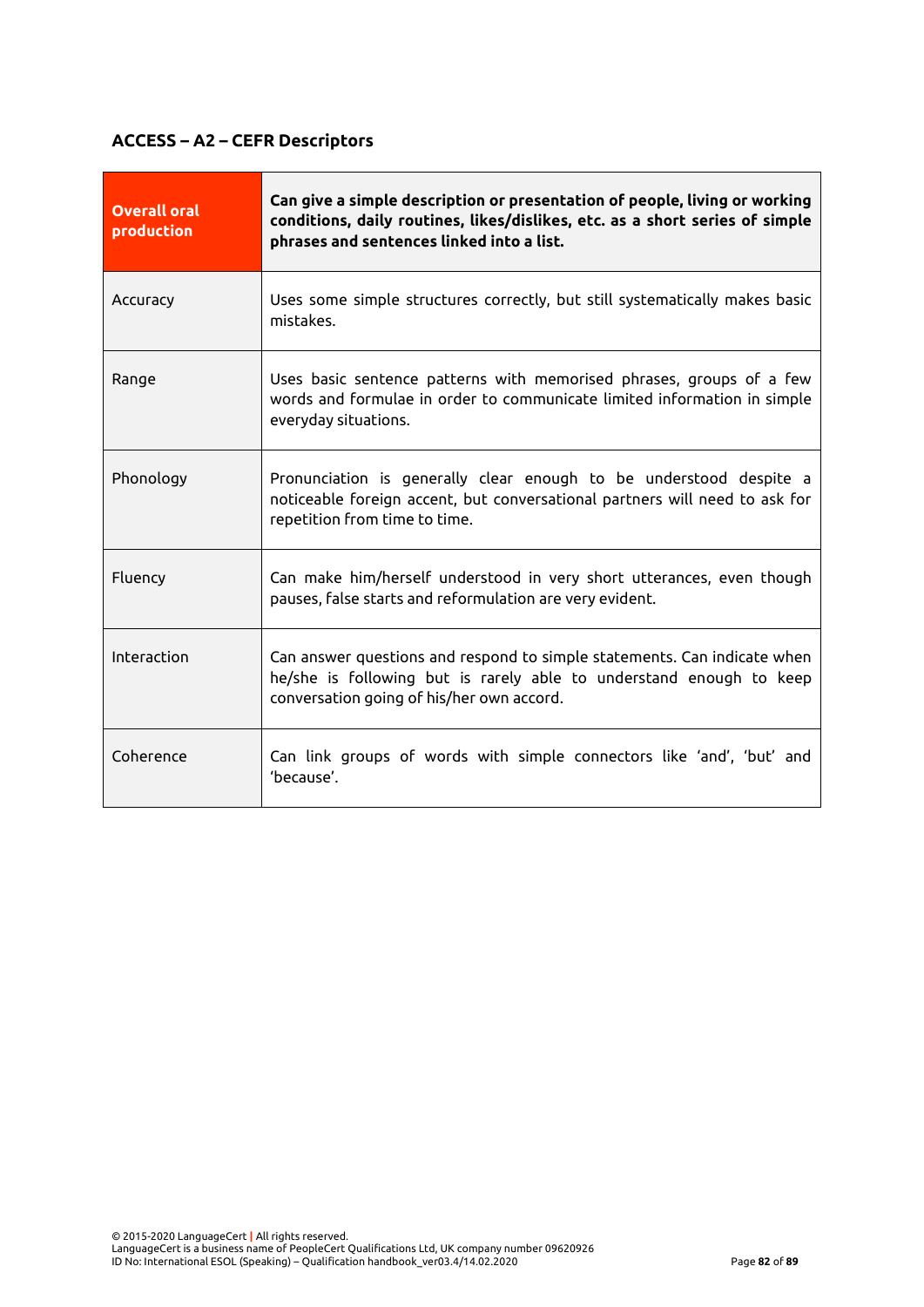# **ACHIEVER – B1 – CEFR Descriptors**

| <b>Overall oral</b><br>production | Can reasonably fluently sustain a straightforward description of one of a<br>variety of subjects within his/her field of interest, presenting it as a linear<br>sequence of points.                                |
|-----------------------------------|--------------------------------------------------------------------------------------------------------------------------------------------------------------------------------------------------------------------|
| Accuracy                          | Uses reasonably accurately a repertoire of frequently used 'routines' and<br>patterns associated with more predictable situations.                                                                                 |
| Range                             | Has enough language to get by, with sufficient vocabulary to express<br>him/herself with some hesitation and circumlocutions on topics such as family,<br>hobbies and interests, work, travel, and current events. |
| Phonology                         | Pronunciation is clearly intelligible even if a foreign accent is sometimes evident<br>and occasional mispronunciations occur.                                                                                     |
| Fluency                           | Can keep going comprehensibly, even though pausing for grammatical and<br>lexical planning and repair is very evident, especially in longer stretches of free<br>production.                                       |
| Interaction                       | Can initiate, maintain and close simple face-to-face conversation on topics that<br>are familiar or of personal interest. Can repeat back part of what someone has<br>said to confirm mutual understanding.        |
| Coherence                         | Can link a series of shorter, discrete simple elements into a connected, linear<br>sequence of points.                                                                                                             |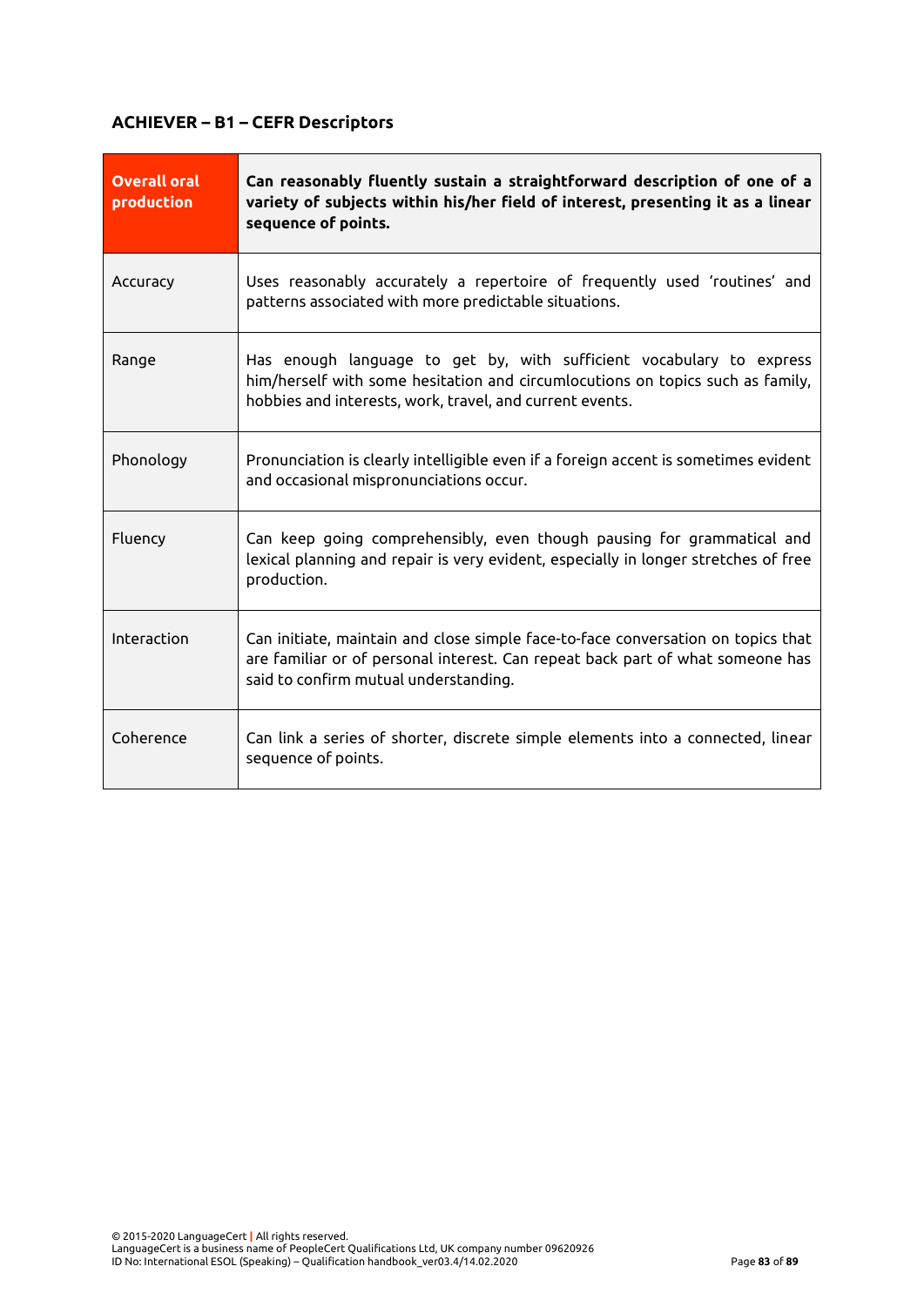# **COMMUNICATOR – B2 – CEFR Descriptors**

| <b>Overall oral</b><br>production | Can give clear, systematically developed descriptions and presentations,<br>with appropriate highlighting of significant points, and relevant supporting<br>detail.                                                                                                |  |
|-----------------------------------|--------------------------------------------------------------------------------------------------------------------------------------------------------------------------------------------------------------------------------------------------------------------|--|
|                                   | Can give clear, detailed descriptions and presentations on a wide range of<br>subjects related to his/her field of interest, expanding and supporting ideas<br>with subsidiary points and relevant examples.                                                       |  |
| Accuracy                          | Shows a relatively high degree of grammatical control. Does not make errors<br>which cause misunderstanding, and can correct most of his/her mistakes.                                                                                                             |  |
| Range                             | Has a sufficient range of language to be able to give clear descriptions, express<br>viewpoints on most general topics, without much conspicuous searching for<br>words, using some complex sentence forms to do so.                                               |  |
| Phonology                         | Has acquired a clear, natural, pronunciation and intonation.                                                                                                                                                                                                       |  |
| Fluency                           | Can produce stretches of language with a fairly even tempo; although he/she<br>can be hesitant as he/she searches for patterns and expressions. There are few<br>noticeably long pauses.                                                                           |  |
| Interaction                       | Can initiate discourse, take his/her turn when appropriate and end conversation<br>when he/she needs to, though he/she may not always do this elegantly. Can help<br>the discussion along on familiar ground confirming comprehension, inviting<br>others in, etc. |  |
| Coherence                         | Can use a limited number of cohesive devices to link his/her utterances into<br>clear, coherent discourse, though there may be some 'jumpiness' in a long<br>contribution.                                                                                         |  |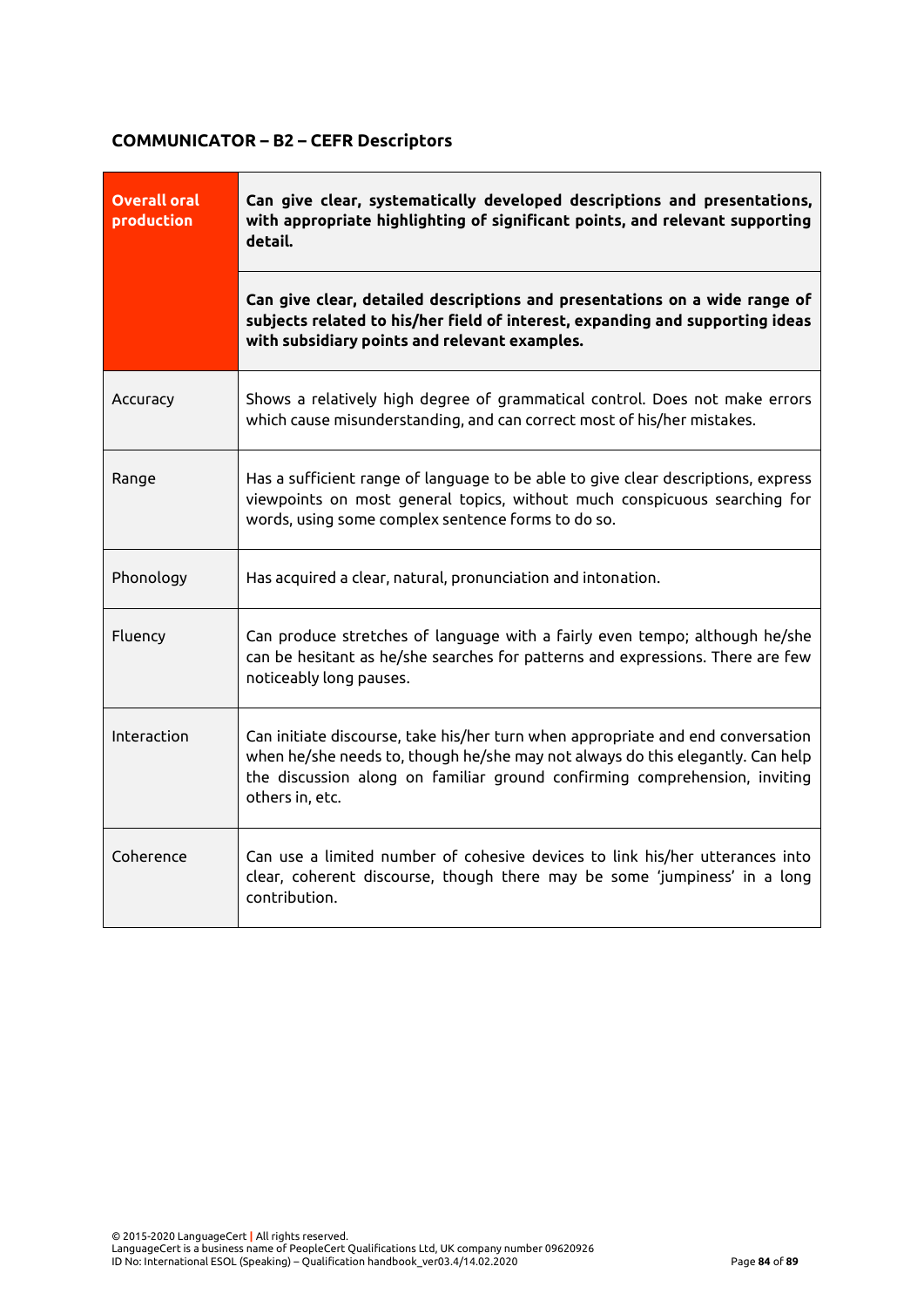# **EXPERT – C1 – CEFR Descriptors**

| <b>Overall oral</b><br>production | Can give clear, detailed descriptions and presentations on complex<br>subjects, integrating sub-themes, developing particular points and<br>rounding off with an appropriate conclusion.                                                                                         |
|-----------------------------------|----------------------------------------------------------------------------------------------------------------------------------------------------------------------------------------------------------------------------------------------------------------------------------|
| Accuracy                          | Consistently maintains a high degree of grammatical accuracy; errors are<br>rare, difficult to spot and generally corrected when they do occur.                                                                                                                                  |
| Range                             | Has a good command of broad range of language allowing him/her to select a<br>formulation to express him/herself clearly in an appropriate style on a wide<br>range of general, academic, professional or leisure topics without having to<br>restrict what he/she wants to say. |
| Phonology                         | Can vary intonation and place sentence stress correctly in order to express<br>finer shades of meaning.                                                                                                                                                                          |
| Fluency                           | Can express him/herself fluently and spontaneously, almost effortlessly. Only<br>a conceptually difficult subject can hinder a natural, smooth flow of language.                                                                                                                 |
| Interaction                       | Can select a suitable phrase from a readily available range of discourse<br>functions to preface his remarks in order to get or to keep the floor and to<br>relate his/her own contributions skillfully to those of other speakers.                                              |
| Coherence                         | Can produce clear, smoothly flowing, well-structured speech, showing<br>controlled use of organisational patterns, connectors and cohesive devices.                                                                                                                              |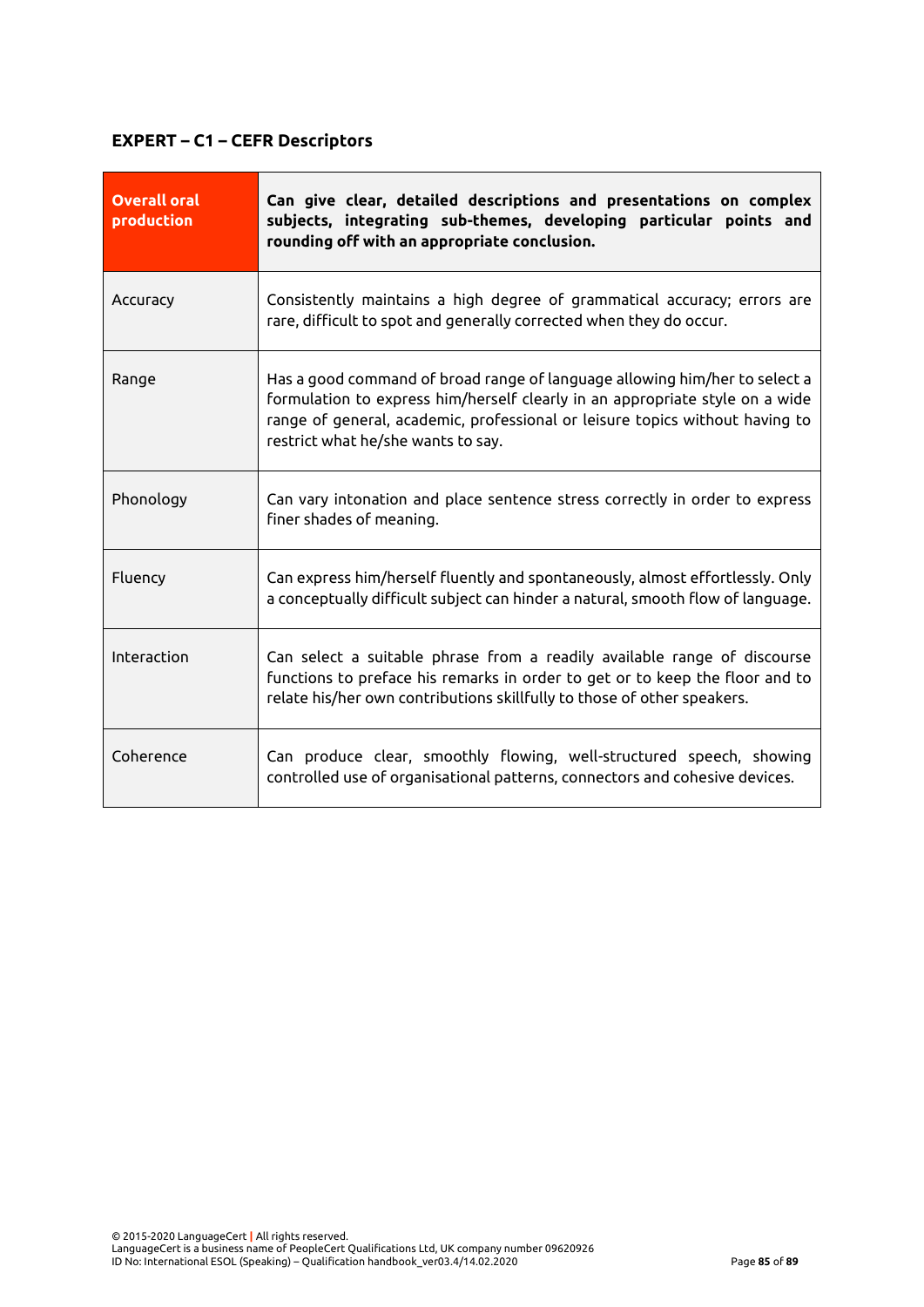# **MASTERY – C2 – CEFR Descriptors**

| <b>Overall oral</b><br>production | Can produce clear, smoothly flowing well-structured speech with an<br>effective logical structure which helps the recipient to notice and<br>remember significant points.                                                                                           |
|-----------------------------------|---------------------------------------------------------------------------------------------------------------------------------------------------------------------------------------------------------------------------------------------------------------------|
| Accuracy                          | Maintains consistent grammatical control of complex language, even while<br>attention is otherwise engaged (e.g. in forward planning, in monitoring<br>others' reactions).                                                                                          |
| Range                             | Shows great flexibility reformulating ideas in differing linguistic forms to<br>convey finer shades of meaning precisely, to give emphasis, to differentiate<br>and to eliminate ambiguity. Also has a good command of idiomatic<br>expressions and colloquialisms. |
| Phonology                         | Can vary intonation and place sentence stress correctly in order to express<br>finer shades of meaning.                                                                                                                                                             |
| Fluency                           | Can express him/herself spontaneously at length with a natural colloquial<br>flow, avoiding or backtracking around any difficulty so smoothly that the<br>interlocutor is hardly aware of it.                                                                       |
| Interaction                       | Can interact with ease and skill, picking up and using non-verbal and<br>intonational cues apparently effortlessly.<br>Can interweave<br>his/her<br>contribution into the joint discourse with fully natural turn-taking,<br>referencing, allusion making, etc.     |
| Coherence                         | Can create coherent and cohesive discourse making full and appropriate use<br>of a variety of organisational patterns and a wide range of connectors and<br>other cohesive devices.                                                                                 |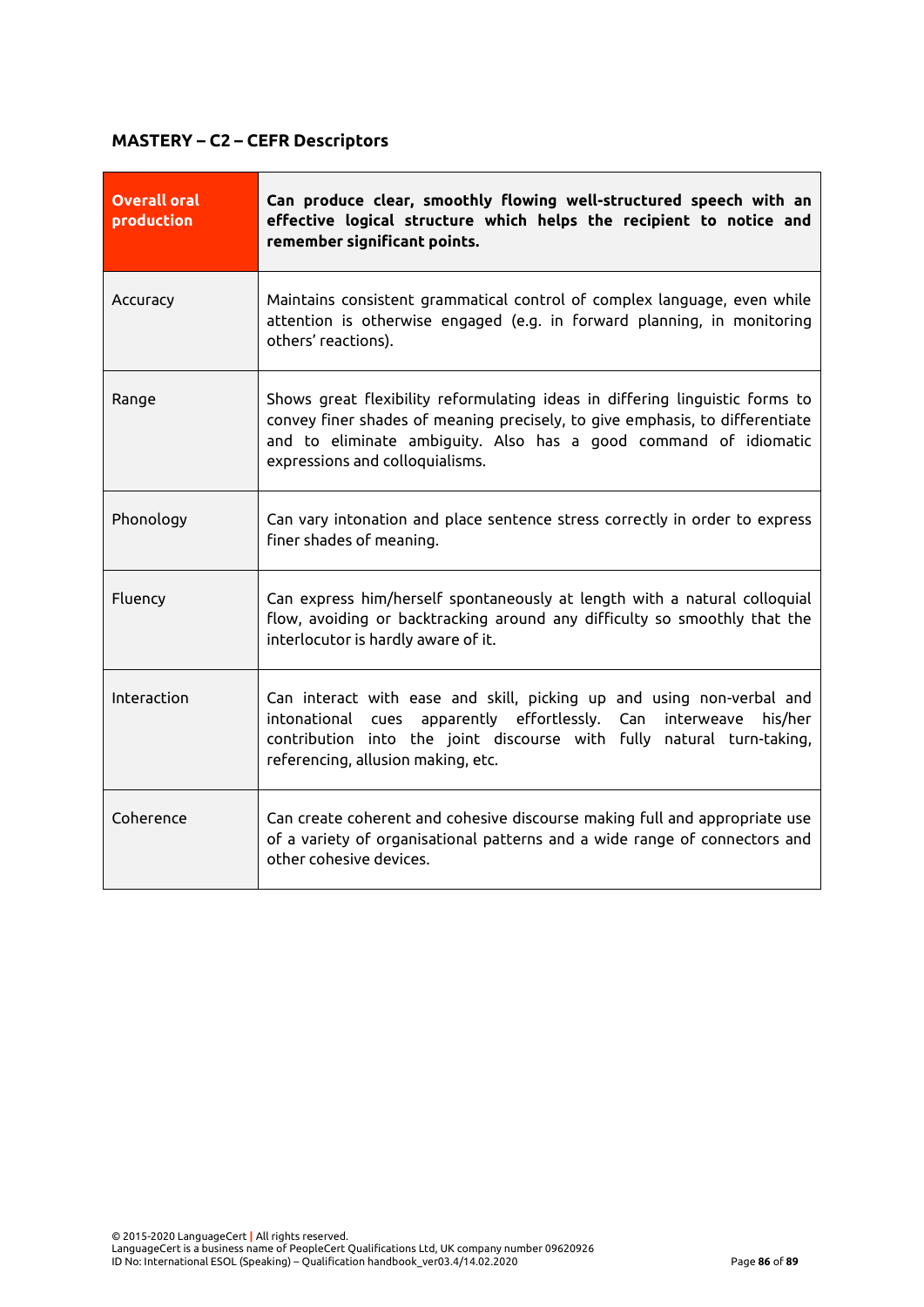## **4 Access Arrangements**

Access arrangements are reasonable adjustments and a reasonable adjustment must be applied for using the LanguageCert Reasonable Adjustment and Special Considerations Policy.

Access arrangements allow candidates with learning difficulties, disabilities or temporary injuries to show what they know and can do without changing the demands of the assessment. Examples include: a reader to read the questions and a scribe to write the answers.

Access arrangements are agreed before an assessment. For some arrangements, including readers and scribes, centres must apply to LanguageCert for permission before the examination. Please refer to the LanguageCert Reasonable Adjustment and Special Considerations Policy for the specific timeframes to apply for permission. For information on arrangements not listed here, please contact LanguageCert. Specific contact details can be located in the LanguageCert "Contact us Guide".

The International English for Speakers of Other Languages (Speaking) examination assesses the candidate's speaking ability and oral communication skills. As a result, certain access arrangements cannot be permitted or are not applicable. Examples are given in the table below.

| <b>Access Arrangement</b>                     | <b>Definition</b>                                                  | <b>Speaking</b> |
|-----------------------------------------------|--------------------------------------------------------------------|-----------------|
| Extra Time                                    |                                                                    | Yes             |
| Reader                                        | Someone who reads the questions to the candidate                   | N/A             |
| Scribe                                        | Someone who writes down the candidate's dictated<br>lanswers       | N/A             |
| <b>Braille or Modified</b><br>question papers | A range of formats are available, including large print            | Yes             |
| <b>Practical Assistant</b>                    | Someone who helps with practical tasks not related to the<br>ltest | Yes             |
| Supervised rest breaks                        | The candidate must remain under exam conditions                    | Yes             |
| Sign Language<br>Interpreter                  | To sign the questions                                              | <b>No</b>       |
| Transcript                                    | Where the candidate's handwriting is illegible                     | N/A             |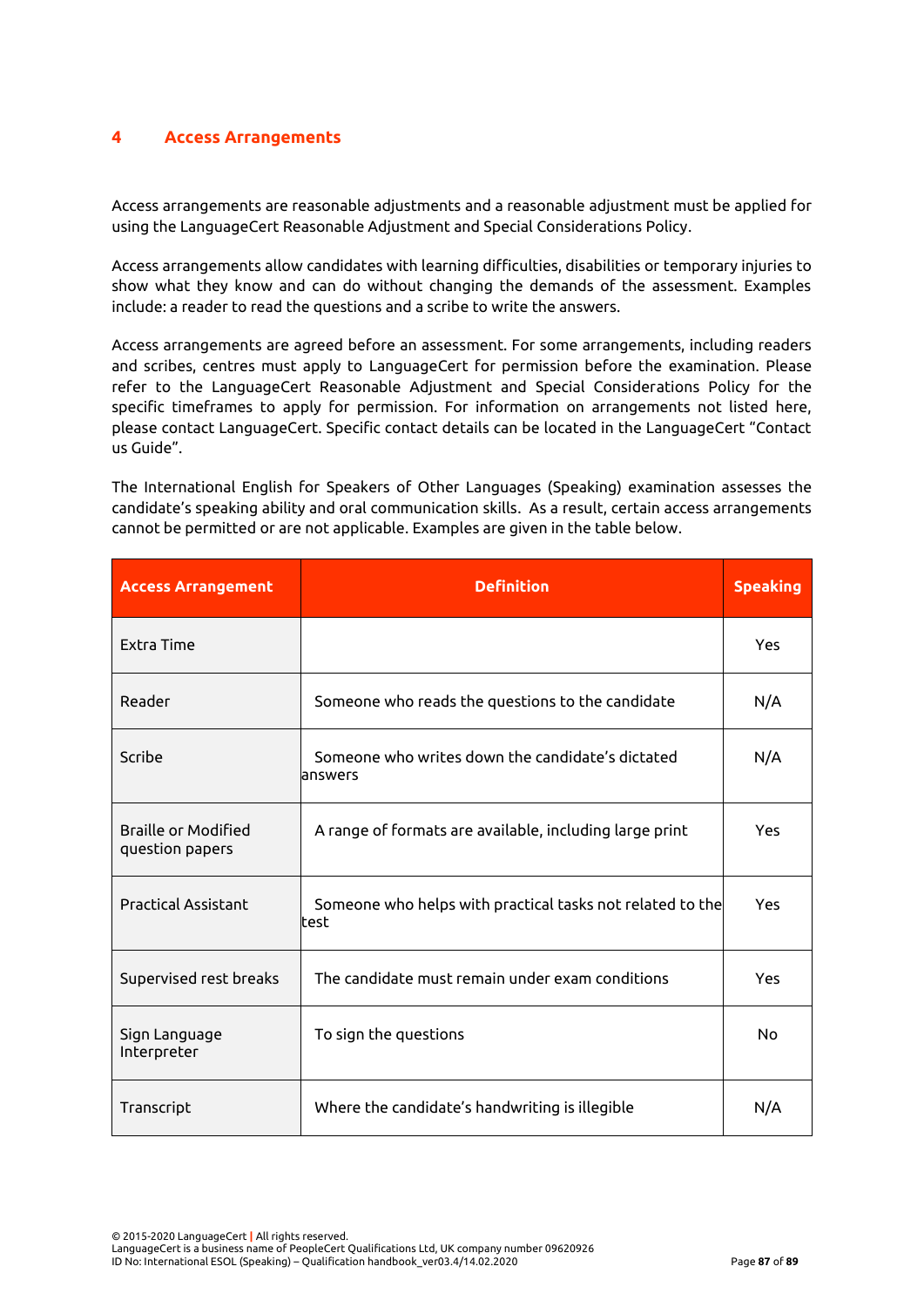| Live speaker | A transcript of the recording can be requested | N/A |
|--------------|------------------------------------------------|-----|
|              |                                                |     |

Exemptions can only be considered as a last resort. For more information, please contact LanguageCert.